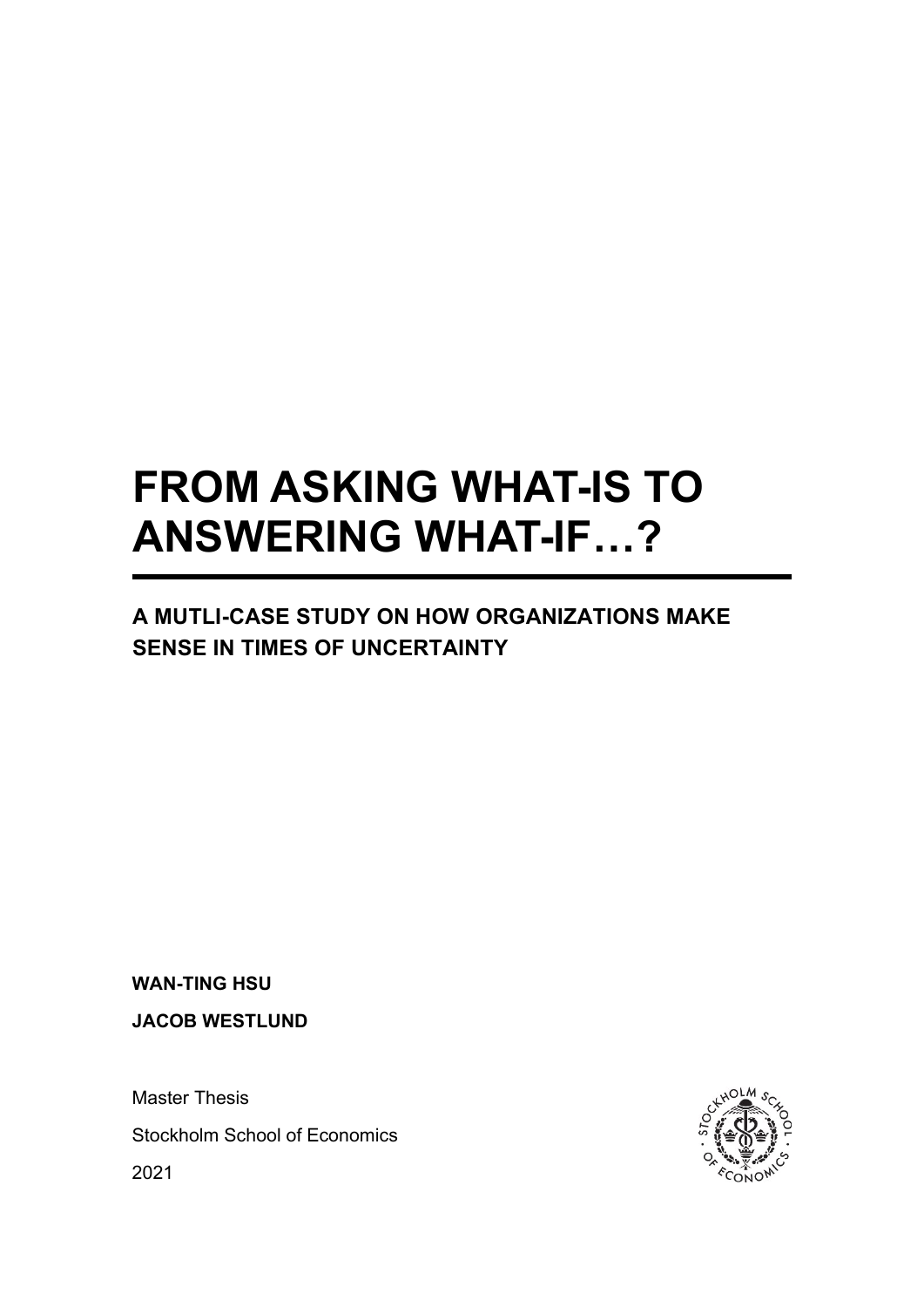#### **From Asking What-is to Answering What-if…? - A Multi-Case Study on How Organizations Make Sense in Times of Uncertainty**

Abstract:

This thesis examines how accounting tools and information are employed by actors within organizations to make sense of uncertainty. By drawing upon sensemaking theory and a modified version of Kaplan and Orlikowski's (2013) temporal work model, we provide a more comprehensive view of how accounting tools and information are used to make and give sense under uncertainty. Through conducting a qualitative multi-case study of two organizations in the Nordic real estate sector during the COIVD-19 pandemic, we identify scenario analysis as an important accounting tool for both organizations to provide sense to the pandemic. We illustrate how scenario analysis enables actors to make and give sense through three primary mechanisms: envisioning, structuring and reflecting. By highlighting how these three mechanisms work to create a more dynamic understanding of uncertainty we find that scenario analysis enables actors to form plausible and coherent paths to the future already from the onset of the pandemic.

Keywords:

COVID-19, Sensemaking, Scenario Analysis, Temporality

Authors:

Wan-Ting Hsu (41582) Jacob Westlund (23325)

Tutor:

Lukas Goretzki, Associate Professor, Department of Accounting

Examiner:

Department of Accounting

Master Thesis Master Program in Accounting, Valuation and Financial Management Stockholm School of Economics © Wan-Ting Hsu and Jacob Westlund, 2021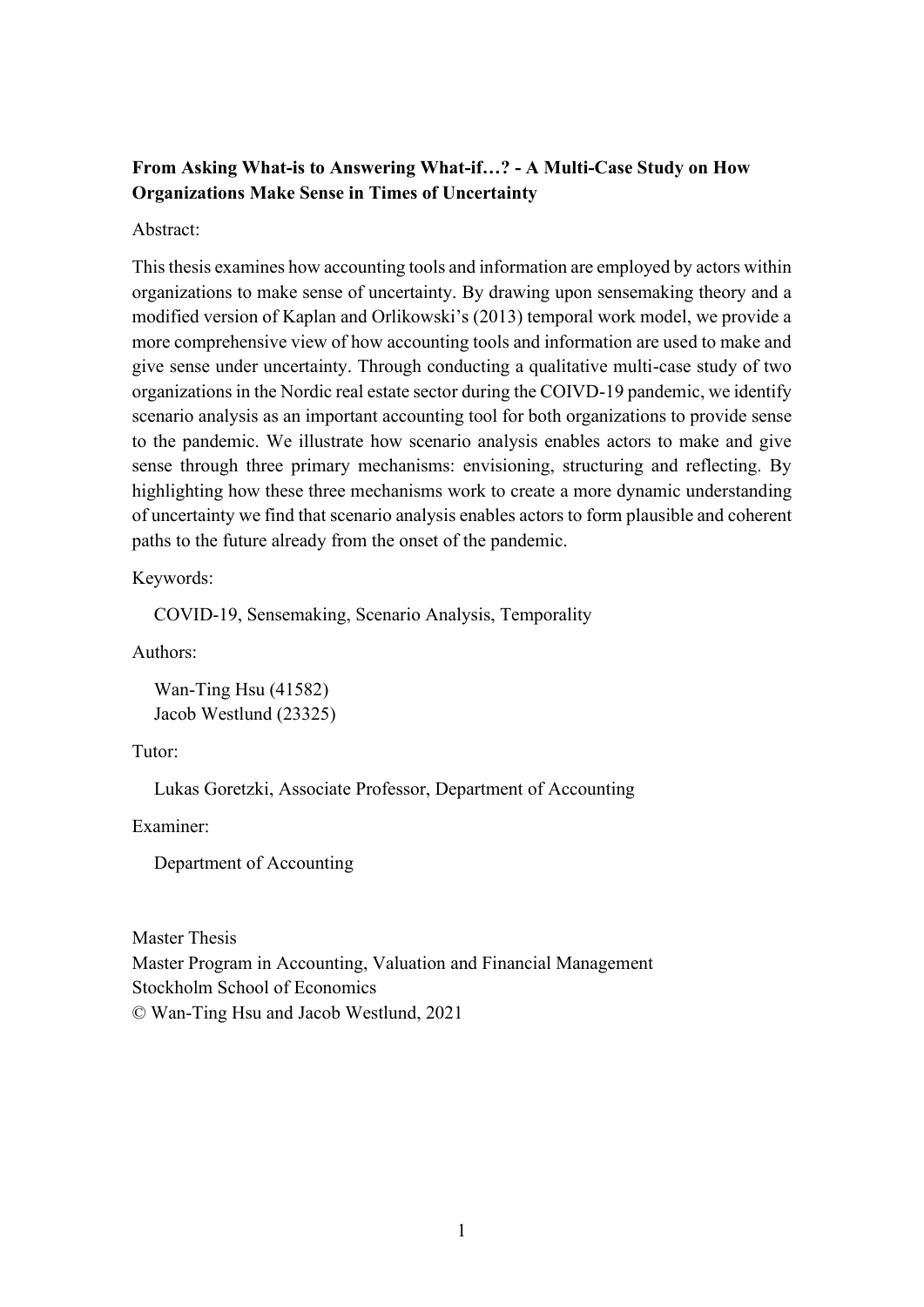#### **Acknowledgements**

We would like to express our heartfelt thanks towards our interviewees for their time and willingness to participate in this study. Without you this thesis would not have been possible.

Our warmest gratitude goes to our tutor Lukas Goretzki, Associate Professor at the Department of Accounting at Stockholm School of Economics. We would like to thank you for your support, valuable feedback and guidance throughout the writing process.

Last but not least, we dedicate this paper to our friends and family around the world, to everyone who is living with uncertainty during the COVID-19 pandemic.

Stockholm, May 2021 Wan-Ting Hsu & Jacob Westlund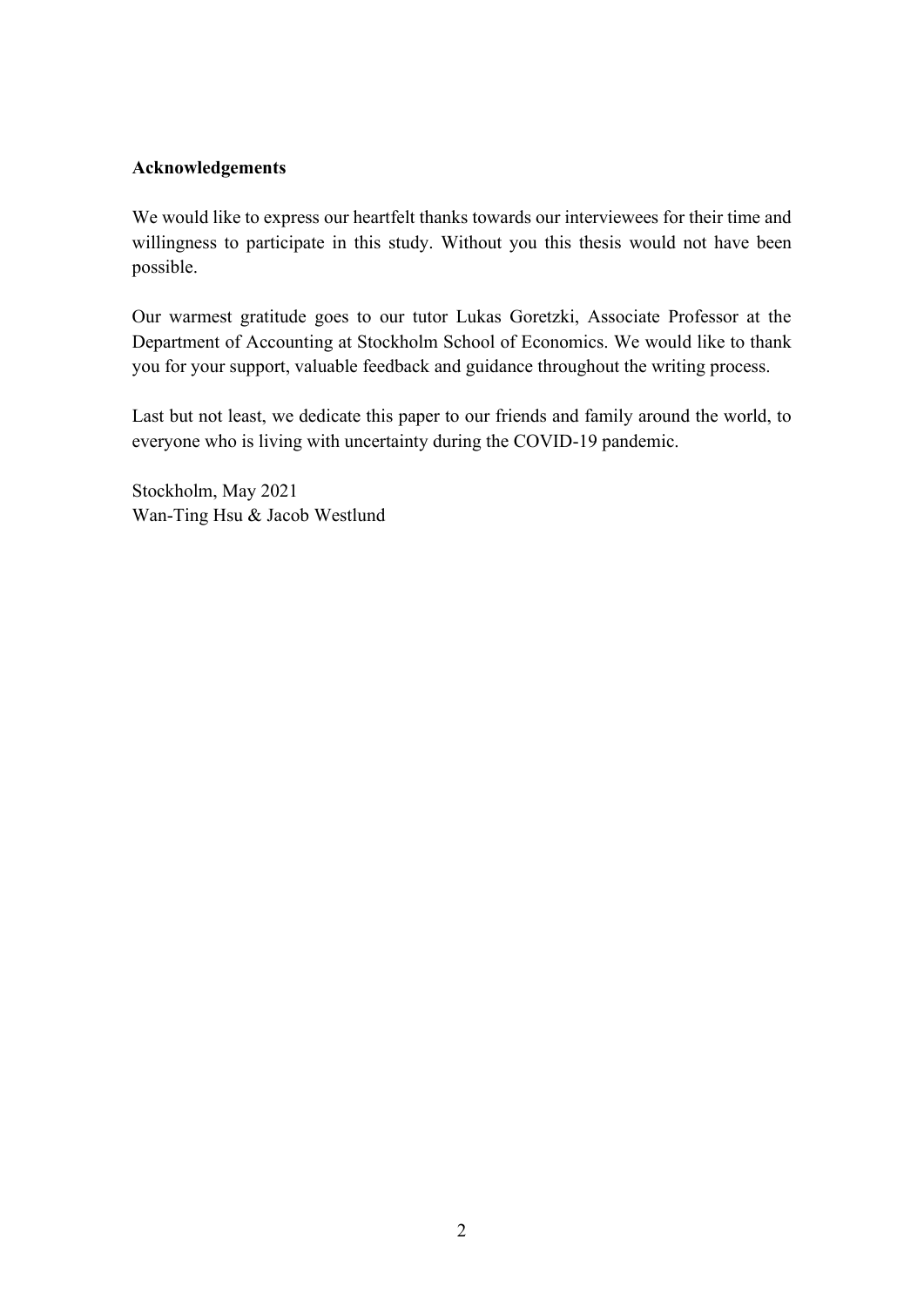# Contents

| 1.               |                                                               |     |
|------------------|---------------------------------------------------------------|-----|
| 2.               |                                                               |     |
| 2.1.             |                                                               |     |
| 2.1.1.           |                                                               |     |
| 2.1.2.           |                                                               |     |
| 2.1.3.           |                                                               |     |
| 2.1.4.           | Information exchange for enhancement of management capacity10 |     |
| 2.1.5.           |                                                               |     |
| 2.1.6.           |                                                               |     |
| 2.1.7.           |                                                               |     |
| 2.2.             | Making sense of uncertainties through temporal work 14        |     |
| 2.2.1.           |                                                               |     |
| 2.2.2.           |                                                               |     |
| 2.2.3.           |                                                               |     |
| 3.               |                                                               |     |
| 3.1.             |                                                               |     |
| 3.2.             |                                                               |     |
| 3.3.             |                                                               |     |
| $\overline{4}$ . |                                                               |     |
| 4.1.             |                                                               |     |
| 4.1.1.           |                                                               |     |
| 4.1.2.           |                                                               |     |
| 4.1.3.           |                                                               |     |
| 4.1.4.           |                                                               |     |
| 4.2.             |                                                               |     |
| 4.2.1.           |                                                               | .33 |
| 4.2.2.           |                                                               |     |
| 4.2.3.           |                                                               |     |
| 4.2.4.           |                                                               |     |
| 4.3.             | Temporal work at ResidentialCo and CommercialCo  40           |     |
| 5.               |                                                               |     |
| 6.               |                                                               |     |
| 7.               |                                                               |     |
| 8.               |                                                               |     |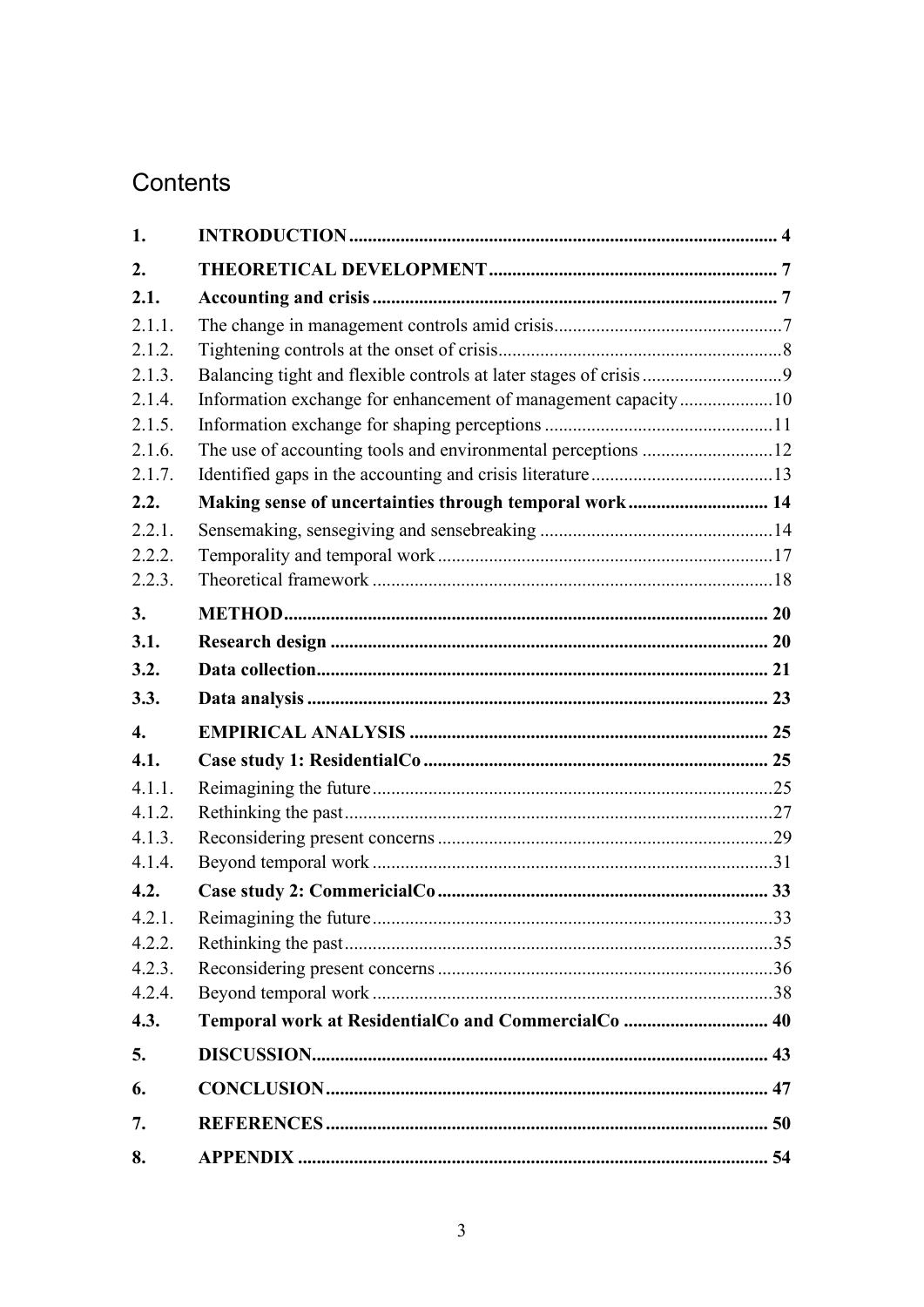# <span id="page-4-0"></span>1. Introduction

In modern times there have existed ages of disruption brought up by global events. The 2008 financial crisis and the ongoing public health crisis of the COVID-19 pandemic are two examples where organizations and individuals around the world witness sudden and severe uncertainties in the future of economic activity and humanity. In studying accounting and crisis, several scholars have devoted efforts to investigating the accounting tools and information used by actors in response to the changing environment. (e.g. Asel et al., 2011; Becker et al., 2016; Bourmistrov & Kaarbøe, 2017) From the extant research it can be deduced that during the early stages of previous crises, budgetary controls are often tightened and cost-cutting measures are regarded as dominant. (Becker et al., 2016; Bedford et al., 2020; Christensen et al., 2018) As a crisis unfolds, more pressure may be put on the organizations to become more flexible and replace the outdated accounting tools with those that take into consideration qualitative Key Performance Indicators (KPIs) and other suitable accounting information. (Becker, 2014; Bourismow & Kaarbøe, 2017; Collins et al., 1997; Fink et al., 1971) During this upgrading process researchers have noticed an increase in interaction between organizations, stakeholders and the perceived environment. Whether the exchange of accounting information may move towards being more centralized or interactive varies from company to company (Kenno & Free, 2018), yet studies show that the intensified internal and external information flow in general contribute to enhanced coordination, crisis perceptions and organizational learning. (Asel et al., 2010; Hopwood, 2009; Janke et al., 2014; Rad, 2017)

The adjustments organizations make in the accounting tools and controls amid a crisis have been well discussed in the literature; nevertheless, the relationship between the reshaping of accounting practice and the environmental perceptions actors made over different stages of a crisis has received far less attention. In spite of a few studies putting the reciprocal relationship in spotlight (Bourismow & Kaarbøe, 2017; Janke et al., 2014), very little exploration is made towards how the relationship is leveraged by actors within organizations to form a common understanding of the unstable situation. Indeed, as the changes an organization makes in response to a turbulent event may further affect the actors' perceptions of the event, it is important to understand the mechanisms behind the development of awareness in times of uncertainty to facilitate organizational action and activities. In this regard, the sensemaking theory serves as a suitable lens to study how organizational actors pinpoint what is certain and what is not as the situation worsens or improves. (Weick, 1993; Weick, 1995; Weick et al., 2005) The Weick-ian sensemaking series points out that very often people only come to realize what has happened upon taking an action, appropriate or not. Indeed, the awareness of a crisis can be further developed every time an actor is able to better understand the circumstance through the actions made. Extended from the idea of sensemaking, the giving and breaking of sense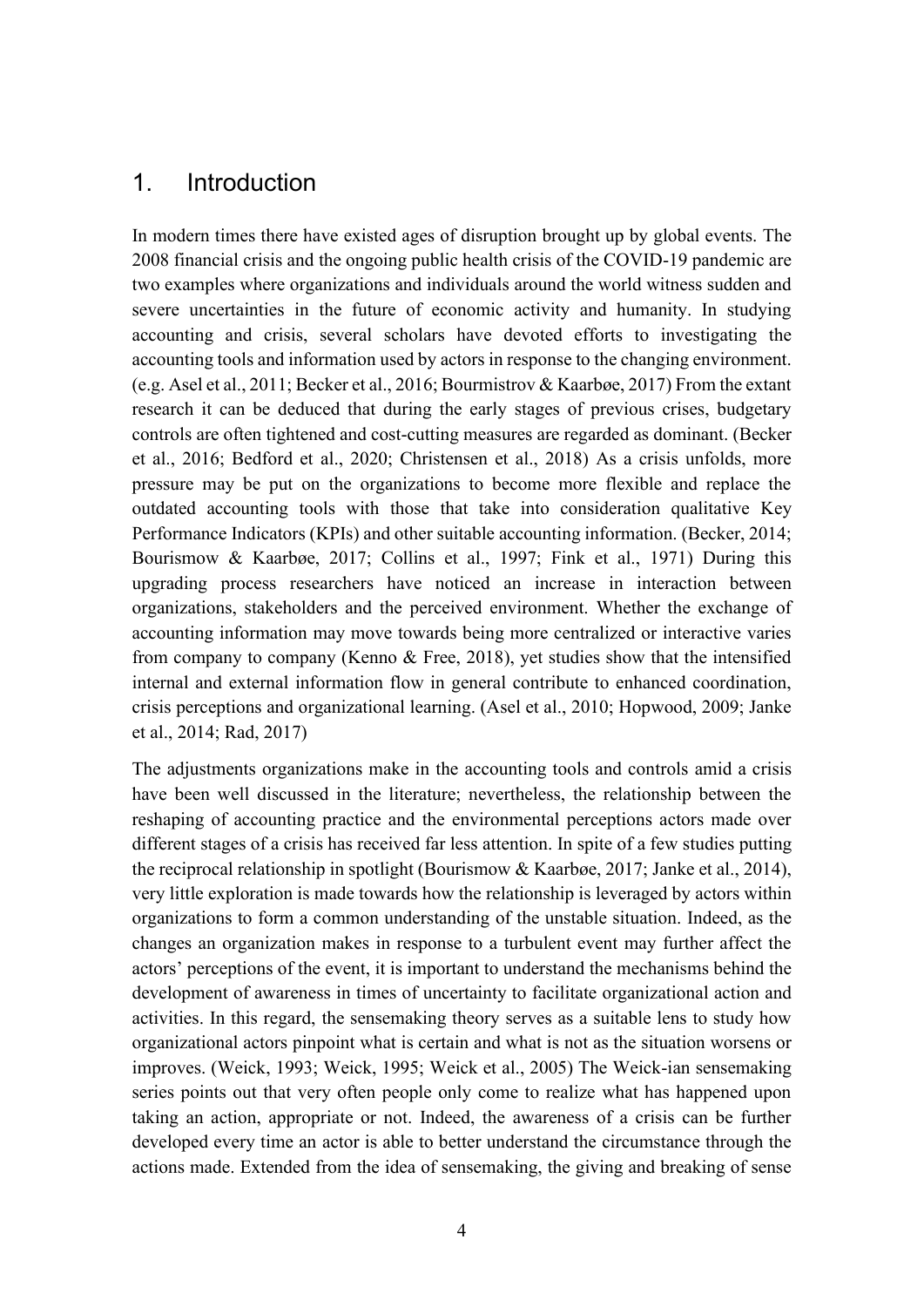has been studied by several researchers in terms of how individuals may influence the thinking of others or restructure the sense they made that turns out to go against reality. (Almqvist et al., 2011; Gioia & Chittipeddi, 1991; Gioia & Thomas, 1996; Giuliani, 2016; Pratt, 2000)

The sensemaking, sensegiving and sensebreaking theories as a whole enables researchers to focus on the mechanism behind human cognition and action forming in the crisis literature, yet the conversations required to solve the different visions actors build is rarely brought up explicitly. To facilitate the discussion, a few papers introduced the concept of temporality to support the rationale behind how the diverse perceptions of a crisis between the management can be converged. (Kaplan & Orlikowski, 2013) As illustrated in the "Temporal work in strategy making" model by Kaplan and Orlikowski (2013), rounds of negotiations among views of "what has happened in the past'', "what is currently at stake", and "what might happen in the future" may assist actors with reaching a provisional agreement even if a breakdown occurs in the previous sense made. The integration of interpreting the past, present and future into the overall sensemaking process may bring the actors forward in deciding on a plausible strategy by revising the various possible roads towards the future. (Kaplan & Orlikowski, 2013)

From the perspective of sensemaking and temporality in crisis, Kaplan and Orlikowski's (2013) temporal work model allows the researchers to paint a better picture of how meaning is given to the arising uncertainties by actors to reshape the controls and accounting tools used for business survival amid the ongoing COVID-19 pandemic. To redirect the strategy making focus to the field of accounting in crisis, however, a few modifications are made in the original model to emphasize on the accounting tools and information flows that form the plausible, coherent and acceptable mapping of scenarios for further actions. In the accounting and crisis literature, researchers tend to embrace a subjective view on time where the possibility of actors relating the crisis to different points of time is neglected. While some studies show the interrelation of accounting tools and time (Becker & Messner, 2013), in this study we aim to address this empirical gap by illuminating how accounting tools are implicated in the understanding of crisis organizational actors create in relation to different time periods. Correspondingly, the research question we aim to address is the following:

How are accounting tools and information employed by actors within organizations to make sense in times of uncertainty?

Leveraging the modified temporal work model (Kaplan & Orlikowski, 2013), this paper draws on the empirical data collected from a multiple-case study within the Nordic real estate sector. The real estate sector was chosen based in part on the fact that it requires a great deal of foresight from companies to for instance make realistic cash flow assumptions for capital budgeting or investment appraisals purposes. Furthermore, the sector is heavily segmented by location and property type, facilitating a comparison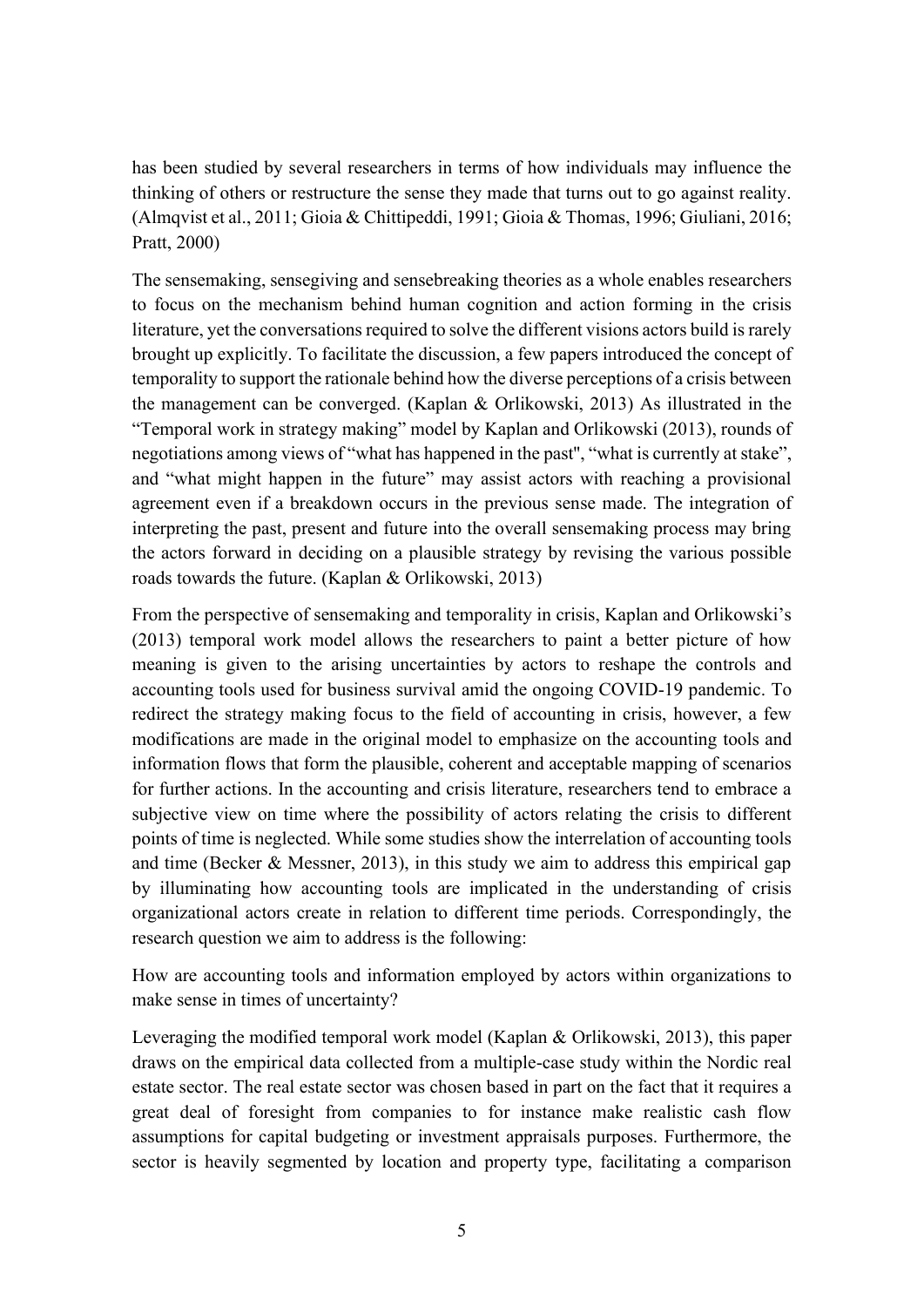between different segments which are likely to be affected to different degrees under the influence of the pandemic. The multiple-case study on ResidentialCo and CommercialCo sheds light on the dynamics created by a particular accounting tool favored during the COVID-19 pandemic, namely the scenario analysis. The focus on both sensemaking and temporality concepts in crisis is placed among the interpretation actors made of the past experiences, the present position of the organizations and the reimagined future of the real estate industry.

With the research question this paper contributes to the existing accounting in crisis literature in primarily two aspects. To begin with, this paper enriches the understanding of how accounting tools, in particular scenario analysis, and information are used by organizations to make and give sense under uncertainty. (Bedford et al., 2020; Bourmistrov & Kaarbøe, 2017; Janke et al., 2014) In a changing landscape amid the pandemic we unveil how management and actors in organizations leverage scenario analysis to assess the seriousness of present concerns and map out the alternative futures. Furthermore, this paper contributes to the overlooked area of temporality in the accounting and crisis literature. Elaborating on the interrelation between the accounting tool and the fusion of the bygones, issues at present and the roads ahead, the paper illustrates how the building of perception may commence at the onset of an uncertain period. In sum, the contributions made would allow organizations to capture the abstract concepts of sensemaking, temporality and accounting tools during a crisis in a concrete matter. The understanding of how actors could find linkages between the cognitions of the world before, during and beyond a crisis may enable more effective communications within organizations and with external stakeholders. Combined with a proper use of management controls and accounting tools, the management in the industry may be able to master the art of what-ifs and visualize the plausible paths into the unknown future.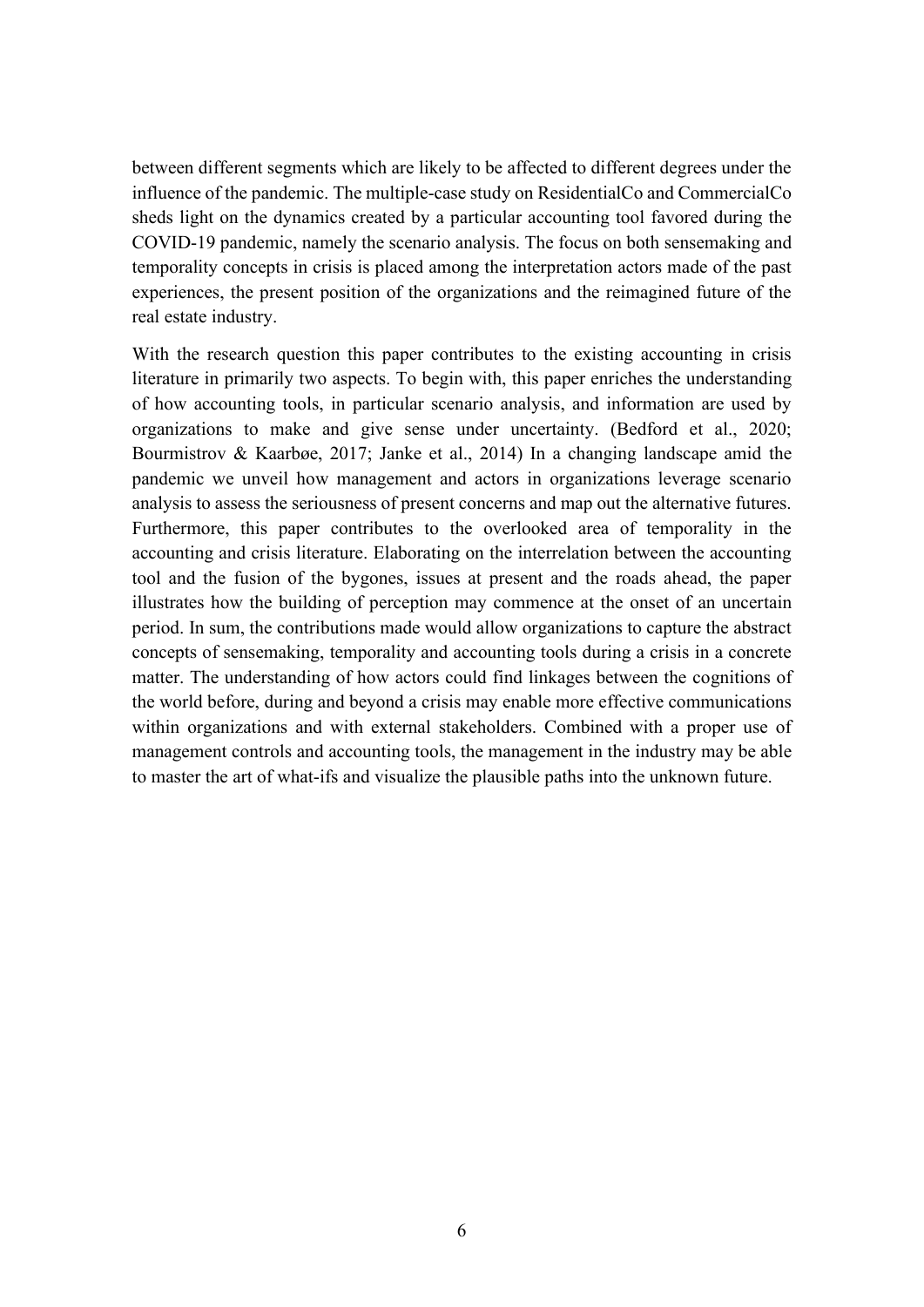# <span id="page-7-0"></span>2. Theoretical development

This chapter presents the paper's theoretical development. Section 2.1 outlines the review of accounting and crisis literature, focusing on both the changes in controls and information exchange. We then problematize the existing research and present the gaps that this thesis aims to fill. Section 2.2 introduces sensemaking and temporality as the theoretical lens, whereas section 2.3 introduces the theoretical framework that will guide the empirical analysis.

# <span id="page-7-1"></span>2.1. Accounting and crisis

#### <span id="page-7-2"></span>2.1.1. The change in management controls amid crisis

At the very same time a crisis poses considerable threat to an organization, pressure is put on the functioning of its management control systems (MCS) for a swift response to survive. Crises, characterized by high degree of uncertainty, can in large be divided into the categories of idiosyncratic and non-idiosyncratic based on whether they are linked to organization specific or system wide risks. (Becker et al., 2016) Whilst idiosyncratic crises result from either internal issues or external accidents with negative impacts on the company itself, non-idiosyncratic crises emerge from external issues that affect entire industries or even economies. The 2008 financial crisis, for instance, saw reductions in demand and reduced availability of capital that were deemed to be hostile for companies worldwide. How the externally induced economic crisis can lead to information intensification within corporations draws attention from Hopwood (2009), who subsequently discovers a domain regarding the relationship between information flows and shifts in strategy and corporate actions under crisis settings.

In response to the call for more research on management control implications in crises, two tightly intertwined and complementary paradigms have been developed among an increasing number of studies. (e.g. Asel et al., 2011; Becker et al., 2016; Christensen et al., 2018; Collins et al., 1997; Pavlatos & Kostakis, 2018) The first paradigm deals with how management control practices are shaped by a crisis. Here, research shows that organizations adopt new management control practices (Becker, 2014; Christensen et al., 2018; Pavlatos & Kostakis, 2018) but also adapt existing management controls in terms of how and for what purpose they are applied (Asel et al., 2011; Becker, 2016; Collins et al., 1997). The second paradigm, emerging yet increasingly important, directs the attention to how management controls affect actions and behaviors of individuals in organizations and shape their perceptions of the crisis environment. A general note from the literature suggests that the actions of individuals and their perceptions of the crisis environment are connected not only to the controls imposed on them, but also to controls regarded to be important and the way controls are implemented. (Bedford et al., 2020; Bourmistrov & Kaarbøe, 2017; Carlsson-Wall et al., 2020)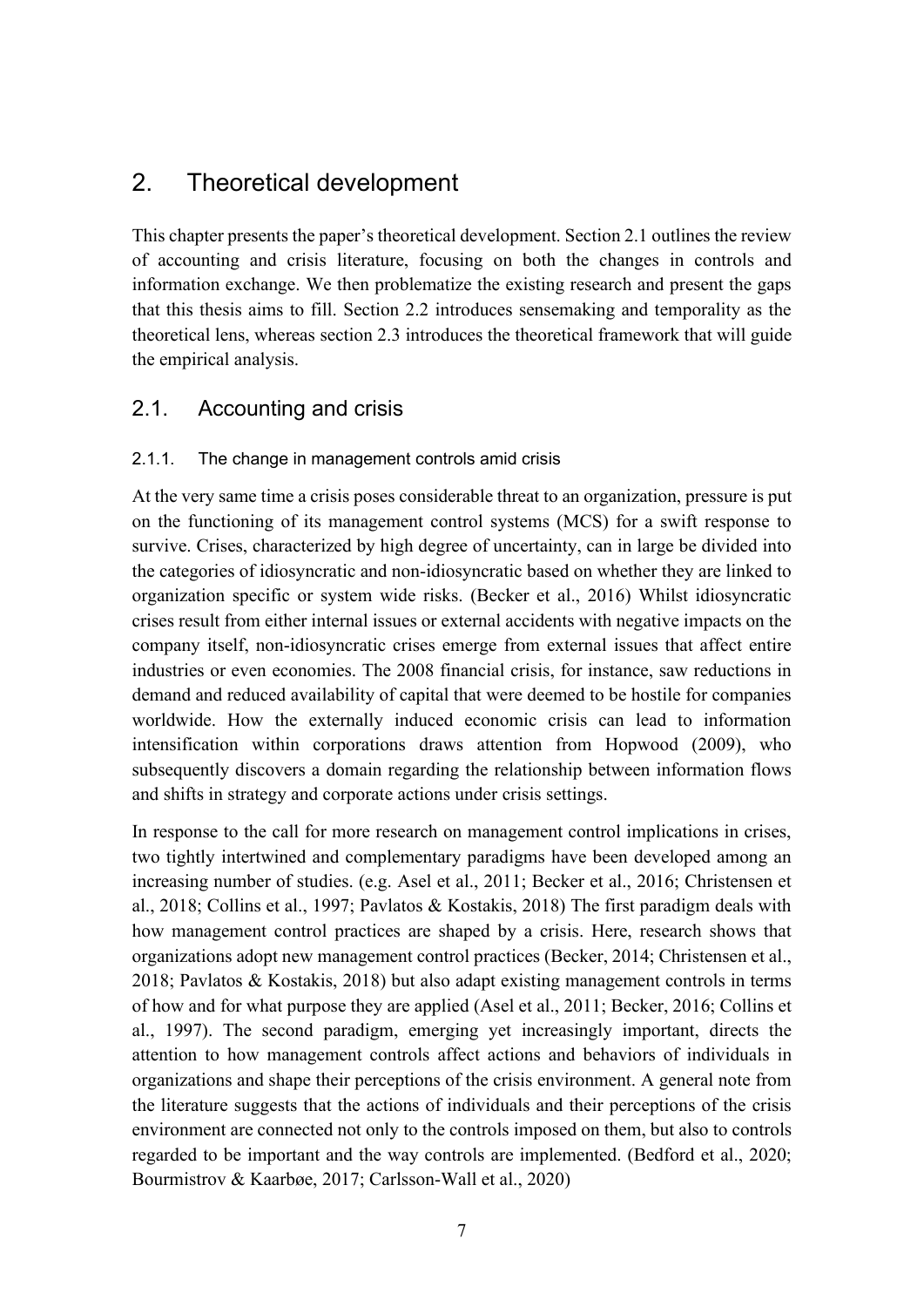#### <span id="page-8-0"></span>2.1.2. Tightening controls at the onset of crisis

Previous research has detailed that a common intuitive response from organizations when facing a crisis is that they tend to "tighten their strings". Organizations focus more on liquidity and cost-cutting measures and tighten their use of financial outcome controls such as budgets to avoid unnecessary spending of resources and point towards clearer goals, which can be showcased through the empirics in the literature. (Bedford et al., 2020; Bourmistrov & Kaarbøe, 2017; Collins et al., 1997) In a survey-based study on companies in Latin America, Collins et al. (1997) finds that organizations in a crisis environment following "prospector strategy", a certain resource intensive strategy, increased their use of budgets. A similar linkage between crisis and budgets is echoed by Becker (2014), where he illustrates a bank that chose to reintroduce budgeting as the management could not imagine steering the organization without fixed targets. In situations of which the management discern a lack of control, the findings suggest that they seek to centralize decision making to create more coherent actions and understanding and in turn decrease the perceived risks. Further evidence of autonomy restrictions in organizations in connection to crises are found by Christensen et al. (2018) who compares Icelandic and Danish banks following the 2008 financial crisis. From the paper it is evident that those Icelandic banks that survived their bankruptcies had made radical changes to their administrative controls, implementing policies for documenting "everything" and building significantly larger risk management functions.

A more nuanced picture of how organizations use controls in a crisis, specifically the control of budgets, is provided by Becker et al. (2016). The authors set out three distinct roles of budgeting: planning, resource allocation and performance evaluation, of which they investigate the importance organizations put on each during the 2008 financial crisis. It can be observed that the performance evaluation parts of budgeting demonstrate a decreasing importance as the previously set goals quickly become outdated. On the other hand, attention is redirected to both the planning and resource allocation aspects. Enhanced frequency of assumptions reassessment and stricter rationalization of resource management are described as some of the ways for the management to mobilize financial discipline upon recognizing their limited understanding of the uncertain crisis. The transformations in the overall budgeting processes, a core component of an organization's accounting control system, can thus be seen as a mediating force between the externalities of crises and the organizational functioning. (Collins et al. 1997) Indeed, the adaptation to the threats and opportunities by tightening controls amid a crisis naturally bears the intention of gathering managerial focus towards the common goals (Bourmistrov & Kaarbøe, 2017, Chenhall, 2003; Czarniawska-Joerges, 1988)

Despite the attempt to cope with the financial strains, however, merely relying on tight outcome controls throughout a crisis has been proved to be problematic. In general, overly tightened controls "may jeopardize agility, flexibility and dynamics" (Bourmistrov & Kaarbøe, 2017, along similar lines, Bhimani & Langfield-Smith, 2007) which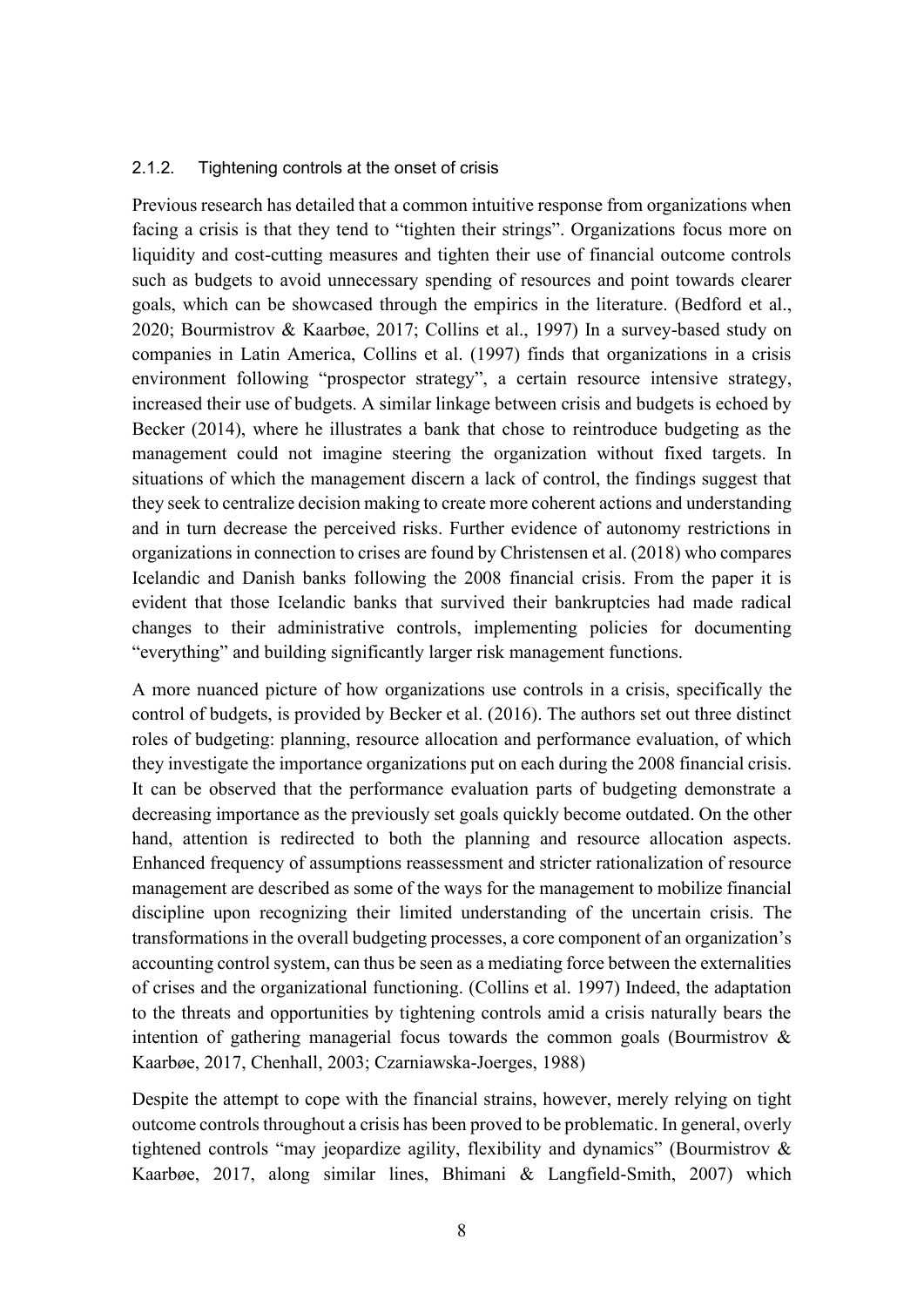simultaneously invalidates the responsiveness of organizations to the unpredictability of crises. Beyond the surface of businesses hides another layer of potential negative impacts of tight controls, where the perceived uncertainty in role responsibilities ("role ambiguity") and inconsistency in role expectations ("role conflict") together push the managers even harder at work to not disappoint and reciprocate the trust given by their supervisors. (Bedford et al., 2020) As Bedford et al. (2020) point out, to mitigate the role ambiguity and emotional exhaustion effect there exists a need to adjust the tightened controls in an enabling way.

#### <span id="page-9-0"></span>2.1.3. Balancing tight and flexible controls at later stages of crisis

Notwithstanding the downsides of tightening controls as the direct response to a crisis, it is often not until a later stage that decision making becomes more collaborative where problems are finally explored. (Fink et al., 1971). This time lagged effect is brought to light by Janke et al. (2014), where the role of interactively used MCS in understanding the effects of the 2008 financial crisis was analyzed at different points of time. The inception of problem exploration, a crucial characteristic of interactive MCS, can thus be a remedy to the tightened controls and centralized decision making. (Janke et al., 2014) As addressed by Bourmistrov and Kaarbøe (2017), through balancing tight controls with more flexible controls one can better understand what actions and behaviors may be more appropriate as a crisis unfolds.

From the literature, it can be deduced that tension between what the management on different levels should prioritize arises after tight controls dominate the corporate actions. Initially implemented under pressure from certain stakeholders to improve the short-term profitability, the cost-cutting measures directed by top management are challenged by the line managers who instead favor non-financial KPIs to form a well-rounded perception of the crisis. (Becker, 2014; Bourmistrov & Kaarbøe, 2017; Collins et al., 1997) To resolve the managerial disagreement, compromise must be made between the use of budgeting to constantly track monetary resources and the use of non-financial KPIs that highlight the qualitative value of maintaining customer loyalty and service quality. This is especially true for the performance evaluation aspect of budgeting under a nonidiosyncratic crisis, as stressed by Becker et al. (2016), the economic shock paralyzes economic prospects in setting realistic targets and thereby enhancing the alternative of adopting qualitative figures. Becker at al. (2016) also demonstrate how the planning aspect of budgeting can become more flexible as organizations develop scenarios to model different states of the future to be able to react more quickly if planning assumptions prove untrue.

Furthermore, Becker et al. (2016) report that to reach optimal resource allocation discussions are made twice, both during the preliminary budgeting process and when the actual expenses incur. The intragroup communication in search of proper crisis understanding is supported by Asel et al. (2011) as well, where they state that no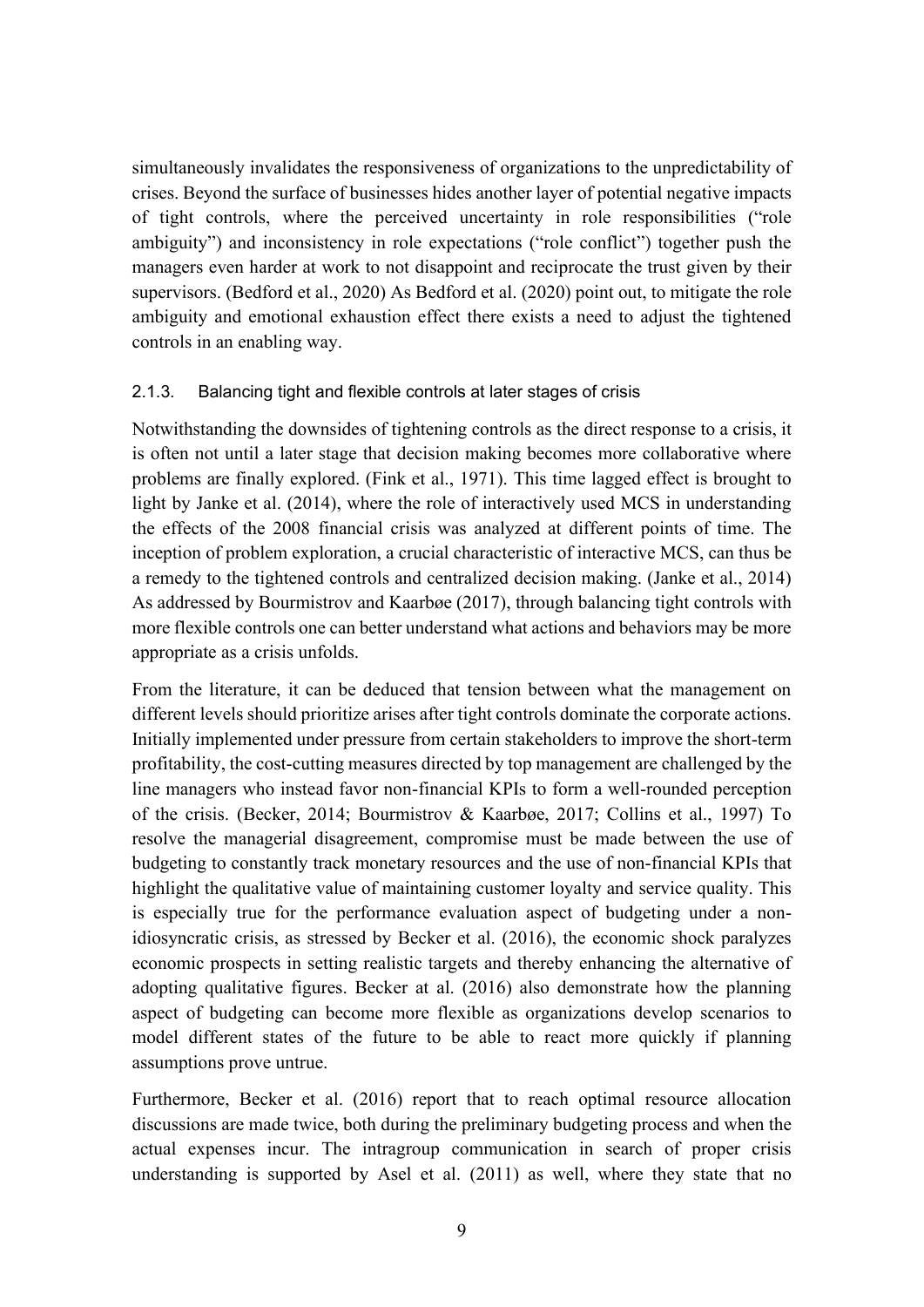immanent contradiction can be found between short-term cost-cutting and a more sustainable long-term strategy as long as firms are able to balance the two. In brief, the high unpredictability a crisis brings over time creates an impetus for continuous adaptation in the existing controls so that organizations may respond to the changing environment with a higher degree of agility than when tightened controls are in place.

#### <span id="page-10-0"></span>2.1.4. Information exchange for enhancement of management capacity

To deal with a crisis, organizations may improve their ability to make better decisions to survive by producing more and better-quality information. (Hopwood, 2009) However, the literature not only points towards the importance of producing more and better information but also how the produced information is used and exchanged. As crisis impact is amplified, organizations put ever more effort into not only managing the crisis itself but also maintaining sustainable relations with employees and external stakeholders. This stakeholder-relations approach is mostly independent of and concurrent with organizations' focus on taking necessary crisis response actions such as the liquidity and cost cutting measures detailed in the previous literature section. (Asel et al. 2011) In face of a swiftly changing crisis environment, the literature depicts how information sharing plays an important role in both managing relationships and the consequences of crises in that it enables the creation of understanding, learning and coordination both within and across organizational boundaries.

Within organizations, Asel et al. (2011) show that the interactive use of data increases with the perception of crisis. In addition to similar quantitative evidence as Asel et al. (2011), Janke et al (2014), in their survey-based study of a large group of Austrian, German, and Swiss companies during the 2008 financial crisis, provide additional qualitative evidence of how and which information is used interactively. The findings show that in the early phase of the crisis, initial decisions such as cost-cutting described in the previous literature sections were carried out alone by the top management with the mentality of "you need to extinguish the fire before rebuilding the house". This suggests that the initial decision-making process is characterized as mechanical, less communicative and more centralized. However, as the crisis went on control information was used more interactively and information flowed more vertically in the organization, suggesting that to "rebuild the house" organizations would need to create common understanding and coordinate among different actors and organizational levels. Thus, while discussions predominately centered around cash flow information, forecasts, and budgeting, recent developments of the KPIs also became important. The interactive use of a wide range of controls implies that organizations strive to create an understanding of where they are now in relation to the past when discussing deviations from the budget, but also where they are heading when discussing forecasts.

Similar to how organizations exchange information internally, organizations may also exchange information with outside stakeholders. Rad (2017), studying the Swedish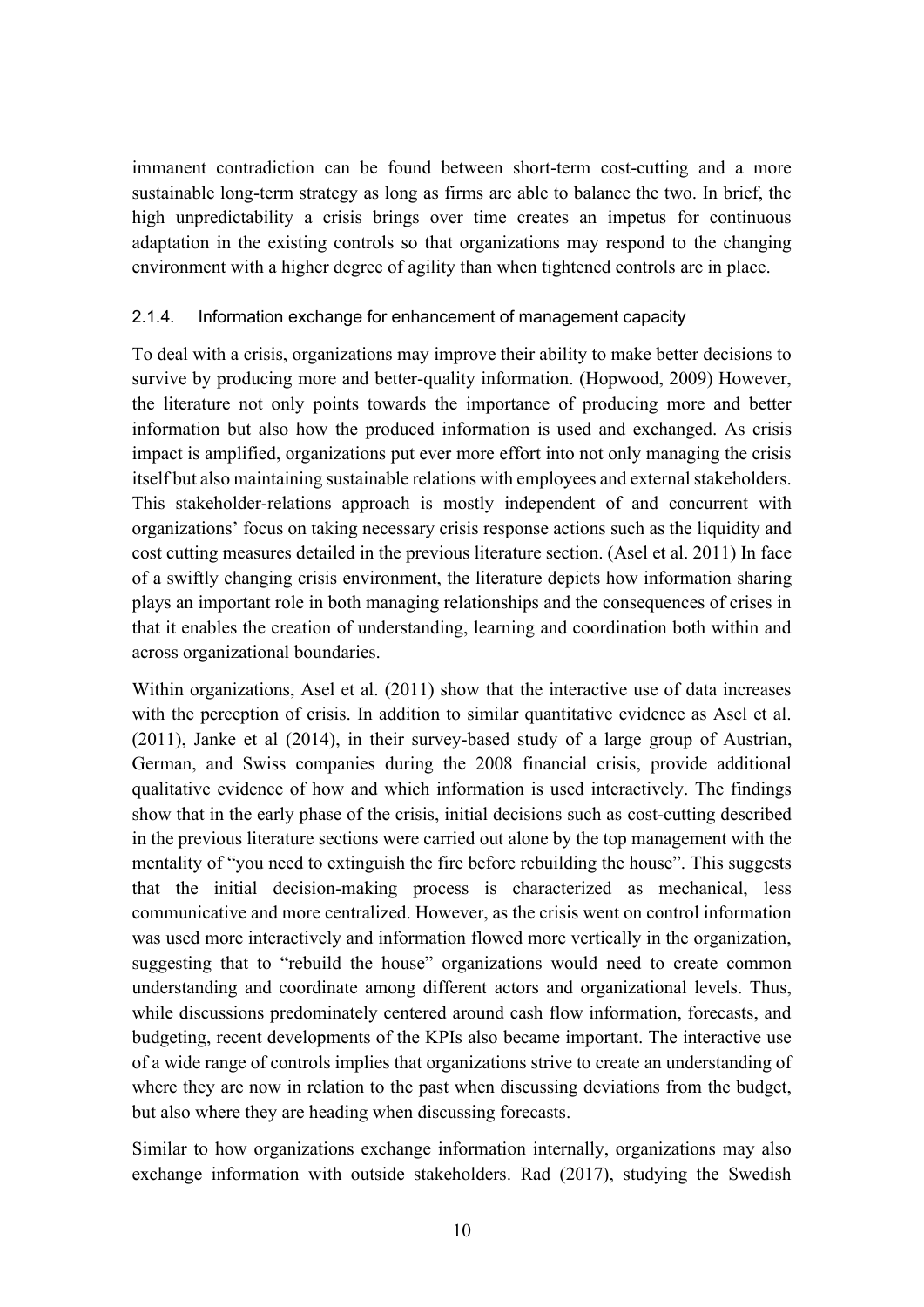interbank market during the 2008 financial crisis, finds extensive and ongoing information sharing among banks both before and during the crisis to maintain cooperation and mitigate the performance associated risks of the counterparts. The information sharing is characterized as highly interactive and personal in that it included reflections and discussions of ongoing events as well as other non-public information. The information exchange was not equal among all banks, however, as they considered some relationships more important than others. Overall, the study shows that through information sharing organizations are able to create an updated understanding of their counterparts in terms of who they are and how they would react to different situations. (Rad, 2017)

#### <span id="page-11-0"></span>2.1.5. Information exchange for shaping perceptions

Despite the overall description in the literature where the interactive use of information serves as an important tool for learning and coordinating in crisis situations, information exchange under crisis can also be characterized as more targeted, opaque and manipulative as the crisis progresses. Research by Kenno and Free (2018), studying labormanagement negotiations in the Canadian automotive industry crisis 2008-2009, extends on the notion of unequal information exchange in Rad (2017) and helps to paint a more extensive picture of how organizations prioritize which and with whom information is shared. As negotiations started, they involved many stakeholders that formed different working groups and subcommittees. A broad range of financial and non-financial information was shared and discussed openly in a highly interactive manner and there was a strong sense to build consensus. Over time as the crisis intensified, negotiations became even more cost-orientated with communication only being performed through a single channel at the top level. As the involved stakeholders chose to communicate on a one-way basis, communication could no longer be characterized as interactive and the use of accounting information became more selective. Kenno and Free's (2018) findings of information being used less interactively as the crisis progressed contrast the ones of Janke et al. (2014) where information was instead used more interactively over time. Moreover, Kenno and Free (2018) suggest that information exchange between actors is not always a transparent process but can be opaque with the aim of creating confusion rather than understanding, which resonates with Rad's (2017) finding of the banks being selective in the parties they exchange information with. Overall, it can be suggested that the nature of information sharing among stakeholders is dependent on the context of stakeholder relations and whether stakeholders deem it to be in their best interest to create common ground and coordination as a crisis develops.

In a similar vein, communication between organizations and outside stakeholders is context dependent to what degree it is a transparent extension of organizational sensemaking, or conversely, impression management. On the one hand, organizations portray an overall accurate but favorable picture that is both consistent towards different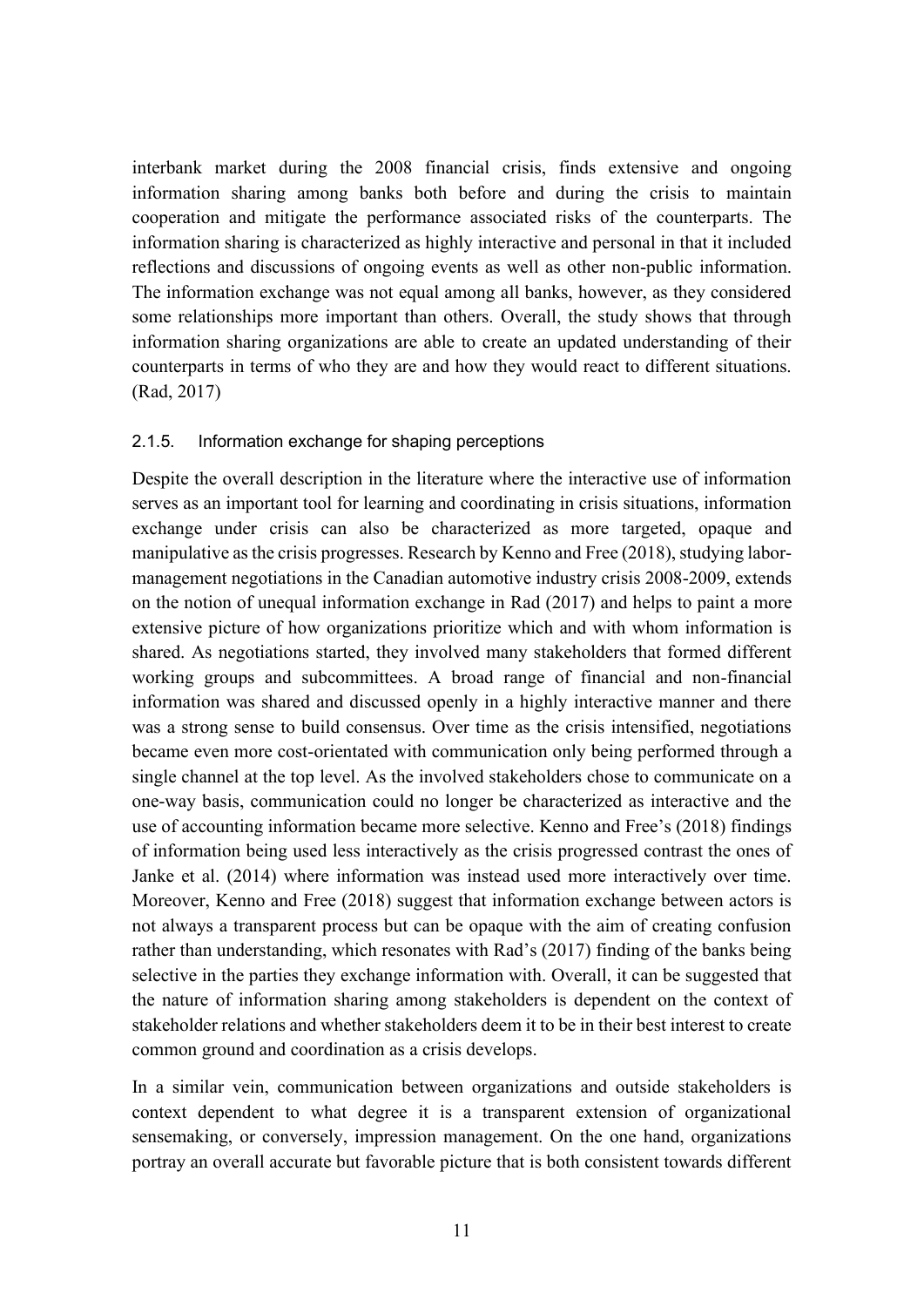stakeholders and views held internally by the organization. (Merkl‐Davies et al. 2011) On the other hand organizations may be more manipulative and opaque in how they share information and communicate with their stakeholders. (Beelitz & Merkl-Davies, 2012; Egbon & Mgbame, 2020; Jones et al., 2020) Following an incident at a nuclear power plant Beelitz and Merkl-Davies (2012) found that the CEO of the company tried to negotiate a resolution between the initial accounts of the accident and stakeholders' divergent perceptions of the incident by using discourse of stakeholder engagement to signal change while maintaining status quo and consent of the continued operations. Similar accounts were found by Egbon and Mgbame (2020), studying oil spills in Nigeria, where organizations indicated multi-stakeholder engagement in determining the cause of incidents and thus portrayed the organizational accounts as transparent, credible, and objective. In most cases the cause of incidents was attributed to external factors and organizational outsiders (sabotage) which allowed the organizations involved to avoid accountability. Overall, this suggests that an organization may try to distance itself from a crisis and avoid accountability either by blame shifting or portraying that it has evolved to a different organization from the one that caused the crisis. To create credibility to their statements, organizations signal consensus of their understanding among stakeholders. Furthermore, while in crises it can be difficult to negotiate a resolution between the past and present by creating favorable distortions (Beelitz & Merkl-Davies, 2012; Egbon & Mgbame, 2020), organizations may try to disconnect themselves from the negative outcomes of past crises altogether by omitting comparative past information and competitors in communication, thereby creating a more favorable picture. (Jones et al., 2020)

#### <span id="page-12-0"></span>2.1.6. The use of accounting tools and environmental perceptions

As described in the previous sections, a large body of the accounting and crisis literature has uncovered the bits and pieces of the delicate relationship between management control practices, information flows and how organizations perceive the external environment. Despite the different focus of the relationship, the root cause of the entanglement is inarguably the notorious shock element of crises. The uncertainty by its nature leaves organizational actors confused and increases the demand for information processing, one effective resolution then is to increase the information processing capacity (Galbraith, 1974) This serves as a general concept behind the switch between tight and flexible controls and the information exchange in vertical and lateral relations mentioned in the previous sections. Acknowledging how MCS can be shaped by perceptions of crises, Janke et al. (2014) takes one step further with Galbraith's organizational information processing theory to investigate the potential of MCS reshaping the environmental perceptions.

As suggested by Janke et al. (2014), the use of interactive controls removes communication obstacles across hierarchies and functions, enabling managers to be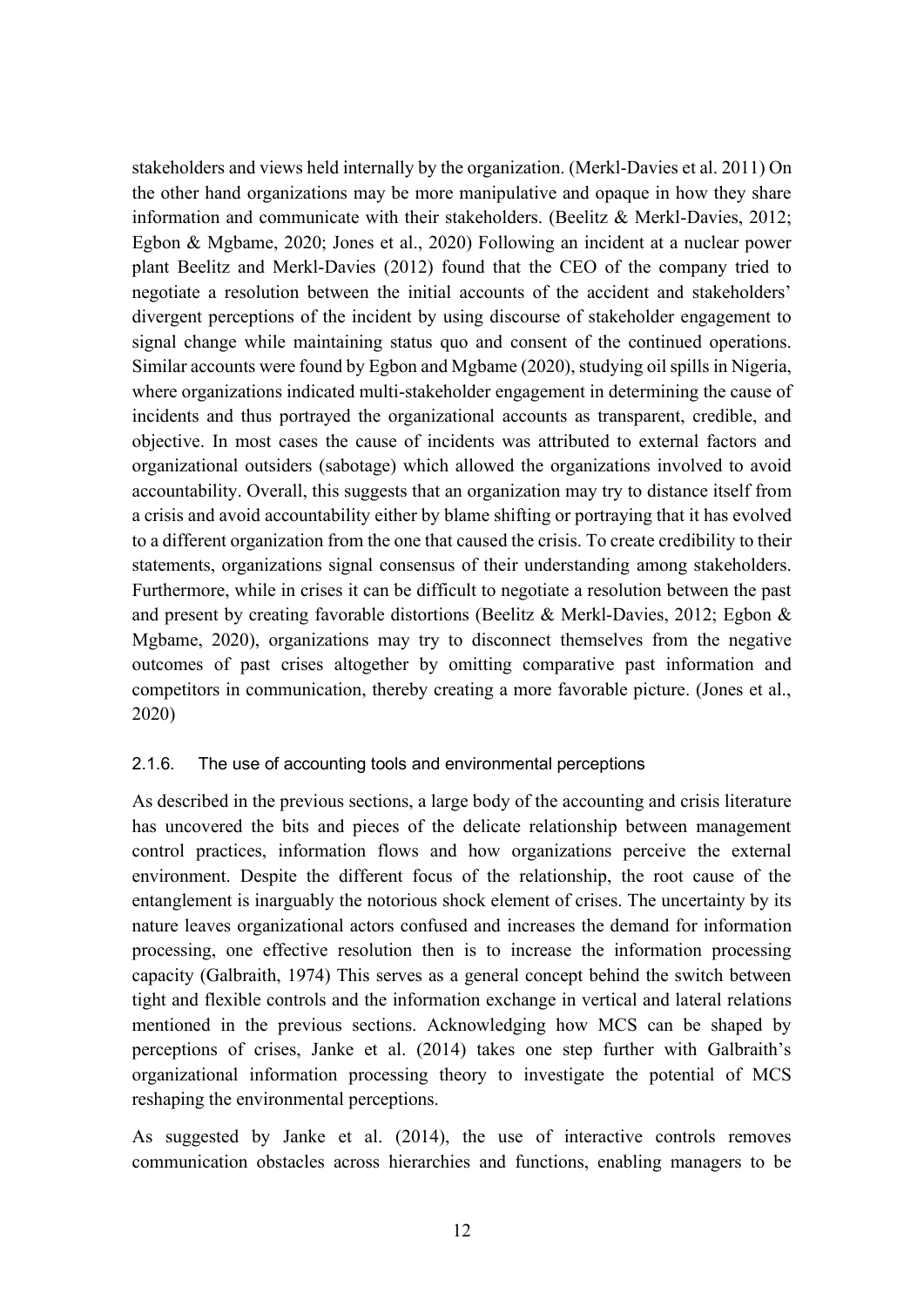alerted of all the threats and issues the organization faces in a crisis. In that sense, the "negative external crisis effects", arising from both the crisis itself and deviations from preset goals, can be received by the actors on a deeper level with intensified information flows. This leads to the conclusion of a reciprocal relationship of accounting information and environmental perceptions, a piece of puzzle that brings the other side of the enactment to sight. Through the shaping and reshaping between management controls and perceptions of the environment, communication and debates regarding planning and assumptions are stimulated which in turn form the basis of organizational learning. This view is continued by Bedford et al. (2020), who argues that crisis builds up emotional exhaustion amongst managers along the process of repositioning their roles. The negative emotional effects can be elevated if a great deal of trust exists between managers and their superiors but can be mitigated if the controls open a dialog for managers to understand their tasks better and facilitate a more flexible response to the existing tighter budgetary controls. (Bedford et al., 2020)

The findings of how controls are applied and perceived by organizational members can increase their awareness and improve corporate actions is echoed by Bourmistrov and Kaarbøe (2017), who discuss the phenomenon where different actors in an organization relying on different controls to perform their tasks may lead to different responses towards the crisis. These findings are supported by Carlsson-Wall et al. (2020) who in addition discuss the mechanisms behind how actors focus more on what they perceive as important and filter out other things not deemed as important in crisis situations. Interestingly, a reluctance to change is also illustrated among some actors even when their preferred controls have become unsupportive of understanding the crisis situation. (Carlsson-Wall et al., 2020) In this regard, adjusting and readjusting controls can be even more time consuming under the unstable crisis environment. Nevertheless, the reciprocal relationship between use of accounting information and environmental perceptions provides the learning aspect in the existing literature, to the extent of how information processing capacity can be enhanced and redirect the organizations to the appropriate direction amid the crisis.

#### <span id="page-13-0"></span>2.1.7. Identified gaps in the accounting and crisis literature

The previous accounting and crisis literature has revealed a considerable development in the corporate actions required to sort out a crisis. A rigorous research has described how control practices change in response to crisis. (e.g. Asel et al., 2011; Bedford et al., 2020; Christensen et al., 2018) A smaller part of the literature also documents the use of accounting tools and how the produced information shapes the perception of the crisis as it unfolds. (Bedford et al., 2020; Bourmistrov & Kaarbøe, 2017; Carlsson-Wall et al., 2020; Janke et al., 2014) However, we see a need to extend on this literature of how organizations initiate the process to understand a crisis and how changes in actions can simultaneously generate accounting information and affect how actors make sense of the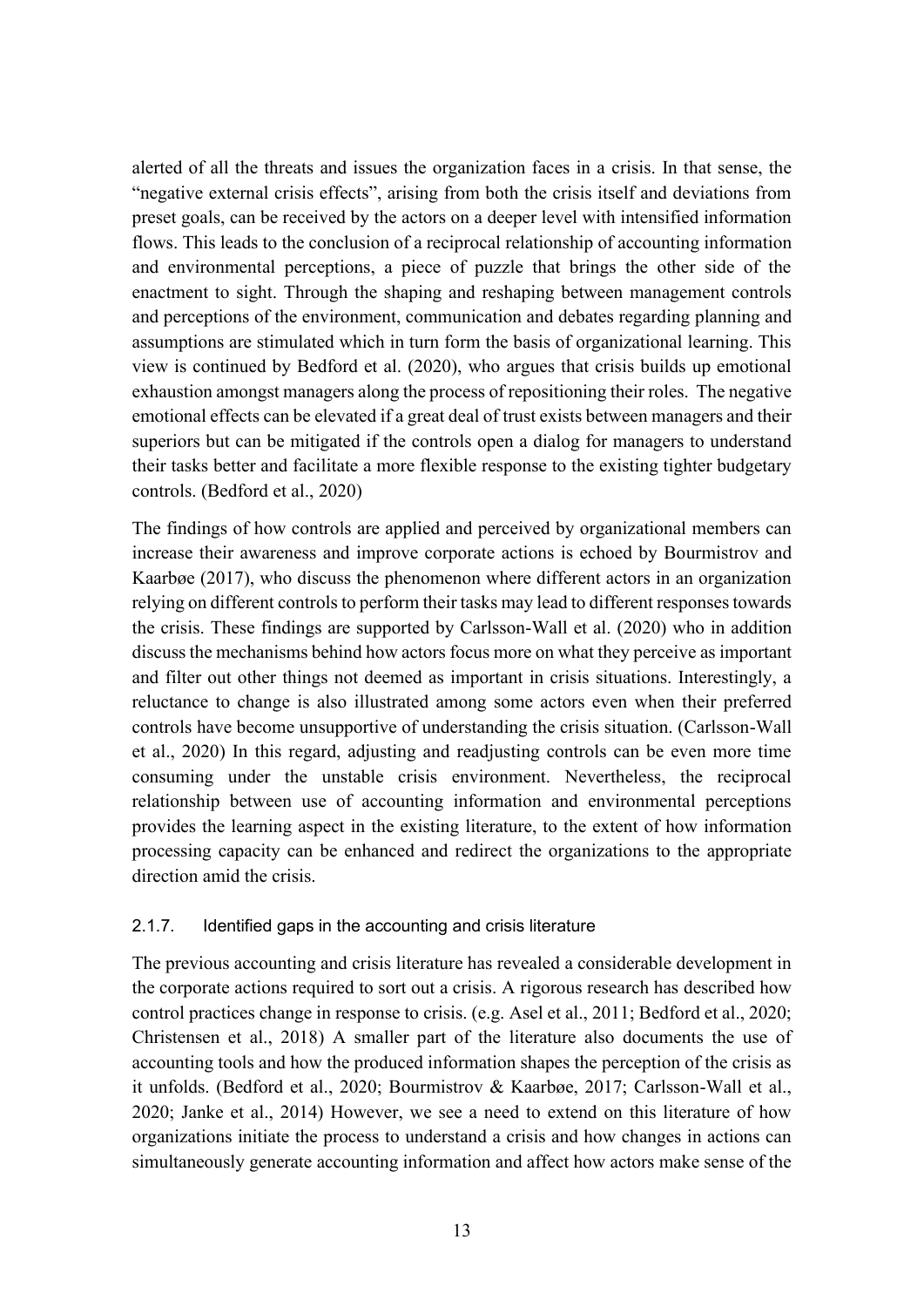chaotic situation. In particular, there is a need to further investigate the role accounting tools and information play in how the organizations get a grip of the uncertainty in a crisis. We aim to extend the overall picture by providing a more comprehensive connection between the use of accounting tools, the development of understanding within an organization and its engagements with the external environment and stakeholders.

A process view of crisis is well documented in terms of how the response and learning organizations make changes over time during crises. (Bourmistrov & Kaarbøe, 2017; Kenno & Free, 2018) Switching from tight and mechanical controls to flexible ones and adopting interactive MCS to sharpen information processing capacity are identified as two methods to understand the situation. (Janke et al, 2014) However, if the crisis is better understood from the start, the response can be preplanned with a reduced uncertainty as a result. (Galbraith, 1974) Some studies point towards an organizational life before and during a crisis (Carlsson-Wall et al., 2020) while some point to the imagining of future beyond the onset of the crisis through planning, forecast and scenario processes. (Becker et al., 2016; Janke et al., 2014) However, the literature tends to embrace a subjective and linear view on time which disregards the possibility of actors relating the crisis to different time periods altogether. While other studies show the interrelation of accounting tools and time (Becker & Messner, 2013), in this study we aim to address this empirical gap by illuminating the implications of accounting tools in the understanding of crisis organizational actors create over time. In conclusion, we focus in part on understanding how organizations use accounting tools and information to make and give sense internally and externally, and in part on understanding the involvement of accounting tools in how organizations relate the past, present and future to each other. Accordingly, this paper aims to ask the following question:

How are accounting tools and information employed by actors within organizations to make sense in times of uncertainty?

# <span id="page-14-0"></span>2.2. Making sense of uncertainties through temporal work

#### <span id="page-14-1"></span>2.2.1. Sensemaking, sensegiving and sensebreaking

Accounting tools and information can be seen as a means of communication and to provide structure. From this perspective, accounting tools and information enables organizational actors to understand and influence organizational performance and stakeholders' perceptions, as well as organizations to take collective action. This thesis primarily aims to understand the implications of accounting tools and information in how organizations familiarize with uncertainty in turbulent times. The literature on sensemaking provides insights of how actors and organizations reconstruct reality as to be able to act in it, especially when unforeseen issues arise or sudden events occur. (Weick, 1993) Widely recognized as an event where changes are characterized as rapid and discontinuous, the COVID-19 pandemic indeed triggers the need for companies to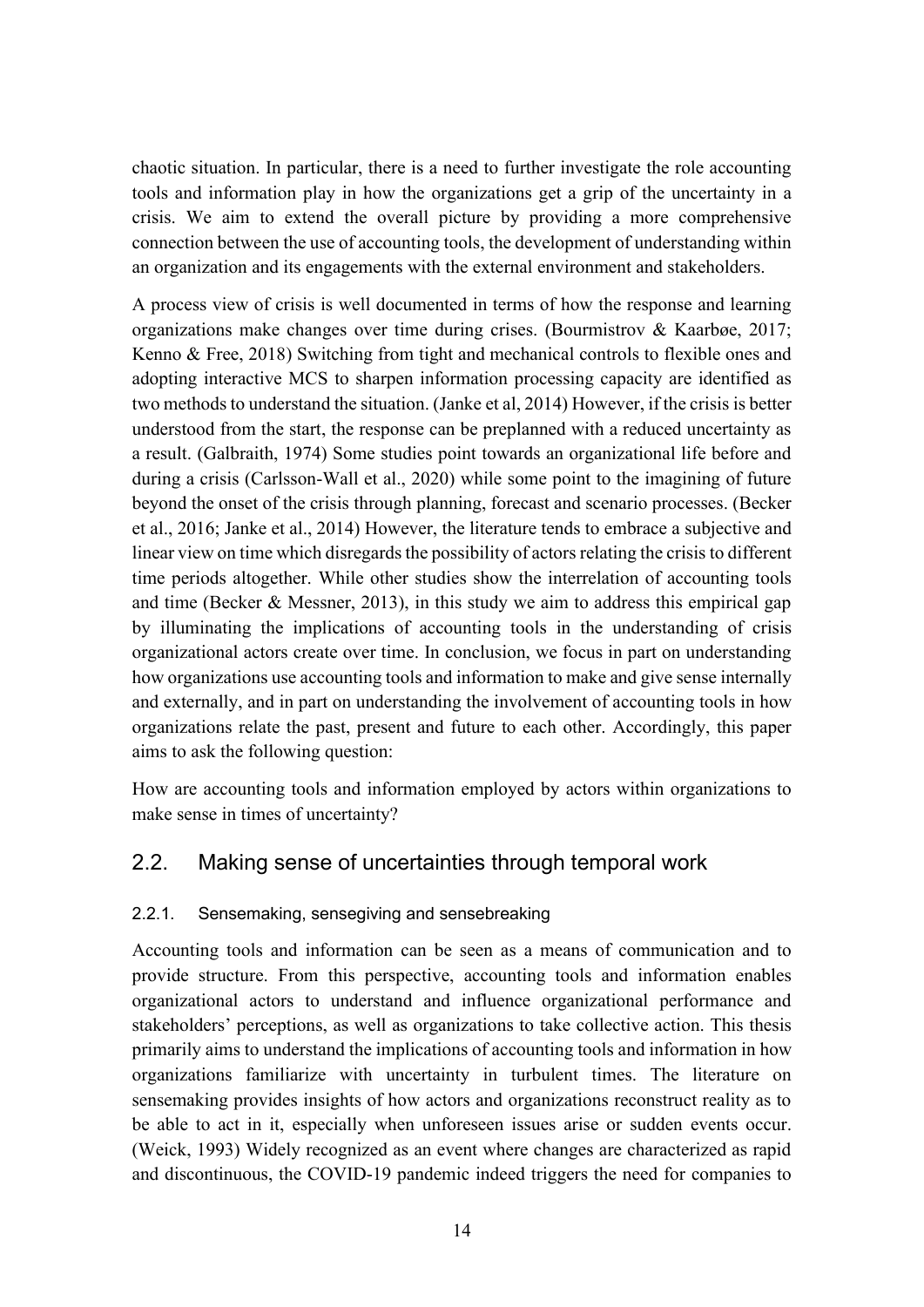simultaneously understand and handle the situation as it unfolds. From this point of view sensemaking provides a suitable theoretical perspective for the research study.

Sensemaking is a process where individuals and organizations move from perception to action. When organizational members encounter uncertainty, they seek to clarify what is going on by extracting cues from the environment. With the cues they form perceptions and map out a plausible understanding of what has happened, which can be subsequently translated into possible actions. At an individual level sensemaking can be seen as a cognitive phenomenon, an illustration of what happens inside an individual when he or she "makes sense" of what has occurred and plans a suitable response to it. (Maitlis, 2005; Weick, 1995) In this regard, sensemaking is an ongoing process where perception and action happens in a spiraling manner as actions shape and are shaped by the environmental surroundings. (Weick, 1995) Stated differently, actors largely act their way into knowing by continuously acting, testing, and redrawing their internal map. (Weick, 1988) At a collective level within an organizational context, sensemaking becomes more complex since it considers not only the cognition building from all individual, group and societal perspectives but also the relational aspects between the individuals, groups and levels. (Weick et al., 2005) In an organizational setting, individuals interact with other organizational members and the outside environment in an ongoing iterative process, which gradually reshapes an individual's view of the organizational environment. (Maitlis & Christianson, 2014). Hence, the creation of understanding can take place both at the collective organizational level and at the individual or sub-group level such as a department or unit of an organization.

In the organizational literature sensemaking as a concept has been extensively discussed with regard to how sense is made (e.g. Daft & Weick, 1984; Maitlis, 2005; Weick, 1988) and how sensemaking is implicated in organizational processes ranging from organizational change (Gioia & Chittipeddi, 1991) to organizational learning (Christianson et al., 2009). In recent years sensemaking has also received more attention in the accounting literature. (Carlsson-Wall et al., 2020; Giuliani, 2016; Goretzki & Messner, 2016; Kraus & Strömsten, 2012; Tillmann & Goddard, 2008) The accounting literature describes how individuals can make sense of accounting tools and information through text, discussions and talk (Giuliani, 2016; Goretzki & Messner, 2016; Tillmann & Goddard, 2008) Serving as sensemaking devices, accounting tools and information bridge across the gap between individual and organizational level of sensemaking to establish a common understanding of new organizational concepts or new strategic change. (Giuliani, 2016; Jönsson, 1987; Kraus & Strömsten, 2012) However, the time pressure experienced during a period of uncertainty may lead to the management applying a "filter mechanism" to prioritize the collective sensemaking process on the most serious issues. (Goretzki & Messner, 2016)

The undertaking of sensemaking by managers is intended to create meaning for themselves; however, studies suggest that the managers can knowingly or unknowingly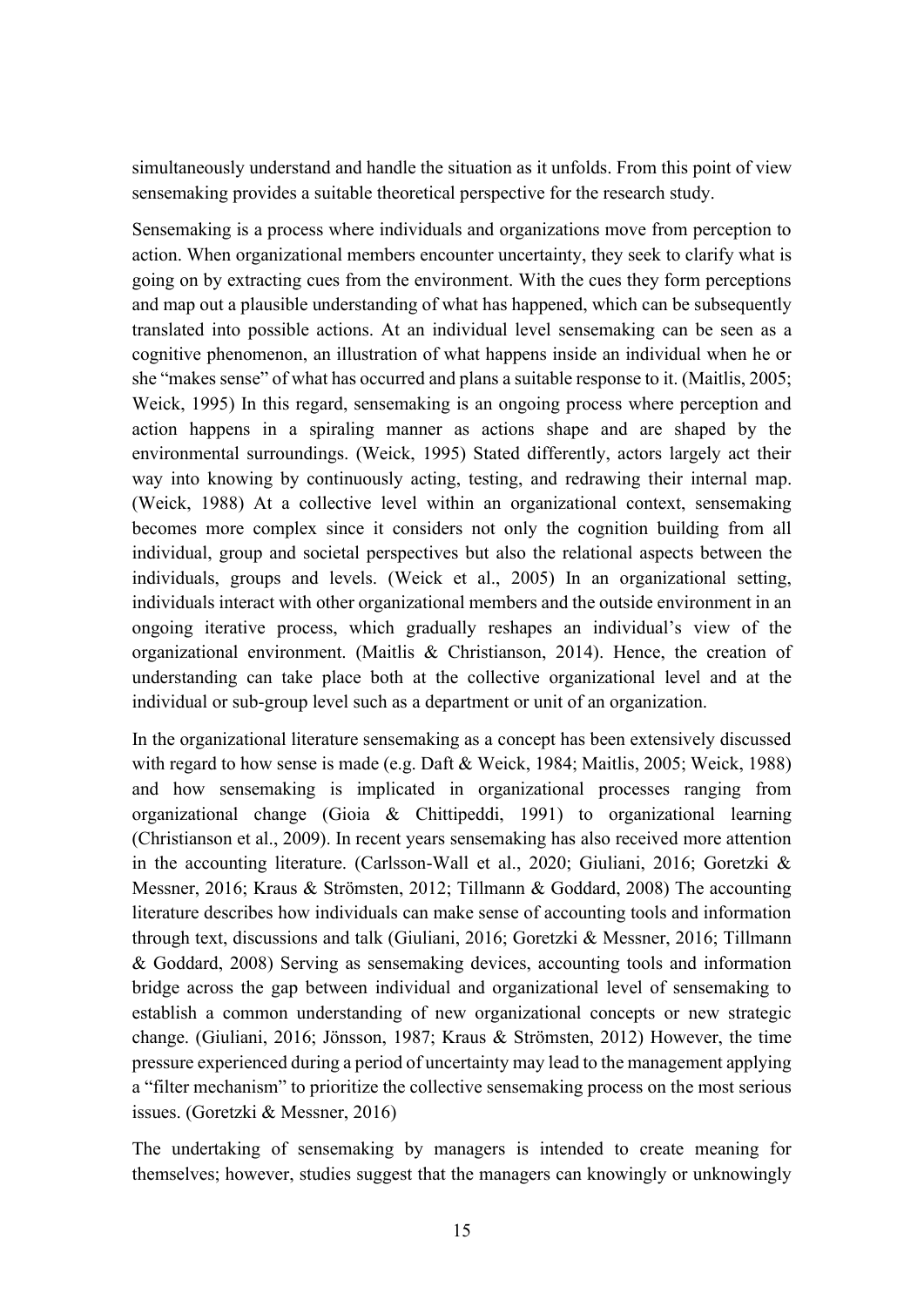influence other organizational stakeholders' sensemaking processes when they give sense to others. (Gioia & Chittipeddi, 1991) Sensegiving is a closely interrelated concept to sensemaking and can be defined as "attempting to influence the sensemaking and meaning construction of others towards a preferred redefinition of organizational reality". (Gioia & Chittipeddi, 1991, p. 442). The process of sensegiving helps an organization to legitimize and normalize certain understandings while invalidating others. (Gioia & Thomas, 1996) From an accounting perspective, Giuliani (2016) argues that there exists "no coherent idea of how sensegiving should be carried out in order to affect the sensemaking process of human resources". He explains that while some think that the provider of information cannot directly influence the receiver of information or control the outcome, others argue that it is possible to indirectly influence a receiver of information by acting to influence how the numbers of measurement are designed and calculated. Scholars such as Kraus and Strömsten (2012) and Jordan and Messner (2012) observe how actors in organizations mobilize accounting as part of sensegiving efforts by increasing the emphasis on selected information, or in other words filtering the information. In the case study of Kraus and Strömsten (2012) many stakeholders, from top management to advisors, took part in the sensegiving effort to promote shareholder value in connection to an IPO through the extensive use of financial measures. Jordan and Messner (2012) found similarly how accounting information was successfully used to give sense when a top manager put forward a selection of performance measures as "targets" which other organizational members saw as unachievable but could translate into "visions" and a general direction for the strategic change initiated by the top manager.

The process of sensemaking and sensegiving can be destabilized, however, when frictions occur in organizational members' understanding of a phenomenon. Pratt (2000) introduces the concept of sensebreaking, with which the initial meaning formed by the actors is broken down "to create a meaning void that must be filled". The questioning of one's sense of a situation in order to make or give further sense is mobilized in different contexts of management accounting (Giuliani, 2016), where the sensebreaking action leads to the rebuilding of awareness which further results in either ground-breaking learnings or worsen circumstances. (Almqvist et al., 2011; Dervin, 1998; Maitlis & Christianson, 2014; Vlaar et al., 2008). In the context of accounting Giuliani (2016) provides one example of how measurements can, instead of making sense, break sense as some actors chose to look at certain measures and measures are seen as standalone instead of related to each other. This in turn creates incoherence among different actors' understandings. Linking one's sense of a phenomenon to organizational learning scenarios, whereas sensemaking emphasizes the identification of "what is happening" and sensegiving relates to the idea of "how can we spread our influence regarding the current situation", sensebreaking points out the uneasiness of "why is our approach flawed and what changes should we adopt". The movement between the three gears may create a steep learning curve for organizations and their members, with experiences accumulated from rounds of adjustments.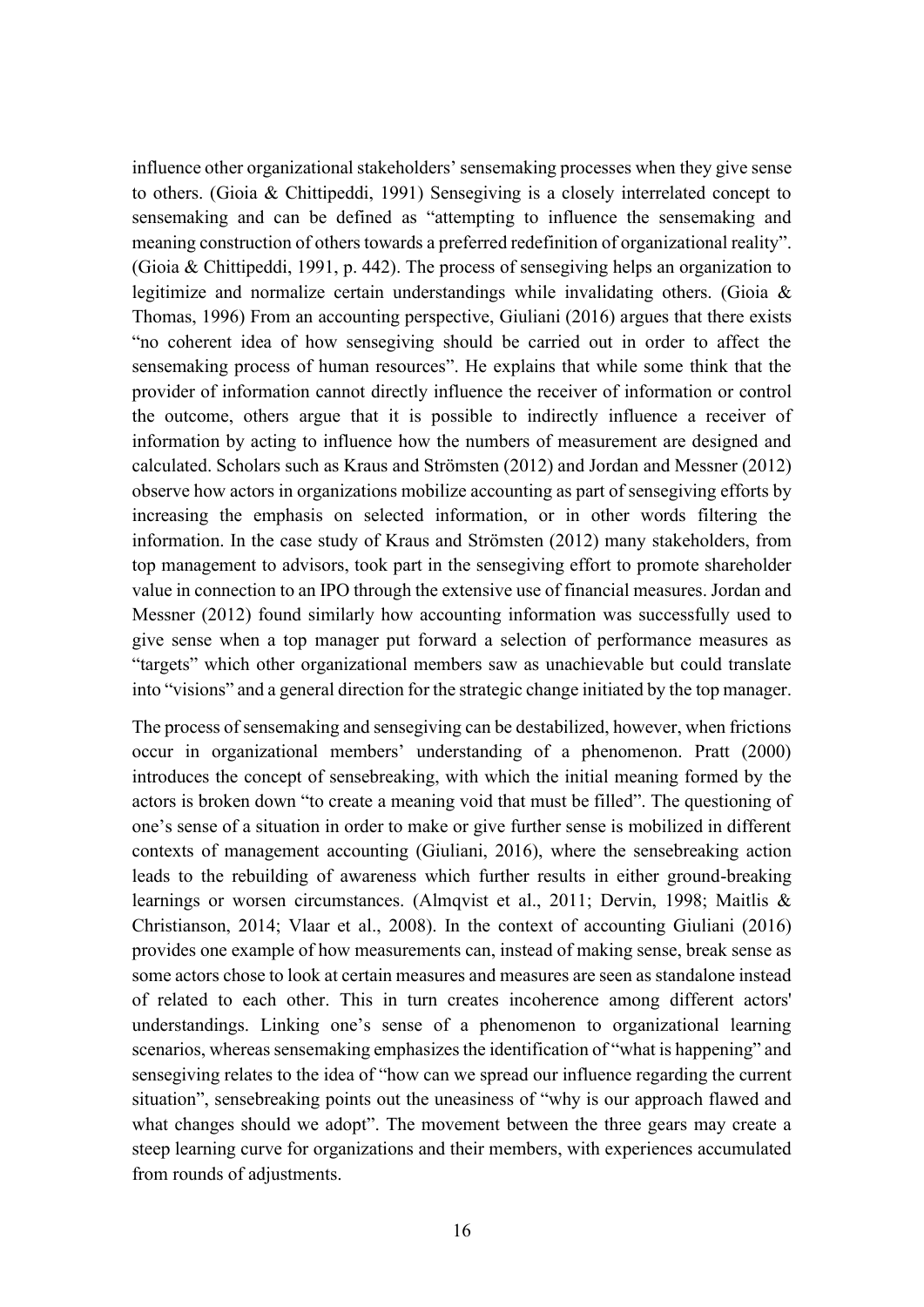#### <span id="page-17-0"></span>2.2.2. Temporality and temporal work

This paper holds an interpretative view on the sociology of time which in general divides time into past, present and future. (Chakhovich, 2013; Emirbayer & Mische, 1998; Kaplan & Orlikowski, 2013) The concept of time has been annotated from different angles in the accounting and organizational literature, where the traditionally dominated "clock time" sets an objective tone to the linear and quantitative characteristics. (Hassard, 1990; Jaques, 1982) Under the linear perspective, a duality of directions is further developed in the sensemaking literature, i.e., backward-glancing (Weick, 1995) and forward-looking sensemaking (Dawson & Sykes, 2019). An alternative subjective view on temporality suggests time to be qualitative and defined by actors through meaningful events. (Clark 1985; Hassard, 1999) Built around the qualitative approach towards time, the sociology of time studies the relations between constructs of temporality. (Chakhovich, 2013; Emirbayer & Mische, 1998) Here the past, the present and the future share an inextricable bond in which the flow of time experienced is fluid. (Jaques, 1982; Kaplan & Orlikowski, 2013; McSweeney, 2000) In the context of financial reporting, McSweeney (2000) suggests that estimations regarding the future are brought backwards to support the financial statements of measuring past financial performances. Kaplan and Orlikowski (2013) express an interpretative view where the past, present and future evince in various ways of how individuals regenerate past memories, assess present status and visualize potential future developments. The practices of "reimagining the future", "rethinking the past" and "reconsidering present concerns" constitute what they coin as "temporal work", with which they come up with a model to study the collective sensemaking process in the strategy making of an organization. (Kaplan & Orlikowski, 2013)

Set upon the background of the internet bubble, the study of Kaplan and Orlikowski (2013) suggest that projecting the possible paths in the future can be difficult without understanding the historical route and the current issue from new perspectives. To put it differently, the meaning of an external event can be created only when the imagining of future is relied upon multiple views of past and present. To move forward in face of uncertainty, however, a convergence in strategic action requires the different interpretations of the past, present, and future among managers to be resolved. In other words, temporal work allows organizational actors to make individual sense of the situation yet an agreement or a "provisional settlement" has to be reached to create "coherent", "plausible" and "acceptable" explanations of how the visions for the future may help the organization move forward. (Kaplan & Orlikowski, 2013) Nonetheless, it is important to acknowledge that the uncertainty coming from the external event makes the settlements difficult to be achieved, let alone to be maintained. The instability of the environment triggers not only a sensemaking process for the management but also potential "breakdowns" in the understanding of the past, present and future among them. As investigated by Kaplan and Orlikowski (2013), breakdowns provoke additional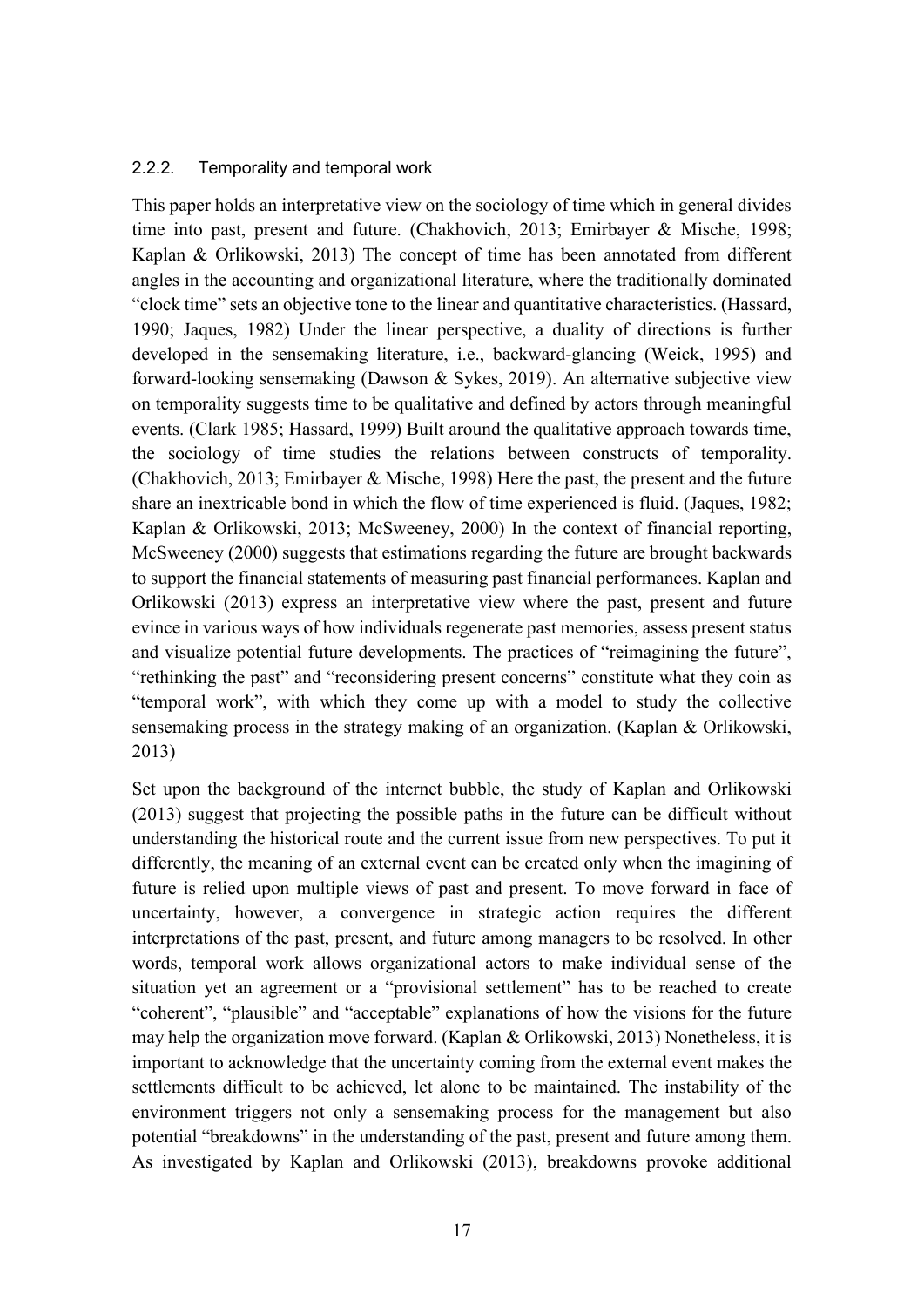temporal work to subsequently find a new direction among the newly envisioned paths to the future. As a consequence, the circulation around temporal work, provisional settlements, actions and breakdowns forms a perception shaping and reshaping process of the organizational actors to make strategic decisions and ultimately find a way out of the mist.

#### <span id="page-18-0"></span>2.2.3. Theoretical framework

To answer the research question of how accounting tools and information are employed by organizational actors to build awareness in times of uncertainty, a need to understand both sensemaking and temporality led to a fusion of the two theories for the development of the framework. Kaplan and Orlikowski's (2013) model sheds light on the struggles organizations face in picturing the future but also in comprehending the past and present. In the sense, the past, present and future become equally uncertain and have to be taken into consideration all at once. As described in the foregoing sections, "reimagining the future", "rethinking the past" and "reconsidering the present concerns" are the main elements of temporal work which mediates among parties with different interpretations of time when an external event leaves them puzzled. The original model, in particular the three propositions of temporal work, fit the purpose of this study which intends to seek how accounting tools can be mobilized within an organization to make sense of the situation amid uncertain times.

However, the original model is designed for research on strategy making to make sense of the then, now and beyond of business projects under uncertainty while this paper aims to highlight the utilization of accounting tools and information to figure out the puzzles in times of uncertainty. To attune to the core of accounting in crisis, the research thus draws upon the temporal work in strategy making model with the following modifications. Provisional settlement hereby refers to the product of what-if statements illustrating possible future events, where coherence, plausibility and acceptability should be reached to form a common agreement of how the past, present, future should be interpreted among actors within an organization. Action includes a wide variety of managerial decisions ranging from strategic decision-making to formal decisions made on which KPIs or accounting tools to focus on. Breakdown demonstrates the revealing of invalid what-if statements when the coherence, plausibility and acceptability are destroyed due to changes in the external event.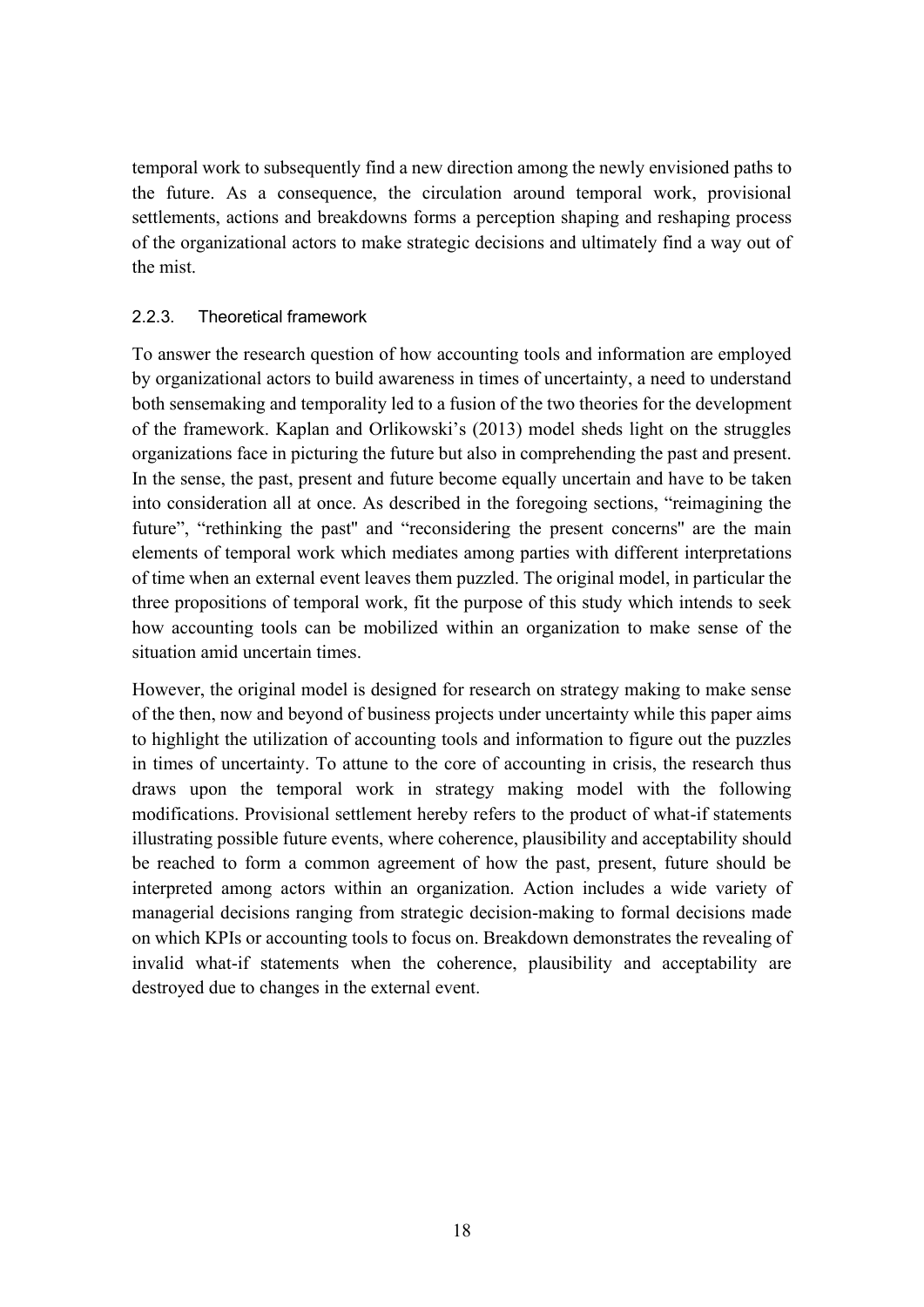

**Figure 1.** Temporal work model (adapted from "Temporal work in Strategy Making" by Kaplan and Orlikowski, 2013)

With the above adjustments made, the revised model is expected to deliver a broader picture of how dynamics can be created through accounting tools and information flows in the overall sensemaking process, and to provide a visualized relationship of how understanding, action and external events can influence each other from the viewpoint of organizational actors. In sum, the tailored temporal work model would enable the researchers to redirect the focus from strategy making to use of accounting tools and information in times of uncertainty which better fits the need to answer the research question.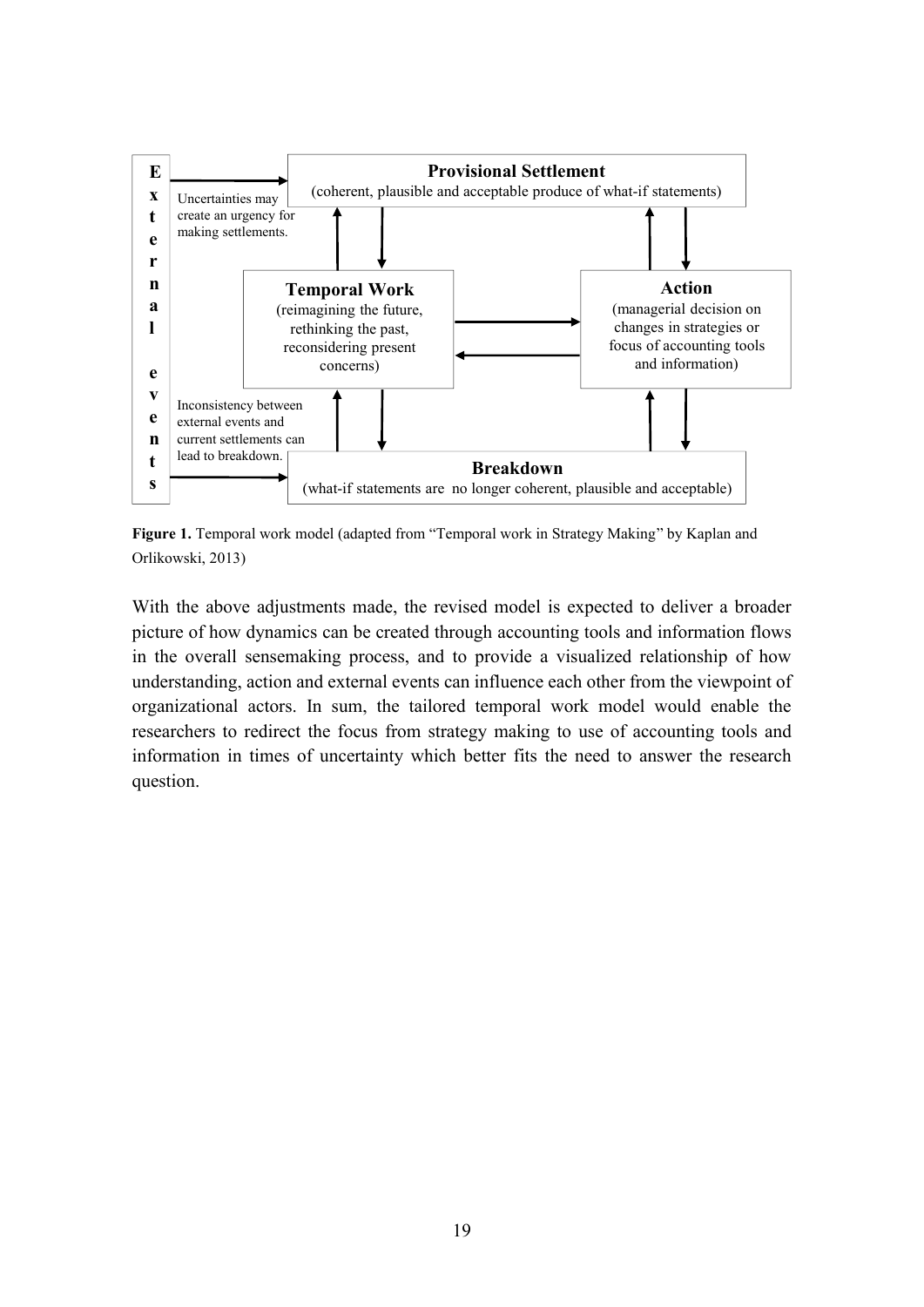# <span id="page-20-0"></span>3. Method

The following chapter describes the research methodology, where section 3.1 presents the research design and motivates the focus on one specific industry. Section 3.2 provides an overview of how data is collected and important details of the interviews, followed by section 3.3 which outlines the data analysis process.

# <span id="page-20-1"></span>3.1. Research design

To gain insights into the research question "How are accounting tools and information employed by actors within organizations to make sense in times of uncertainty?" using the theoretical framework, we chose to adopt an exploratory multi-case study approach. This approach ensures consistency and alignment between research design, research question and method theory. The qualitative research approach facilitates the research paper's aim to uncover how accounting tools and information are implicated in creating understanding in a crisis, as this approach allows for creation of a multifaceted understanding of phenomena within an environmental context. Recapitulating among indepth analysis of a single case and comparisons across cases and survey studies, we directed our focus to the emerging patterns of anomaly. We deemed a multiple case study approach to be appropriate as such an approach allows us to on the one hand corroborate similar patterns making them more visible and on the other hand extend on different patterns by emphasizing complementary aspects of the research phenomenon. (Eisenhardt, 1989) Thus, using a multi-case approach we can draw a more complete and elaborate picture of the research phenomenon in question.

In addition, the design of our research aims to accommodate the different views of actors in organizations who utilize accounting tools and information in the business operation during the ongoing pandemic. The study is set within ResidentialCo and CommercialCo, two leading Nordic real estate companies that develop and manage different types of property portfolios. Geography wise, ResidentialCo has expanded its international reach with mainly apartment development projects. CommercialCo, on the other hand, focuses on a single country market with office and retail properties located primarily in central business districts. The particular industrial setting draws a fruitful discussion for our research question for the following reasons: 1) the real estate industry can be segmented by location and types of properties, with different segments being affected by the pandemic to different degrees; 2) cash flow models under fair value concept are favored for capital budgeting and investment appraisals, which require realistic assumptions to be made for several key factors, including growth rates of future net rent, risks of future potential net income from the property and opportunity cost of capital. (Geltner et al., 2007)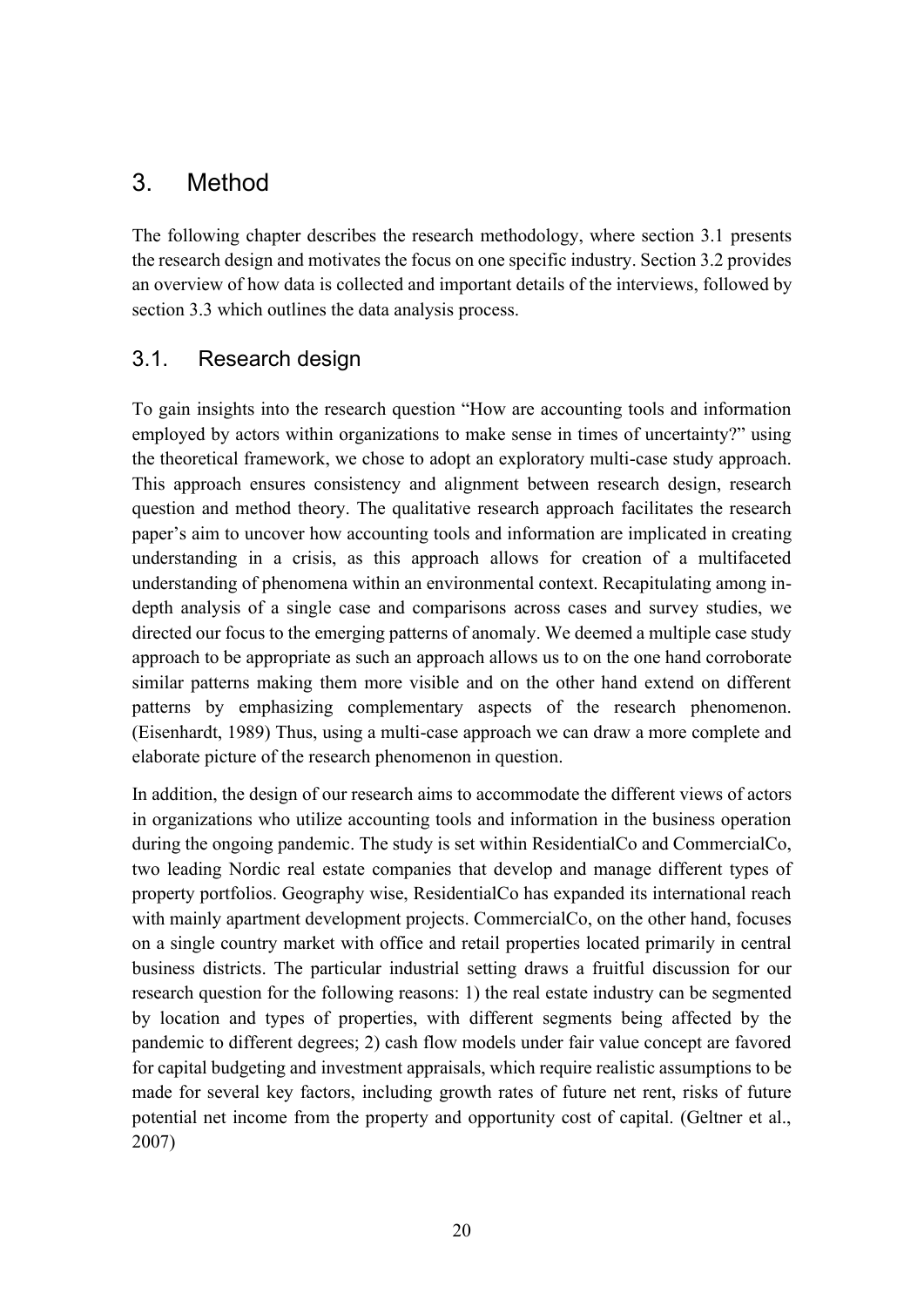At the time of the study, the pandemic was ongoing albeit vaccines had begun to be distributed across countries to turn the tide. Nevertheless, the shifts in consumer behavior seen under the influence of digitalization has been further enhanced by the pandemic since individuals would prefer to work from home and shop online. Business wise, the fundamental changes in individuals' lifestyles amid the pandemic creates an interesting effect of benefit to ResidentialCo while raising concerns for CommercialCo. With regard to property development, however, the two participating companies share the same uncertainty as the implementation of social restrictions to limit the spread of the virus is deemed to be at odds with the required physical attendance at the construction sites. As a whole, the possible transformation of the industry and delays of the building process related to the pandemic led to the decision of interviewing personnel from both operational and financial functions at ResidentialCo and CommercialCo.

### <span id="page-21-0"></span>3.2. Data collection

Two types of data are gathered for the analysis of the selected case companies. Data collected through in-depth interviews provided the primary empirics, which were complemented by written material such as annual reports, website information produced by each company and news articles. The material downloaded from the company websites were documents released during the period of 2008 to 2021 to include aspects of the pandemic and the 2008 financial crisis, whereas filters were applied on the database Retriever Research to display news articles including keywords of the respective company names and the COVID-19 pandemic or the 2008 financial crisis. The purpose of collecting the written material was twofold. On the one hand it provided a basis to analyze the discourse on how the companies engaged with their external stakeholders and, on the other hand it provided ideas for interesting topics to discuss during interviews.

In total 11 interviews with 9 individuals lasting an average of 53 minutes were conducted between February and May 2021 (see Table 1 for details). An initial informal and semistructured interview was conducted with an executive manager at ResidentialCo in February which was in part used as an orienting interview to revise and formulate a more precise research topic. The remaining interviews were conducted in a similar semistructured manner with the intent of creating an open-ended discussion to explore the implications of accounting tools and information in the individual and collective processes for figuring out the puzzle of the COVID-19 pandemic.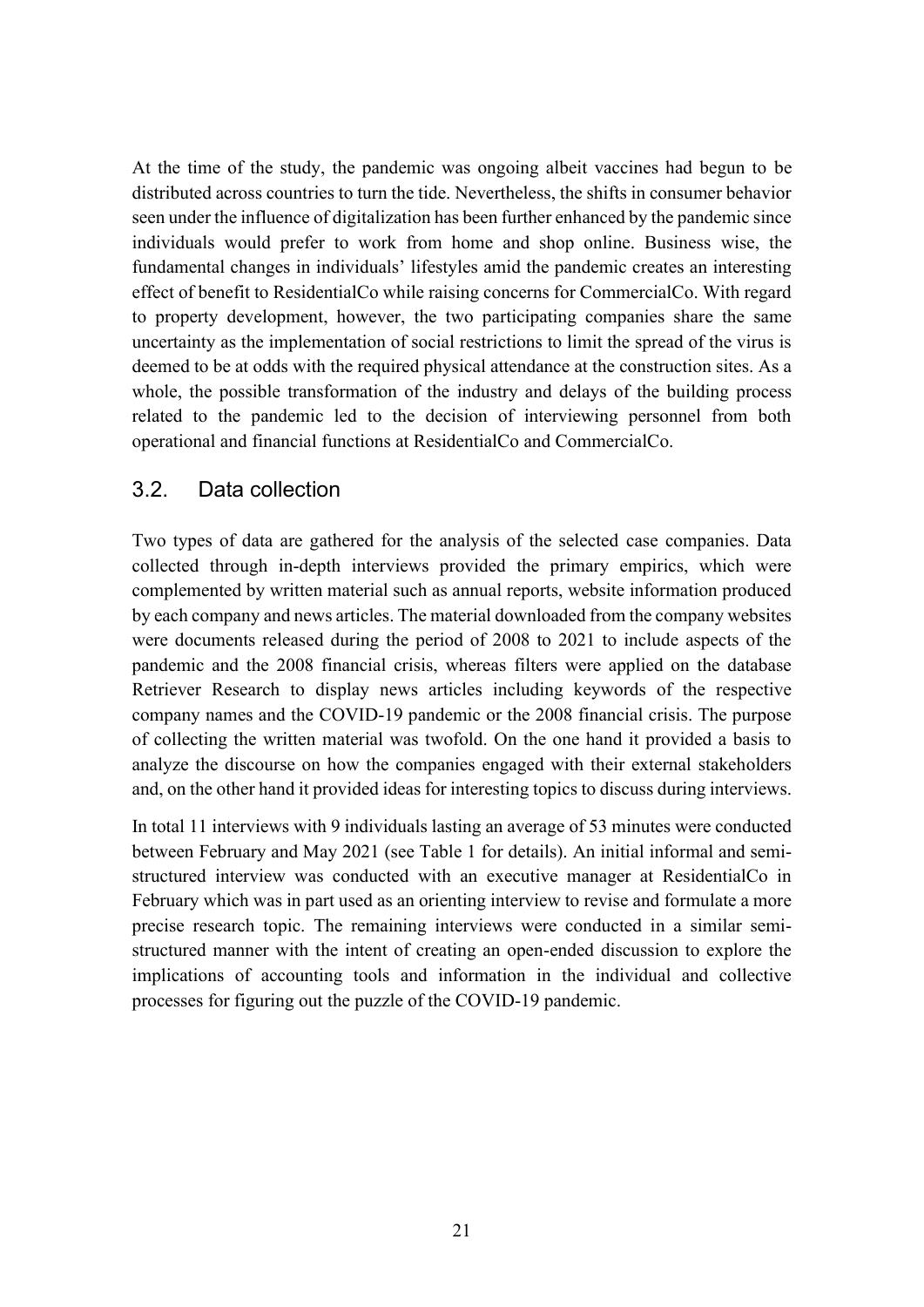**Table 1.** Interview details

| <b>Interviewee</b>    | Date of interview | <b>Duration (minutes)</b> |  |  |
|-----------------------|-------------------|---------------------------|--|--|
| ResidentialCo         |                   |                           |  |  |
| Financial manager A   | Feb 2021          | 75                        |  |  |
|                       | May 2021          | 27                        |  |  |
| Operational manager A | Mar 2021          | 57                        |  |  |
| Operational manager B | Mar 2021          | 54                        |  |  |
| Financial manager B   | Mar 2021          | 56                        |  |  |
| Operational manager C | Apr 2021          | 51                        |  |  |
| CommericialCo         |                   |                           |  |  |
| Operational manager 1 | Mar 2021          | 53                        |  |  |
| Financial manager 1   | Mar 2021          | 56                        |  |  |
| Financial manager 2   | Mar 2021          | 56                        |  |  |
|                       | May 2021          | 40                        |  |  |
| Manager               | Mar 2021          | 57                        |  |  |

Contact with ResidentialCo and CommercialCo was established through professionals familiar to the authors or other researchers in the authors' network. The initial contacts at the companies then provided additional contacts for interviews. To gain a deep understanding of the sensemaking processes within the organizations and discover possible tensions between personnel, the study includes interviewees from different organizational levels and departments of each company. All interviewees were expected to have experienced a previous period of global crisis either in the current or a different organization to resonate with the research topic of uncertain times. Prior to the interviews every interviewee received a GDPR guideline consent form about how any personal data collected would be stored and used for the purpose of the thesis and which the subsequently had to sign. Additionally, before conducting the interviews, a general interview guide was designed. The interview guide was further developed throughout the data collection process as different themes and interesting topics emerged over time.

The interviews started with a short presentation of the thesis topic and basic questions about the interviewee's current and previous roles at the company as well as their background. Since the interviews were semi-structured, the overall themes from the interview guide were covered but the order and the amount of time spent discussing each theme varied from interview to interview. During the interviews, the researchers focused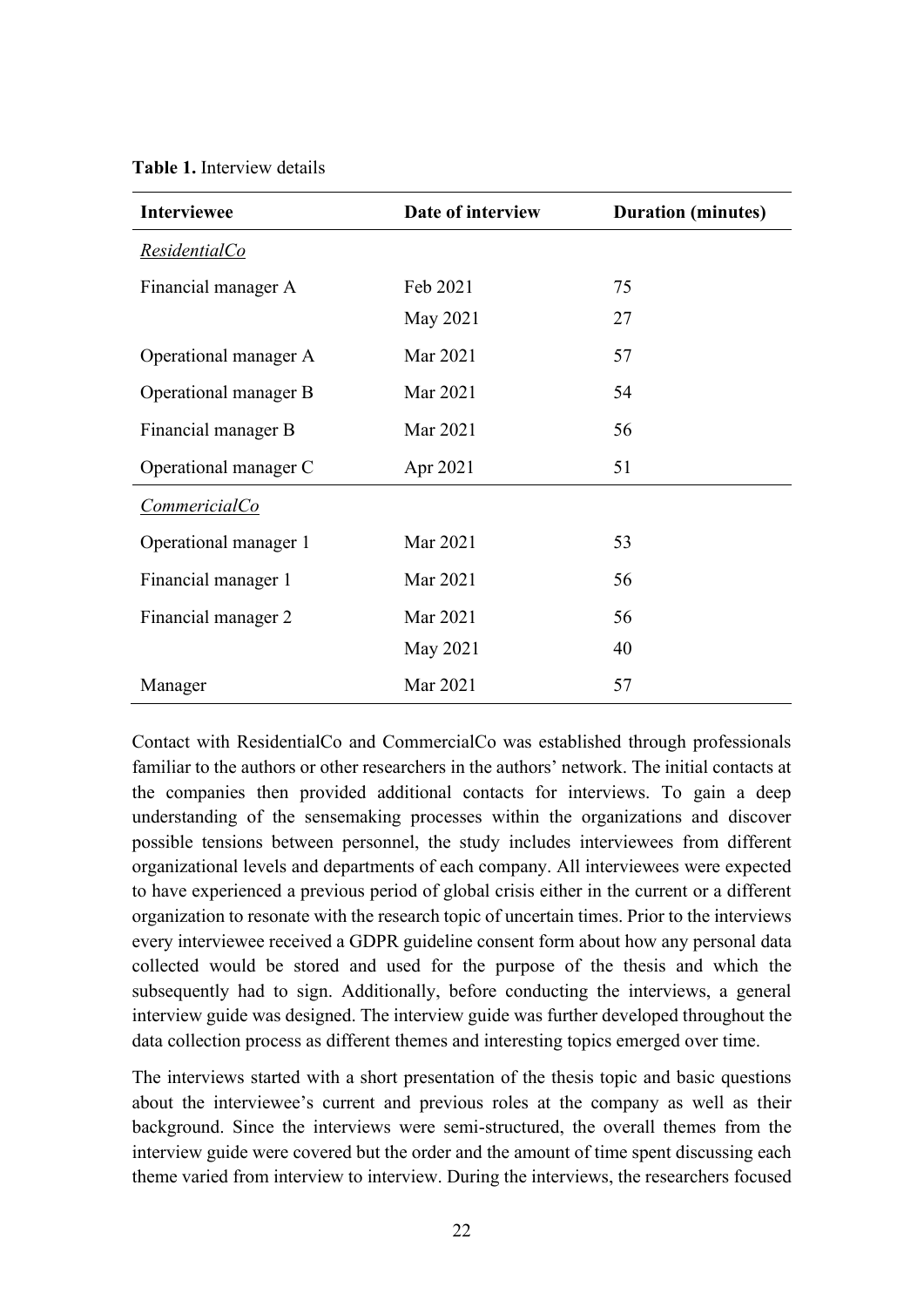on listening and constructing new connections to the responses of interviewees to ask follow-up questions while encouraging them to provide examples in order to create an indepth understanding. (Bryman & Bell, 2011) Each interview was subsequently transcribed and reflected on to make detailed adjustments to the interview guide for the next interview. Thus, preliminary analysis of the interviews and data collection were done simultaneously to form new prepositions to identify the relevant information and questions. (Yin, 1994)

### <span id="page-23-0"></span>3.3. Data analysis

As our qualitative research is based on a series of interviews and discourse, we perform our data analysis with a high degree of iteration. The interview transcripts, documents from company websites and news gathered from business media served as the material with which we brought forward initial observations. Keywords reappearing in the observations were divided into different clutches, which were subsequently transformed into potential coding themes that resonated with the overall concepts of sensemaking and temporality.

Through further iteration with the literature of method theories, the authors identified more refined and concrete coding themes. Below we present a summary of the main steps in the process of data analysis as a chronology. (see figure 2 for details) The first round of coding involved creating an understanding of how the actors and organizations viewed and interpreted the pandemic as well as how these views were formed. The first round of coding was done using an entirely inductive approach in that the views and interpretations emerged from the data which allowed us to create a bottom-up understanding. We found that some of the views of the interviewees and organizations overlapped while some others were more independent from each other. In the second round of coding, we wanted to give structure to the findings so as to be able to interpret them more easily and draw conclusions later. The emerging views and interpretations were divided into overarching themes guided by the theoretical framework. Using the theoretical framework, we formed a data matrix in which we collected quotes and evidence for the patterns we had observed. Thus, the analysis was more guided in this step and a combination of inductive and deductive approach was used.

The discourse of documents and news was studied in a similar way as the interviews but with a slightly different approach as by this time a theoretical framework had already been developed which functioned as a loose guidance for the coding. Thus, the first and second rounds of coding from the analysis of interviewees can be said to have been combined into just one round of coding. The findings from these secondary sources in part functioned to triangulate the observed patterns from the interviews but also in part to complement the findings. (Eisenhardt, 1989)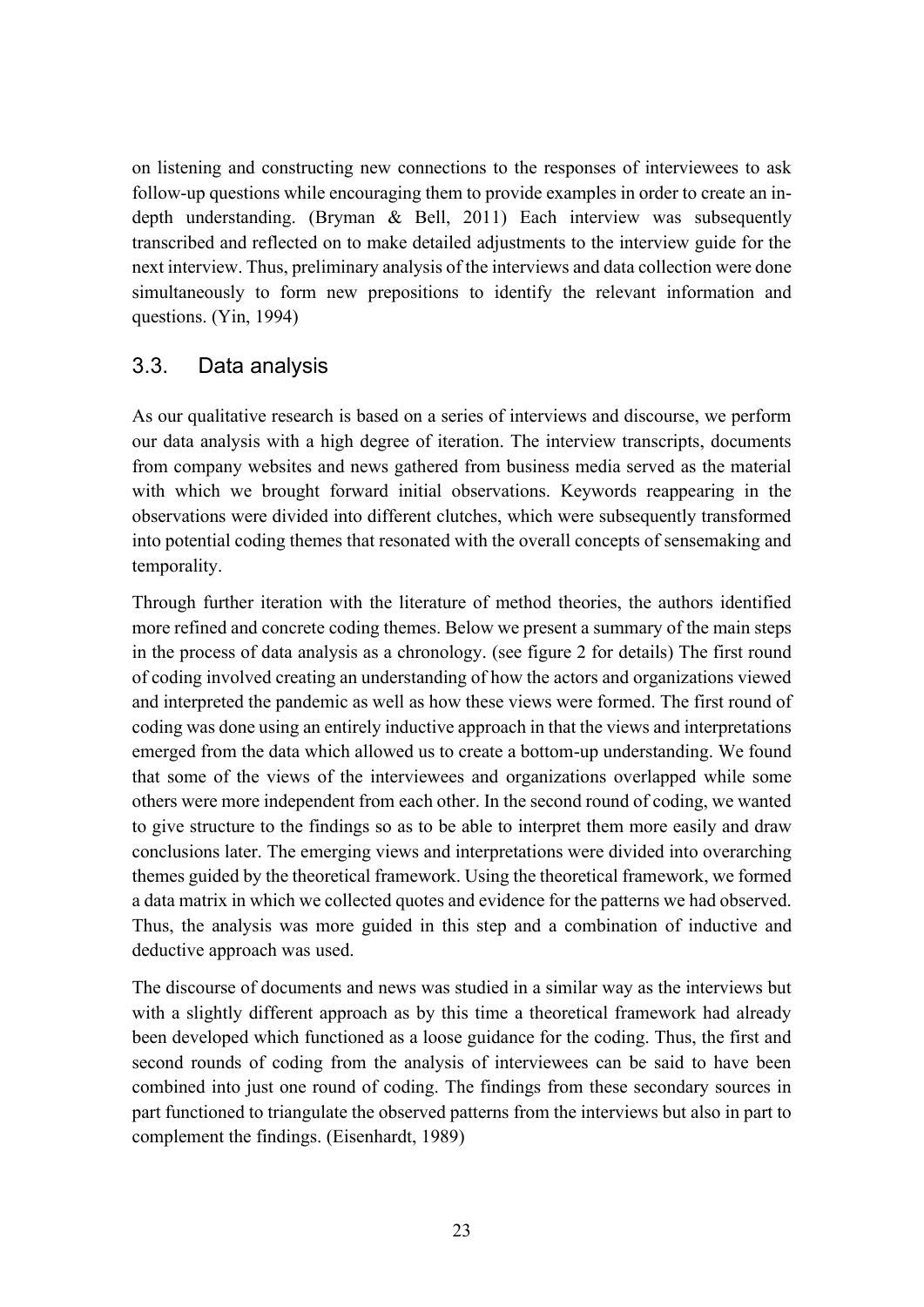

#### **Forming conclusions**

(discussing the use of accounting tools and information in relation to the accounting and crisis literature to form conclusions)

**Figure 2.** Analytical process

In the next step, the two parts of analysis were combined into one story. The empirical analysis section is presented in section four using the theoretical framework. In presenting the empirical analysis we worked with a combination of both within- and across-case analysis. The empirical findings are then discussed in section five in light of how the actors and organizations made and gave sense using accounting tools and information to answer the research question. The interpretation of the material and eventual arrival at conclusions involved going back and forth between the empirical data and the literature of the studied topic. Finally, conclusions, contributions, limitations and suggestions for future research are presented in section six.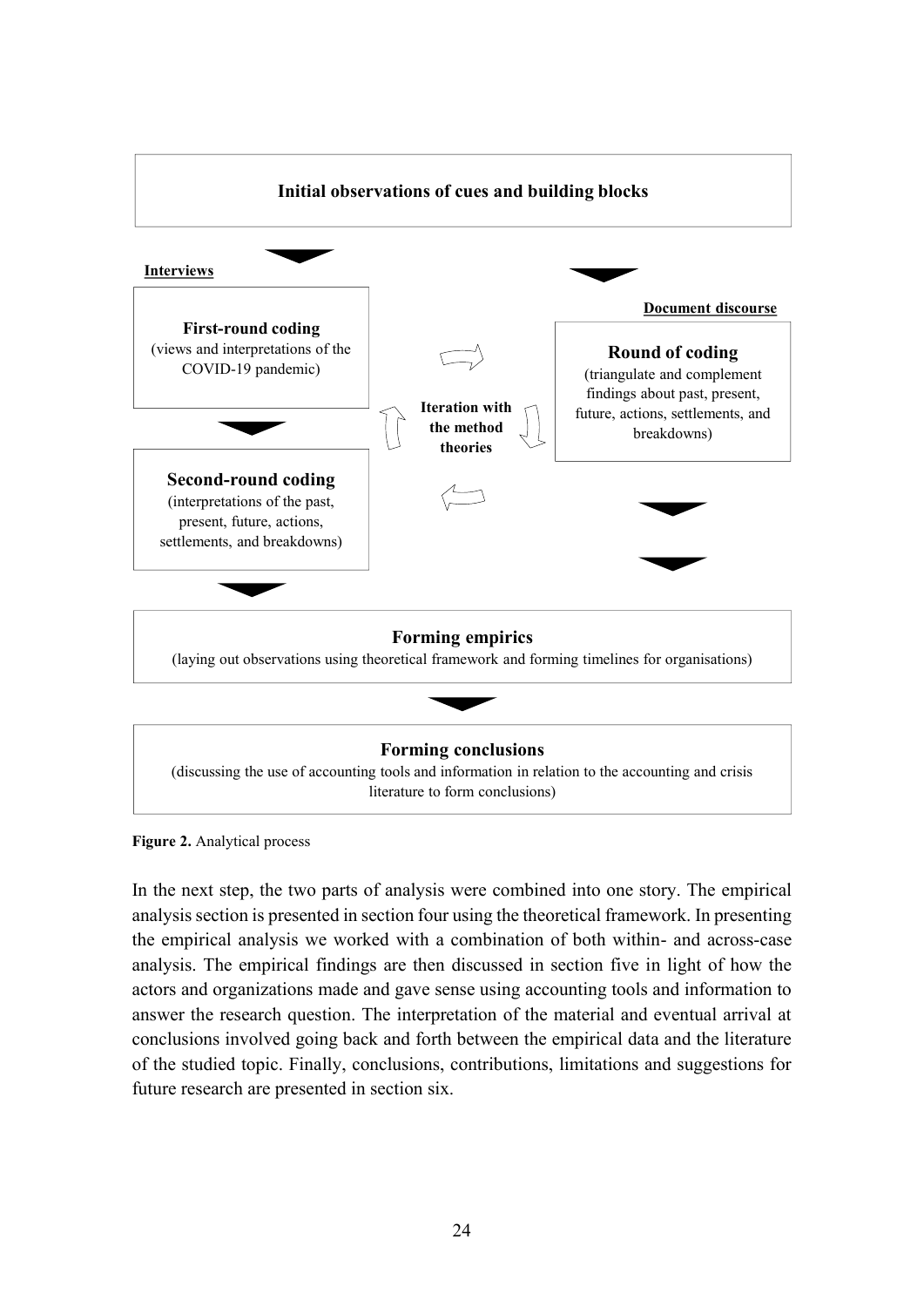# <span id="page-25-0"></span>4. Empirical analysis

The empirical analysis is guided by the adjusted model of "Temporal work in strategy making" from Kaplan and Orlikowski (2013). Our framework fuses the three types of managerial negotiation towards temporality, namely (1) reimagining the future, (2) rethinking the past and (3) reconsidering present concerns with the aspects of sensemaking, sensegiving and sensebreaking. By tailoring the "Temporal work in strategy making" model to give a broader picture of the sensemaking process, the following analysis seeks to develop insights of how organizational actors employ accounting tools and information to construct and reconstruct their awareness of uncertainties amid crises.

### <span id="page-25-1"></span>4.1. Case study 1: ResidentialCo

#### <span id="page-25-2"></span>4.1.1. Reimagining the future

In March of 2020 when the COVID-19 pandemic led to a slowdown of social activities in most of the markets ResidentialCo was active in, the work of creating forecasts at ResidentialCo had just been completed. Forecasting was a major quarterly activity at ResidentialCo in which the company created updated P&L, balance sheet and cash flow forecasts for the next three years. Among all aspects of forecasting one of the most important one was the forecasts that concerned how quickly apartments in the ongoing projects would sell. These forecasts were used as a component in ResidentialCo's percentage of completion model for revenue recognition and were of equal importance as a guideline to assess when the company should start developing new projects. However, as the realization of the pandemic came upon the company, the forecasts did not necessarily represent the views held by the interviewees of the future. Instead, the interviewees imagined alternative futures in which the company would likely experience a more difficult period. Since forecasting was a time-consuming and bottom-up activity involving a large part of the organization, the company chose to not update its forecasts. In fact, one financial manager noted that updating the forecasts would only take a lot of administrative work without adding many insights to the understanding of the situation. Instead, ResidentialCo chose to rely on scenario analysis that included scenarios where the company would have difficulty in starting new projects and finding customers as these were the most pressing concerns for the company at that moment. Despite the concerns, based on past experiences the company was well aware of the fact that in times of disruption the development of an external event could swiftly turn both ways. Consequently, the scenario analysis also included more positive scenarios where the negative impact of pandemic on its business could be minimal.

Doing scenario analysis was not a new activity for the company and when doing its quarterly forecasts a smaller number of individuals from different functions, business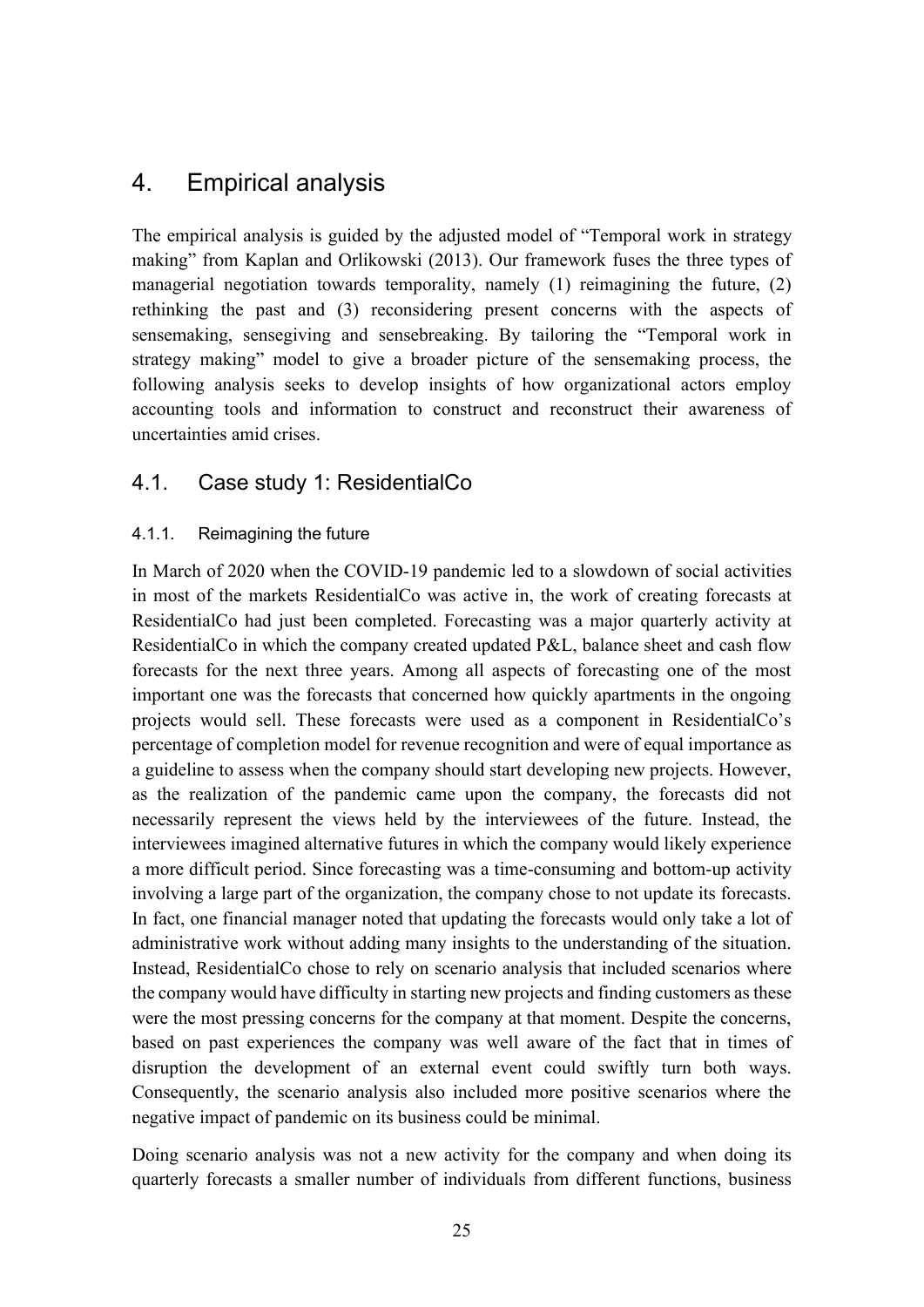units and levels would also come up with reasonably realistic alternative scenarios and map out the plans if things would go worse or improve beyond the base scenario. This could be considered as an add-on activity to the main forecasting which for the interviewees seemed to promote constant thinking around scenario planning within the organization. As the scenario analysis was an exercise that involved fewer people than the main forecast it allowed the company to better coordinate the actors and be more agile in forming more explicit scenarios at the start of the pandemic. The scenario analysis would usually be done at a higher level but in connection to the pandemic the company chose to apply more scrutiny to the calculations and work through the scenarios deeper than it normally would. Although internally the company would put more effort into building details around the scenario analysis, externally ResidentialCo displayed mostly the base case scenario to its stakeholders to form a general sense of the potential impact of the pandemic. When it came to the investors, sharing this type of information was something that the company tended to be careful with so instead it provided various sensitivity analyses in its reporting.

"We're a bit cautious with the forecasting for our investors but we give them these parameters that we're talking about so they can make their own assessments." - Financial Manager, ResidentialCo

As time progressed the pandemic became a crisis that was never realized business wise as the market development turned out to be far from the worst scenario. Instead, the interviewees could quickly see the road back to normal. The return to normal was however communicated by the company in a neutral way to its investors. This was not the case during a more drawn-out period of turbulence amid the 2008 financial crisis, as the company would emphasize all the positive aspects in its annual report such as potential turning points in some of its markets when talking about the future. Now when the numbers already looked good there was less of a need for the company to emphasize the positives. Therefore, the tone was more neutral as bringing up negative aspects or questions about the future could overall still maintain a positive tone in the communication. Some of these question marks mentioned in the 2020 annual report were brought up by some of the interviewees and appeared to be something they contemplated about. The operational managers in particular had observed how the pandemic had changed some of the trends in the market and they wondered what this might mean for the future. As noted by one of the operational managers, "... look at the prices they have gone really really high, people move from an apartment to a house these days in a way that we haven't seen for ages." The switch in customer preferences raised the question of whether this new trend would continue in the future.

Moreover, the same operational manager remarked on the change in how people looked at their homes during the pandemic. Now a home was not only a home, but a home and a workplace. For ResidentialCo this had already meant changes to the way they tried to sell their apartments but what further changes would be needed?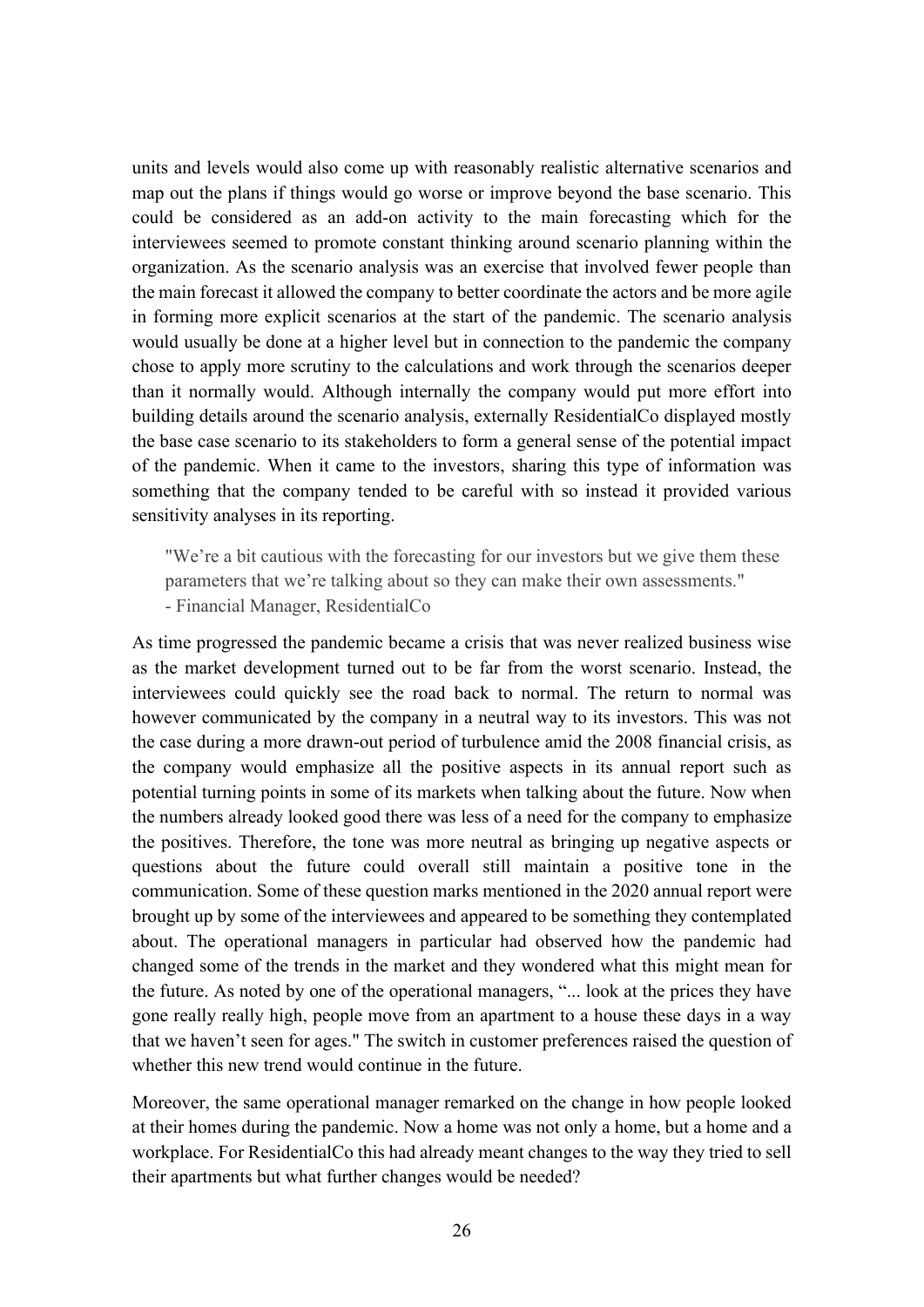"… we have apartments with smaller rooms that we are selling as a room for work. Before it was maybe a closet or a minor room for a small child, but now we are taking photos of a desk and a laptop in that room and say, "oh, here is a place for you to work or you can shut the door or be alone in that room". So we need to try to sell the apartments in a new way …" - Operational Manager, ResidentialCo

Although these questions existed among some of the interviewees at ResidentialCo, this did not seem to bother them too much as they foresaw that the demand for apartments would continue to be strong in the markets the company operated in. As a result, the predominant view among all the interviewees at ResidentialcCo was that the future would continue in the past patterns. This belief was primarily based on several external factors such as demographics and low interest rates. One interviewee at the company described the demand for residential property in some of its regions as endless as the industry had not built enough for a long time, therefore it was just a question about price. Similar opinions were shared throughout the industry, in the media as well as among the external consultants conducting ongoing analysis of the market conditions for the company, which likely further engraved these beliefs among the interviewees.

#### <span id="page-27-0"></span>4.1.2. Rethinking the past

The decisions of what to do and perhaps just as important, what not to do, during the pandemic often came from past experiences and how the individuals at ResidentialCo looked back at previous crises. At ResidentialCo, the 2008 financial crisis had hit the company hard across most segments. In response, the company had let go of a significant portion of its workforce to save money and scale back production during the 2008 financial crisis. However, as the crisis subsided the company acknowledged how the layoff had resulted in a longer time spent on regrowing and developing the human resources. In order to retain capacity several interviewees addressed that downsizing the company would be the last reaction ResidentialCo would make if it faced a crisis again.

Scenario analysis similar to what the company had conducted during the pandemic had been utilized by the company in the past and it had shown itself to be useful in not only imaging the future internally but also in communicating with external stakeholders such as its debt holders during the 2008 financial crisis. Through scenario analysis the company could show the future potential impact which one interviewee described as having made it easier to communicate with the company's lenders. When reinterpreting the history of ResidentialCo, most interviewees addressed that over the past several decades the company had operated its business throughout different periods of turbulence. What the company had learned through these past experiences of turbulence was something that many of the interviewees at ResidentialCo carried with them. On top of this, the company had created a crisis handbook providing generic guidance when the COVID-19 pandemic appeared. Although the handbook did not contain any detailed plans, experiences and scenarios, some of the interviewees still described it as useful in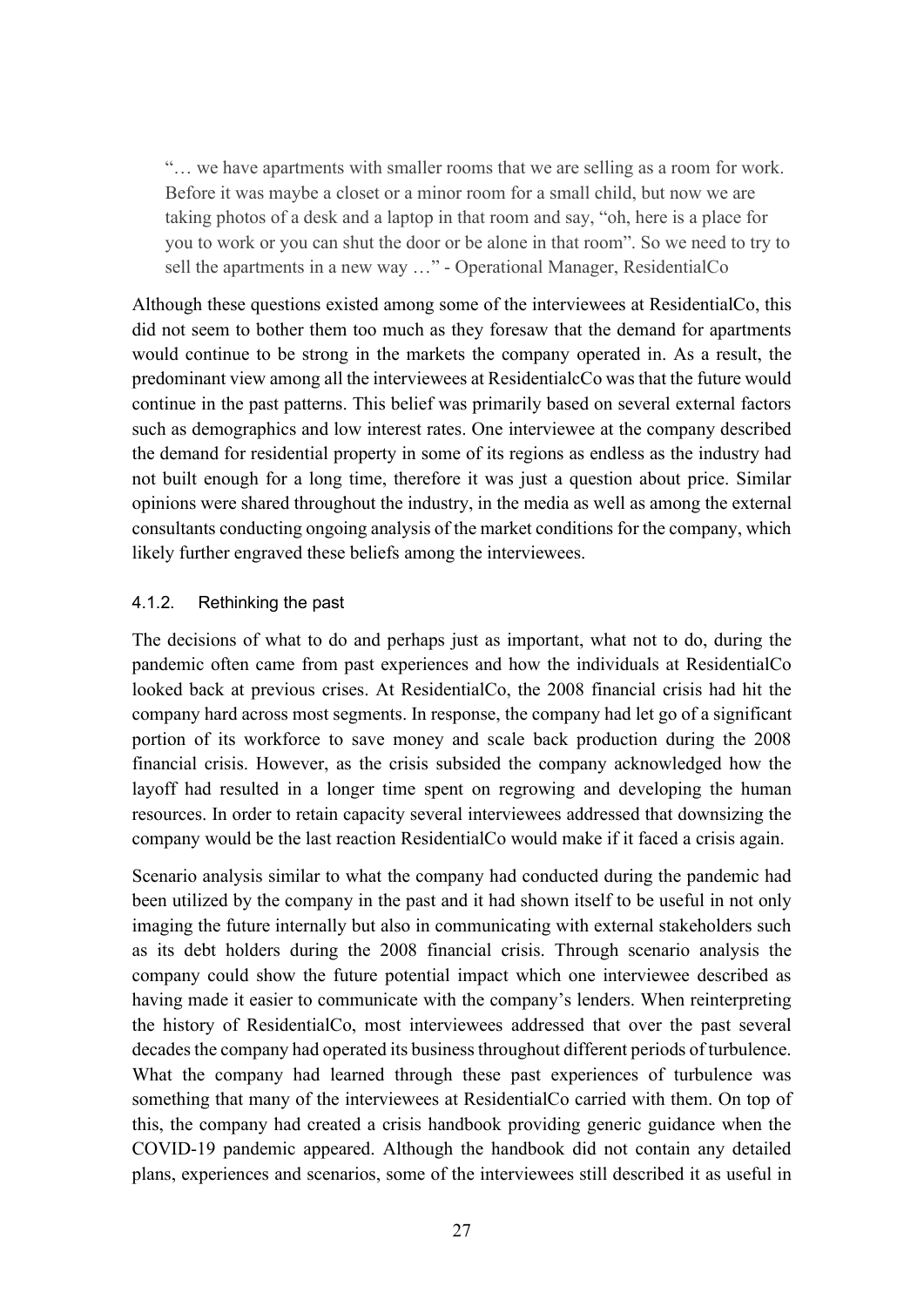creating common understanding around crises. For example, one of the operational managers described how the company had defined what a crisis was and what it meant to the company. Regarding this sharing of past experiences within the organization, the interviewees expressed that it gave them confidence to better handle new periods of turbulence. However, these learnings from previous turbulent periods were not stated explicitly in the communication with its investors. One reason for this could be to avoid creating a sense of crisis around the pandemic. Instead it was left up to the investors to make their own interpretations about any past comparisons and connections. A comparison between annual reports, however, may be able to give the investors a sense of the severity of the different events. For instance, the word "crisis" and "turbulent" was mentioned explicitly in the 2008 annual report while in the 2020 annual report the word "uncertainty" was used instead to describe the pandemic. Still, the learnings were very important internally to the company and for how it would tackle the pandemic. Looking back at the 2008 financial crisis, one of the operational managers described the strategy regarding what to do in a crisis as deeply embedded in the culture among the managers. Thus, the manager was clearly committed to the company's way of doing things and had clear expectations of how the causal relationships of actions and outcomes would work.

"... others can see it in other ways, but in my world there was probably a little bit in the culture of the company ... how we would handle the crisis. ... For us in the management, it was not rocket science what we needed to do. Instead, we knew what we needed to do. There are a number of things that have to be worked on in a crisis and they are things you work with all the time in a company, so it is not something you just deal with in a crisis. When there is a crisis, things come to a head and then you have to work much more with it." - Operational Manager, ResidentialCo

This commitment of how to do things was further engraved among the interviewees in that the company, as one manager remarked, generally had a tougher time to gain market share in normal times but in connection to crises ResidentialCo had often managed to increase its market share. Thus, looking back at previous crises seemed to be something that the interviewees used to form confidence around and express capability to deal with periods of turbulence.

The interviewees at ResidentialCo had not identified anything fundamentally wrong with the business in the 2008 financial crisis or the period leading up to the pandemic. One manager expressed that "the home is very high up in people's needs pyramid. Regardless of time or turbulence, there are changes in people's lives. You are born, you move in together, you divorce, you die. So it creates a need for housing consumption over time". As this would not change in the future, most interviewees saw no reason to expect anything else than a continuation of the past in the future and there was no need to rethink the fundamentals of the business.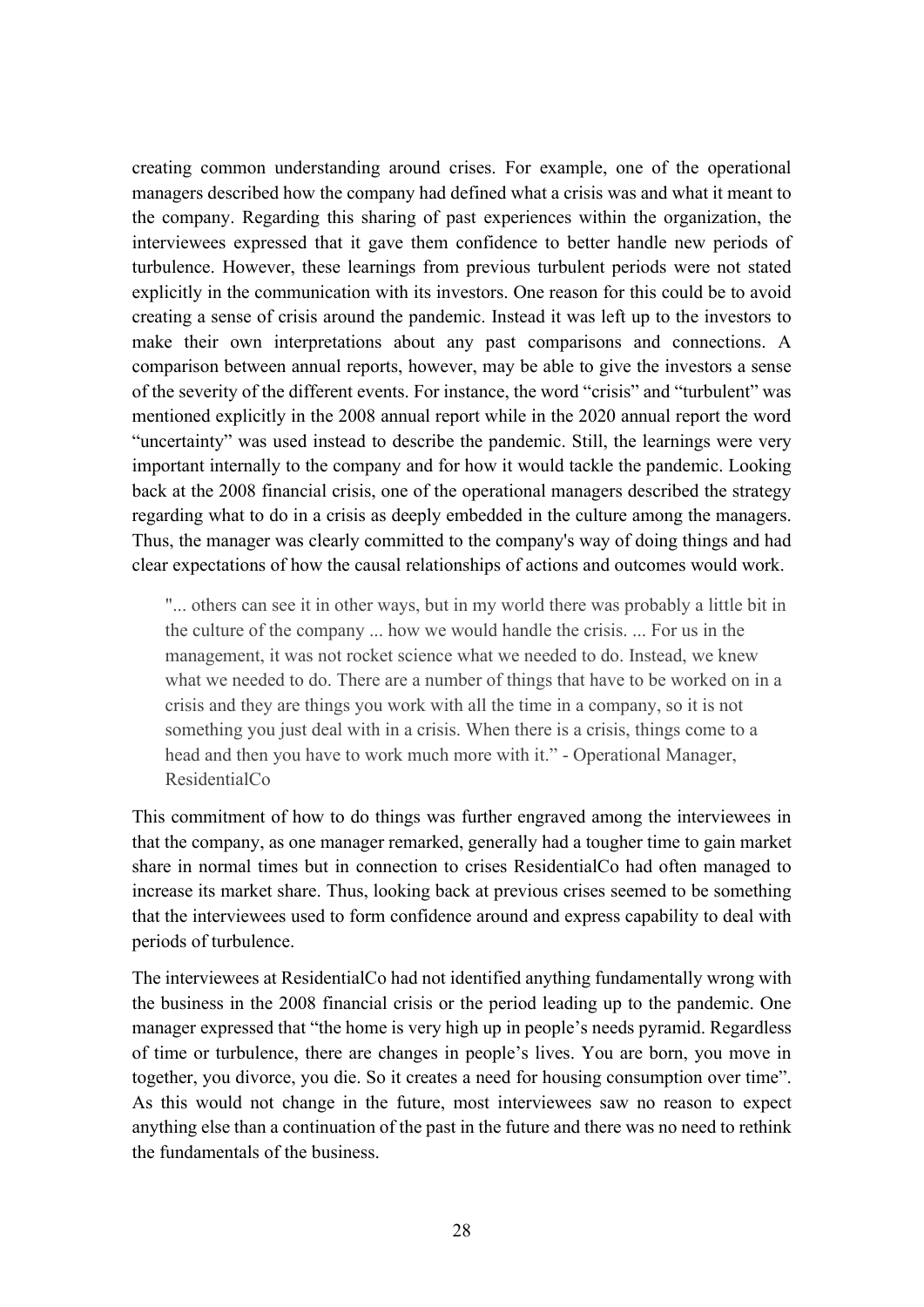#### <span id="page-29-0"></span>4.1.3. Reconsidering present concerns

ResidentialCo recognized that cash flows were going to be important in the pandemic. Cash flows come from three different streams: operations, investing, and financing. ResidentialCo determined that it was important to continue making investments into the projects to safeguard the production and the operational cash flows as well as be in a good position when things would eventually turn around. The main questions therefore resolved around the financing and operations, or in other words would the pandemic be a financial crisis, a demand crisis, both or neither.

"We were unsure about the demand for apartments and houses and we were also uncertain about the credit markets. How would they react if the demand would fall?" - Operational Manager, ResidentialCo

Based on experiences from the past ResidentialCo had made sure to always have large credit lines in place that they could use if needed. However, the financing was never a burning issue as the banks continued to provide financing to ResidentialCo. As for the operational cash flows the company's main concern was the sales which the interviewees described as the driver for the whole business. Without a satisfying level of sales, ResidentialCo would experience a halt in its ongoing projects while the new projects could not even be started. Costs were less of a concern as it was something the company kept an eye on all the time over the business cycle. The long lead time of projects also implied that there could be developments that the company had not foreseen regarding the local planning processes in the business cycle. To mitigate the related risk, the company would prefer to purchase its building rights without planning risk, meaning that payment of land was conditioned on planning gaining final approval. In turn this meant that much of the margin was already locked in at the time of payment for the land as there would be fewer cost related surprises and the time between cash flows out and in was reduced. In its reporting the company describes the risk management of its building rights portfolio as a crucial aspect of the business and the use of conditioned agreement building rights plays a key part in how it manages this risk. In this communication the company also described how the building rights portfolio had a significantly higher value than what is communicated via its balance sheet as the valuation is based on a conservative margin assumption. In addition, the conditional building rights made up an implicit hidden value reserve off the balance sheet. Altogether the company tried to portray a sense of control that the unfolding reality was better than they anticipated initially in the written communication with its investors. One interviewee pointed out that ResidentialCo had been very successful in managing the costs in the past. Some interviews described how the company had a good basic scenario to tackle the pandemic which likely lessened the concerns about the costs among the interviewees.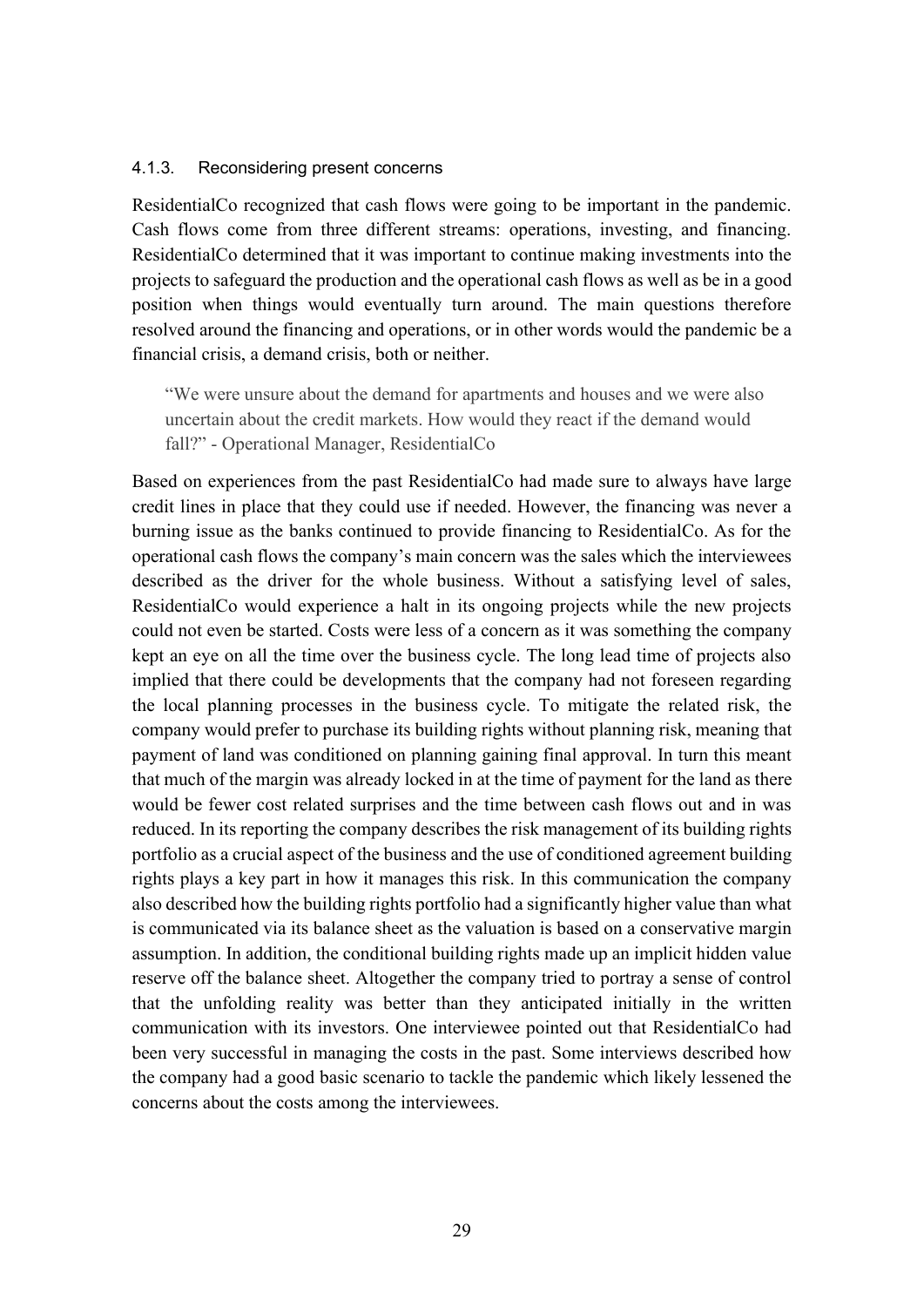"... in this business to have good margins over time really requires having strong cost discipline. ... compared to our competitors we feel that we have been very successful. They have sometimes bought land that doesn't match the business cycle." - Financial Manager, ResidentialCo

The concerns regarding the sales were more serious but the business model of ResidentialCo also made the interviewees feel less urgency about any potential sales related issues. At ResidentialCo the business worked such that the company sold apartments one to two years before they would be ready and paid for. Therefore, sold apartments today did not affect the cash flows so much in the very short-term and a few months of hesitance from the buyers would not be that bad for ResidentialCo as it could still get cash flows from the banking system and projects that were being completed. However, the sales measures were also important as a guidance for when to start building and sales today meant they could continue with projects and collect revenue and cash flows in the future. Thus, it was still very important for the company that it managed to keep the sales up.

"We are in a business with ongoing projects, it doesn't stop from one day to the next. Our projects are between one and a half years and two and a half years in length from start to finish. Many of our ongoing projects that we had in the pandemic have a great deal of apartments sold already, and could we keep up the projects ongoing? Then we secured the revenue for the nearest future." - Financial Manager, ResidentialCo

At ResidentialCo the most important KPIs that the company followed closely were sales related such as the percentage of apartments that were sold or reserved in ongoing projects. One financial manager described how this was normally tracked week-to-week to see how the demand was for the moment but that they previously had put up a system where it could be followed not only week-to-week or day-to-day but in real time. Using the KPIs the interviewees could see how the pandemic initially slowed down the decision making among its customers, first in the international markets and then in the domestic market. These trends are also visible in the company's reporting and the development of different markets are carefully described. While the company signaled that times would be uncertain it also expressed confidence to keep the business stable and that it so far was largely unaffected. It also pointed towards an even higher level of sales for the housing starts that were set to be completed in 2020 than in the previous year meaning that cash flows were relatively secure for the short-term.

The importance of maintaining business stability is also evident in the interviewees' responses. Even though the sales had started to be affected, the experience from previous crises had made the managers committed to stay cool and not act in anticipation as crises in their experience would often initially get worse quicker than expected but likewise the market often came back quicker than expected.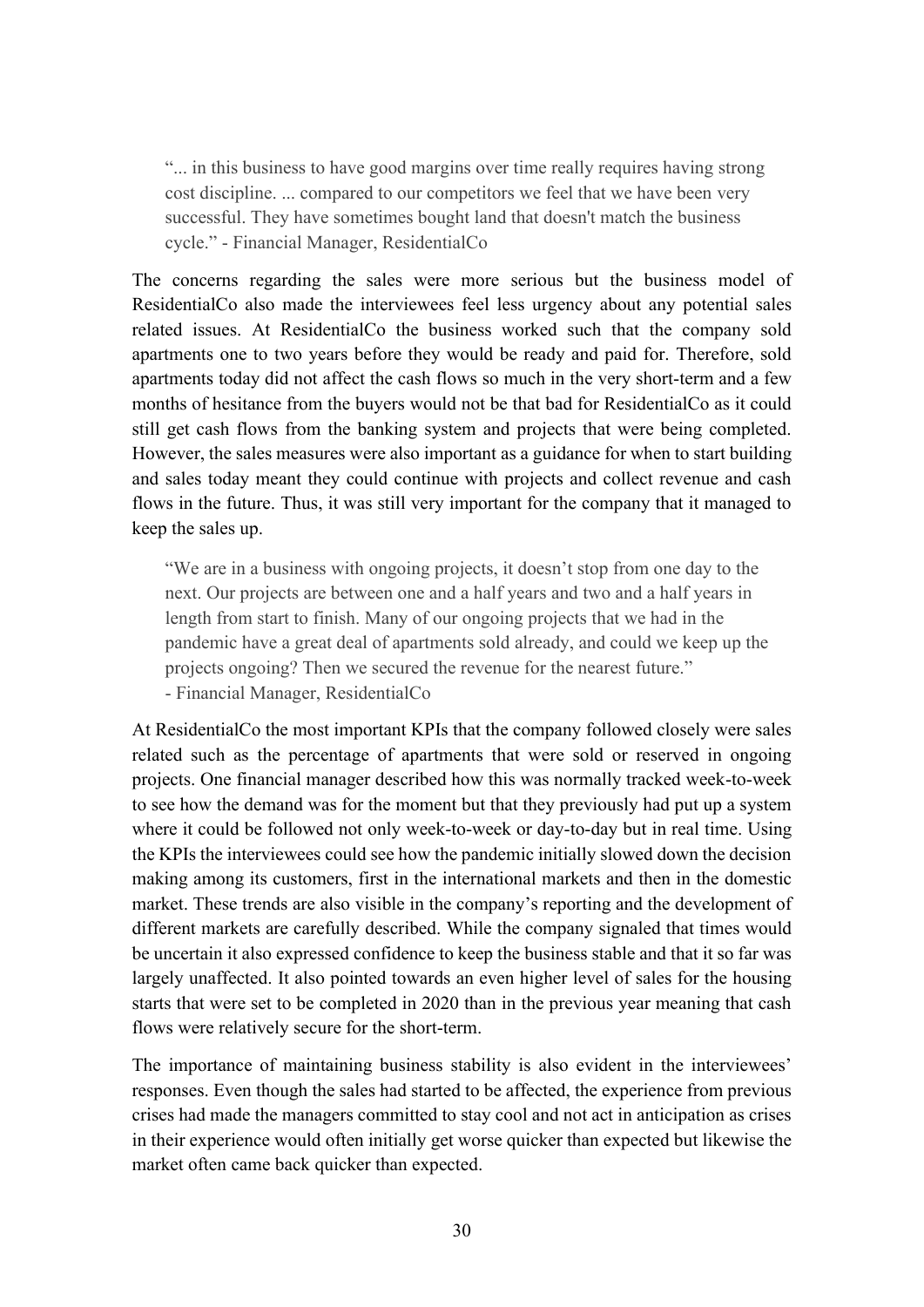"We turn to private consumers and as soon as something dramatic happens, everyone stops a little and stands on their toes." - Operational Manager, ResidentialCo

After the initial shock among its customers had settled down, as time progressed the interviewees could see from the sales KPIs that the market had not crashed as they had feared. As a matter of fact, marching into summer of 2020 sales had begun to recover sharply in the domestic market. The company explicitly documented the recovery in its reporting and described the situation in its international markets as stable to give a sense of optimism that those markets may soon head back to normal. Some months later the international markets had also recovered.

#### <span id="page-31-0"></span>4.1.4. Beyond temporal work

The temporal work of reimagining the future, rethinking the past and reconsidering present concerns builds the foundation for reaching provisional settlements and taking actions. Provisional settlements refer to managerial agreements on the answer to the whatif questions asked during the temporal work, whilst actions are the decision makings in response to the external event. Based on the above empirics a change in focus of accounting tools, i.e., from traditional forecasting to scenario planning and scenario analysis, can thus be identified as an action. On the other hand, convergence on the connection of meanings made between the past, present and future through the preferred scenario tools can be regarded as provisional settlements. Since the tools enabled individuals to be creative in the imagination of possible futures while being selective towards the inputs, the company was able to reach an agreement on what the best, base and worst cases may look like by settling on the input variables they would pay close attention to. Naturally, as the multiple versions of the future were reduced to three alternative scenarios a better understanding of the situation around the pandemic could be made. A clearer picture of the roads ahead, with one of them being the main path or the most likely scenario, made the management of ResidentialCo become more certain about how it could respond to the uncertainty in the market influenced by the pandemic. Therefore, preventive cost saving measures were taken in the international markets while digital house viewing and contract signing were implemented to mitigate the concerns addressed by customers.

Another action that was taken at the onset of the pandemic was to activate a centralized crisis team which provided general guidance of crisis management should the situation worsen and pose threat to the business operation of ResidentialCo. Having been through the financial crisis in 2008, one operational manager believed that it was one of the key learnings from the past experience that specialized groups should be set up as soon as possible to be fully prepared in unusual times. That being said, the subsequent development of the pandemic varied from nation to nation, leading to a breakdown in the previous anticipations. A breakdown occurs when the link between the interpretations of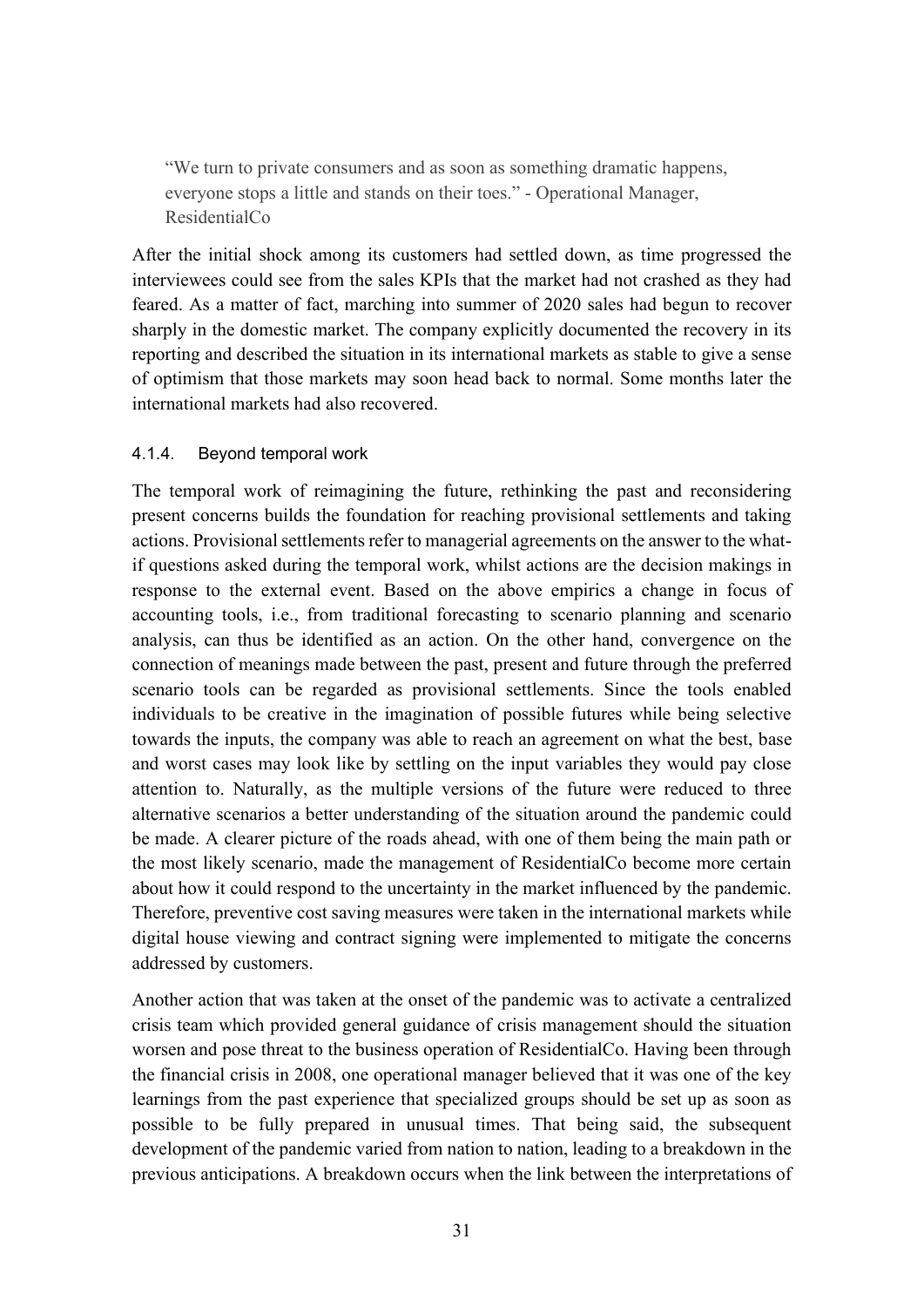the past, present and future becomes futile, most often due to uncertainty arising from the external environment. (Kaplan & Orlikowski, 2013) According to several interviewees, the pandemic was initially deemed to pose a significant impact on the company and particularly in some markets. However, a few months into the pandemic the managers at ResidentialCo noticed that in general the financial impact of the pandemic was less severe than its worst-case scenario. The centralized team was then separated into subgroups by country, which two interviewees at ResidentialCo suggested that the proper division enabled the management to sort out what was certain and what was not in the local markets more precisely.

Interestingly, it came to the researchers' attention that not all breakdowns were destructions of meaning that were shocking to ResidentialCo. The breaking down of sense can be regarded as beneficial should it dawn on the actors that opportunities exist in the meaning voids. In that sense, breakdowns can be reframed as surprises with a more positive tone:

"I think no one had thought about it that instead of going to a construction site to see your new home, you can see it through a digital show. ... We had thoughts about digitalization, we had worked with it for a couple of years because we saw the digitization was quite strong. But when COVID showed up, we had to do it in a faster way. ... Digital housing display, digital signing of contracts, everything got a boost." - Operational Manager, ResidentialCo

The digital transformation opened doors for ResidentialCo, leading the actors to experiment with new tools in a world that had rarely been explored. The exploration took time, as mentioned by the operational manager, a few rounds of trial and failure were done before obtaining the right tools and getting on the right track. Most actors in the organization were said to be enjoying the changes made upon the breakdown. In particular, one strong influence that made the settlement of digital signing stick in the minds of the managers was that the key indicator of customer satisfaction saw a rather sharp increase after the digital plan was carried out at ResidentialCo. As the updated working systems had raised positive feedback from both the customers and the employees, it can be noted that there existed a sense of optimism about the continuous usage of the digital tools at ResidentialCo. Accordingly, the actors reinterpreted their views on the past, present and future with regard to impacts of the pandemic on the residential business. As stated by the operational manager and other financial managers in ResidentialCo, they now view the pandemic more of a hiccup with a rather short period of uncertainty instead of a threatening crisis.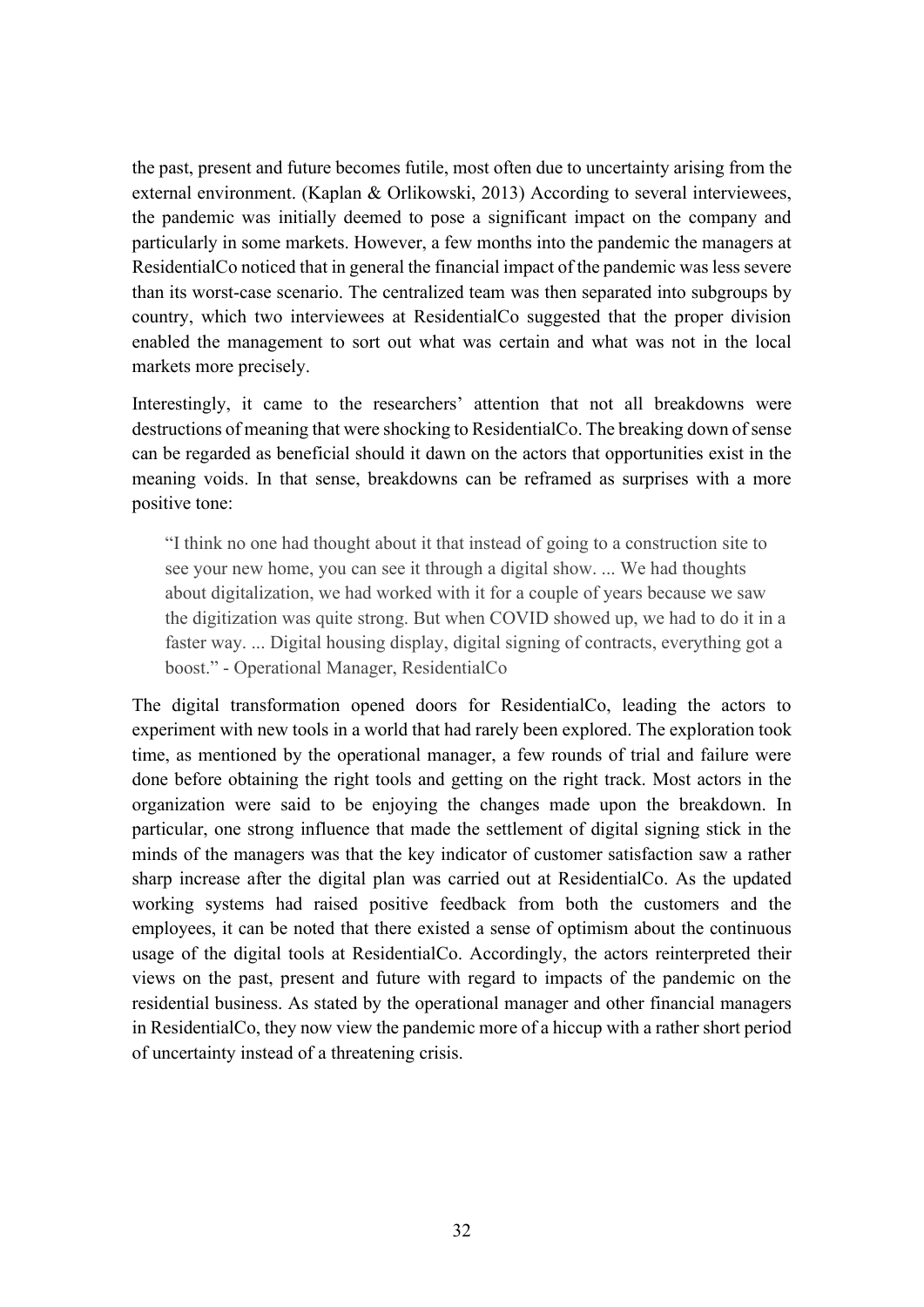# <span id="page-33-0"></span>4.2. Case study 2: CommericialCo

#### <span id="page-33-1"></span>4.2.1. Reimagining the future

At the onset of the COVID-19 pandemic in March 2020 the interviewees at CommericialCo wondered what the potential impact of the pandemic would be and where the company should be heading. The company realized that some of its tenants would most likely not be able to pay their rents and the financial markets had begun to function less smoothly than in normal times. Just as at ResidentialCo, CommericialCo wanted to model the future to see what the impact of the pandemic could be on the company.

"... in March and April last year the financial market really died. We were not able to issue any bonds for example. Suddenly we wanted to make sure that we didn't run out of cash. That was one reason that we wanted to make sure to see will this [rental discounts and non-payments] affect the cash flow." - Financial Manager, CommericalCo

CommercialCo usually did some scenario analysis as part of its ongoing business. The scenario analysis was always done on a consolidated basis by a smaller team from only a few departments and the primary focus was usually on financial outcomes and key metrics for the company such as loan-to-value (LTV) and interest coverage ratio. Therefore, the scenario work was in several ways different from the forward-looking budgeting work that the company did once every year for planning purposes of the operational business involving all business units. Nonetheless, since the financially focused scenarios were built from the operational budgets and forecasts as a starting point, the whole company was indirectly involved in the scenario analysis. At the onset of the pandemic the scenario analysis was still done by the same small group of people, but it included a wider range of information than what was normally the case and focused more on cash flows. Rather than also focusing on the potential upside as ResidentialCo did, CommericalCo only focused on the potential downside. Furthermore, instead of the normal three-year scenarios the company usually made, the scenario analysis now included scenarios where the pandemic would last for different amounts of time.

"We just wanted to see what would happen if [there were] different levels of discount to the tenants, and we realized that right there we couldn't really forecast for how long we would be seeing these effects. So in the beginning we counted on for example discounts for the retail tenants for half a year, one year, 18 months and two years and so forth." - Financial Manager, CommercialCo

Even though the impact of the pandemic had not subsided in the same way as at ResidentialCo, the interviewees at CommericalCo were soon asking similar questions about the future to the ones posed by the interviewees at ResidentialCo. What would the future look like and how would the company need to adapt its business? These questions appeared to be a more serious long-term concern at CommericalCo than at ResidentialCo.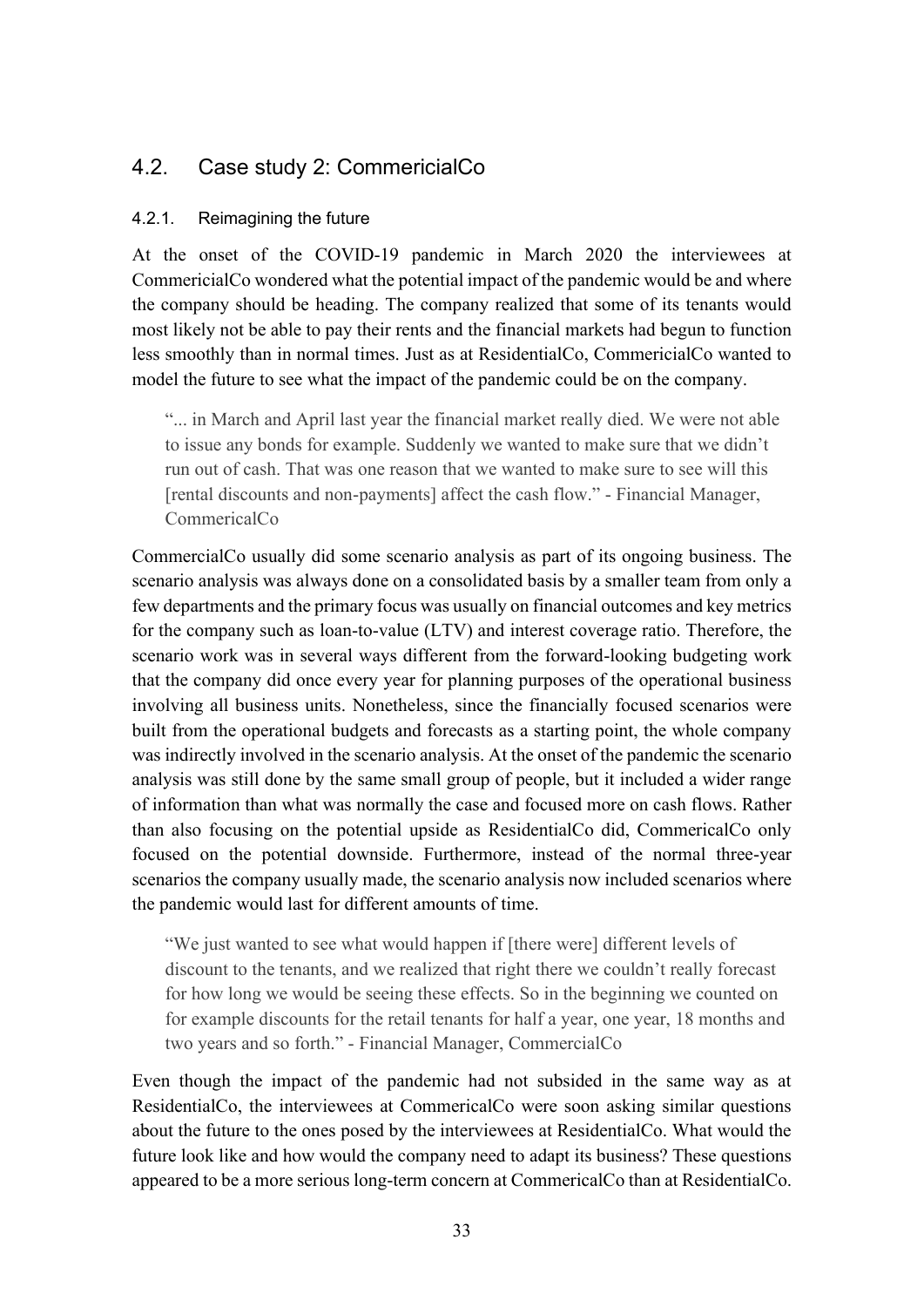The idea that retail business would continue to move online was a trend that all the interviewees thought would continue but what would the future of the office look like? One operational manager noted that the office segment had not been affected much during the pandemic because the office tenants had still not decided what they should do after the pandemic. Nevertheless, as the office segment was by far the most important for CommercialCo, this was a question that deserved the attention of the organization. The interviewees expressed beliefs of how the company's office tenants viewed the office would change as they thought more work would be conducted from home in the future. This was something that the pandemic had clearly shown to be possible. The effect of this change would not be immediate for CommericialCo as the office lease agreements were signed for several years and only a small portion of the contracts were renegotiated each year, but it would still possibly occur over time.

"If we would assume all employees within all companies leasing office spaces would have employees working from home once a week, that would lead to a decreased demand of 20%, right? But of course, that wouldn't have an instant effect because as I said we have typically quite long lease agreements, so even if you're not using your space fully you cannot quit or withdraw from your lease agreement. But at least the effect will be there post pandemic I believe." - Manager, CommercialCo

Some interviewees were more expressive than others in suggesting what the future of the office would look like, views they often built on trends they could spot in the present or past such as the activity-based office. However, the change to how the office tenants viewed the office would not affect only the office segment of the business. In fact, fewer people in the office buildings meant that more people would be sitting at home and in turn fewer people would be visiting shops and restaurants near the office buildings. Therefore, it was not only important to determine what the future of individual property types would be but also what the mix between different types of properties, such as retail and office buildings, should be. In turn this meant that some of the interviewees posed the even bigger question, what should the city of the future look like?

"The main thing for us right now is what should the city be like in the future? Why do you want to go there, why do you want to be there, why do you want to spend time there, if you are not really obligated to go to work, for example? How do you program a city center? Is it an H&M, the grocery store, the post office, the bank and the liquor store like it was in the 50s? What should it be like in the 2050s? Is it culture or restaurants or coffee shops, or what is it? This is the thing that we are trying to figure out, and mainly think of how these systems are related to each other." - Operational manager, CommercialCo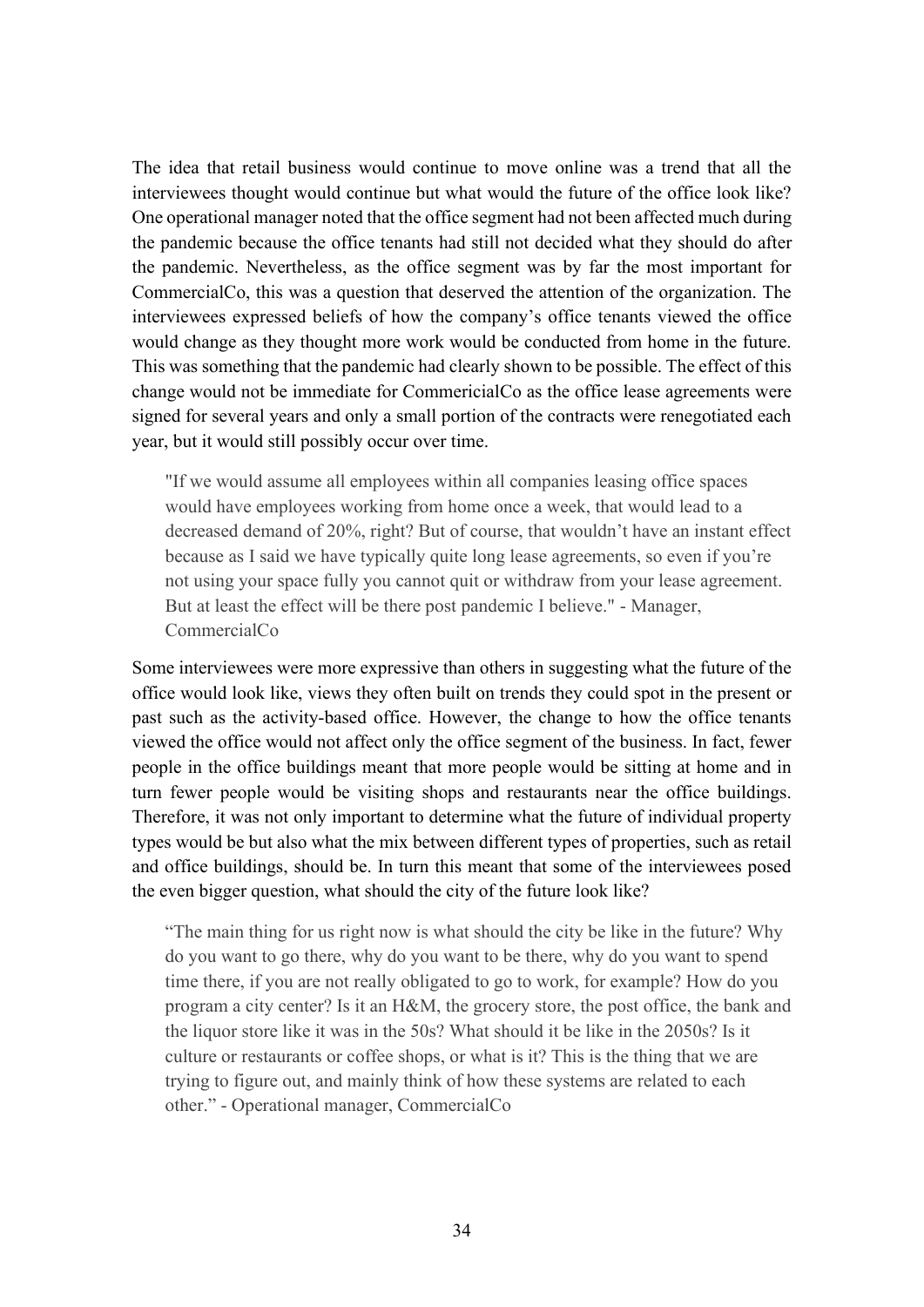While the reimagining of the future was always on the agenda at CommercialCo, the question had been further actualized as the pandemic had accelerated change and made some issues more urgent. Even though the interviewees struggled with projecting exactly what the future would be, which could not necessarily be answered with traditional forecasts, many interviewees expressed confidence in the organization's ability to handle the possible paths to the future. The past and the present were important factors in how the interviewees justified this confidence in themselves and lack of confidence in their competitors. Here, both qualitative and quantitative accounting related information played a crucial role in how the interviewees connected the past and present to the future. One manager at CommercialCo expressed how the quality of its properties, e.g. location or energy efficiency, would mean that the properties would still be in demand in the future and thus valuable, implying that what measurable quality meant in the present would largely remain the same or be in the company's favor in the future. The same manager also expressed confidence in the capability of the company to deal with any changes necessary which was connected to the strong results the company had had in the past in dealing with crises and its normal operations.

#### <span id="page-35-0"></span>4.2.2. Rethinking the past

At CommericialCo, previous crises such as the 2008 financial crisis had not affected the company to the same degree as ResidentialCo and the interviewees at the company tended to have a more difficult time expressing what explicit learnings the company had drawn from those earlier turbulent periods. Despite this, the interviewees all thought they had some takeaways and expressed confidence in dealing with future crises. As a matter of fact, they often connected the faith to how CommericialCo had remained largely unaffected in the past, which they believed to a certain degree depended on how they had operated the company. Within this context, the past had often been helping the company rather than hindering it even when the company was only affected by its environment to a limited degree. For example, one interviewee described how one of the measures taken by the states to deal with the 2008 financial crisis, i.e., lowering the interest rates, may have helped the company in the long-term as it had greatly increased the value of its properties in the subsequent years leading up to the pandemic.

As the pandemic progressed there was a realization at CommericialCo that the future would be different from the past and past experiences they had had of crises. New strategies were needed and one interviewee at CommericalCo described how there had been a shift in the way they thought about the rental income the company collected. It was no longer such a big concern to maximize the profit for individual properties as this was simply not working in the present. Instead, CommercialCo was more concerned about the overall income they collected from its tenants, which can be likened to how a shopping mall operated.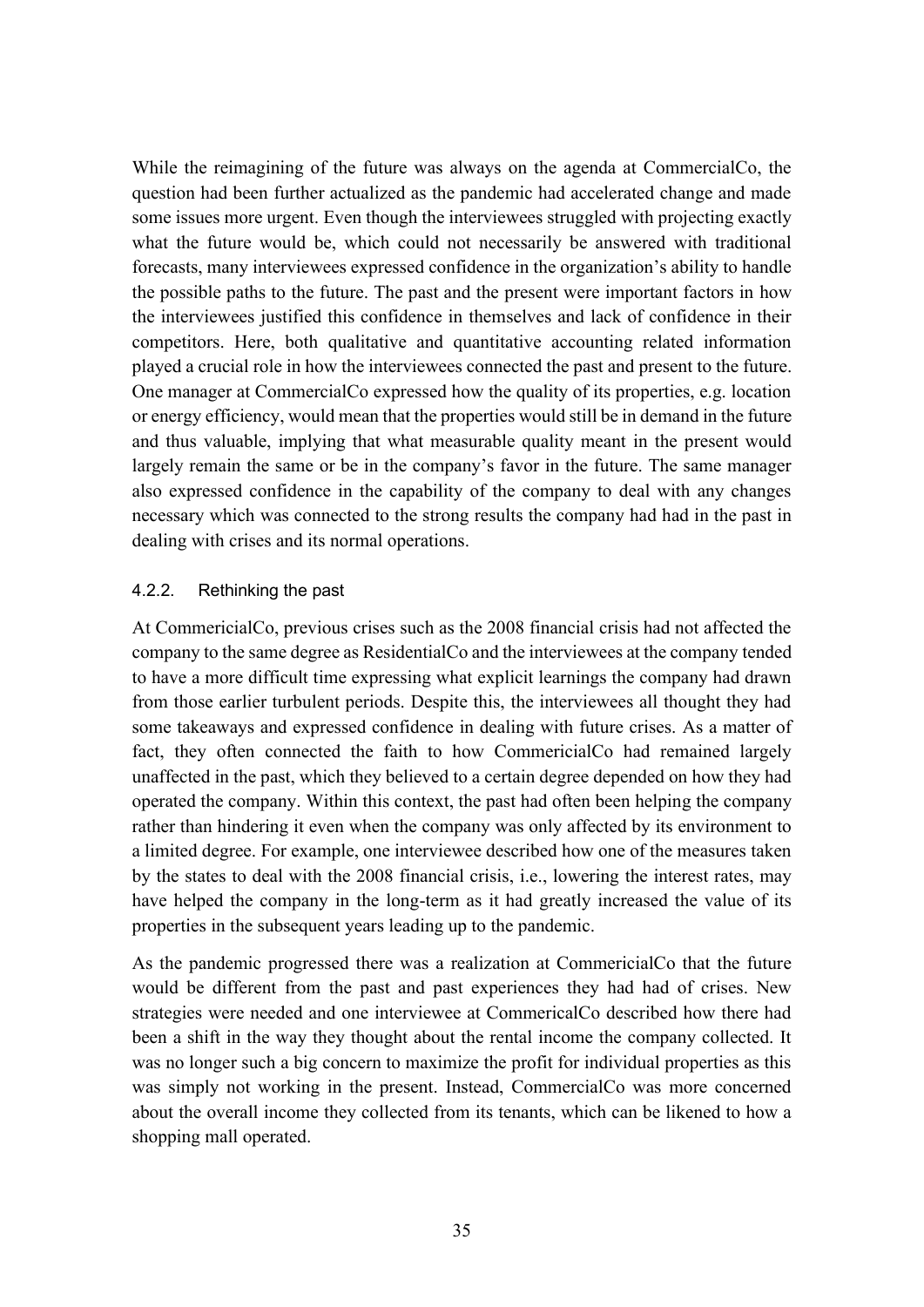"... how we think or our business model has been related to each individual property, each individual level and each individual store, and how can you maximize each individual store on their own, not thinking about how this affects the next store. But if we take 10 stores on the street and drive the average rent, that is, it sounds pretty basic to do that, but we haven't done it before." - Operational manager, CommercialCo

#### <span id="page-36-0"></span>4.2.3. Reconsidering present concerns

Similar to ResidentialCo, cash flows were the biggest concern at CommericialCo and the interviewees also asked the question of what type of effects the pandemic would have on the company. CommericialCo chose to continue with its investments in its projects, although more carefully than before. The company also had some initial concerns about the financing of its business, but they appeared to be of a lesser degree than at ResidentialCo, as CommercialCo had more ways to access financing and owners that could provide capital. One financial manager at CommercialCo noted that while the company had difficulty issuing bonds for some weeks during the spring the company seldom had issues borrowing from the banking system, although it had gotten more expensive to do so. The same financial manager expressed particular concerns about the cost for funding and described how the agency determining the credit rating for the company raised concerns about the capability of the tenants to pay their rents which would affect the cash flows and property values. In turn this would also affect the LTV and interest coverage ratios which were the most important key metrics that the rating agency based its rating on. Therefore, an extra inquiry regarding the business outlook, cash flows and liquidity was made by the external party. In communicating with the agency both financial managers described how the company usually would present the main scenario for the business going forward. Also this time CommericialCo provided the main scenario for three years into the future, including the predicted effects from the pandemic. Unlike how scenario analysis was done internally with a range of different scenarios, CommericalCo usually only presented one scenario which it deemed most likely to the external parties such as the credit rating agency and banks. One financial manager explained that this had to do with the fact that the agency and banks made their own calculations regarding scenarios and sensitivity analysis. As the financial manager reviewed the 2008 financial crisis in comparison to the pandemic, although the credit markets had been a little rocky it was clear that the pandemic was not a financial crisis.

Constituting the main part of the business, the long-term lease agreements CommercialCo signed with its office tenants were usually only renegotiated upon contract renewal. Since the contract renewal only applied to a small percentage of the office tenants each year, the renegotiation effects on the business had always been expected to be trivial. In that sense the business model of CommercialCo is similar to the one of ResidentialCo as changes in the industry normally happen slowly and the momentum the business has built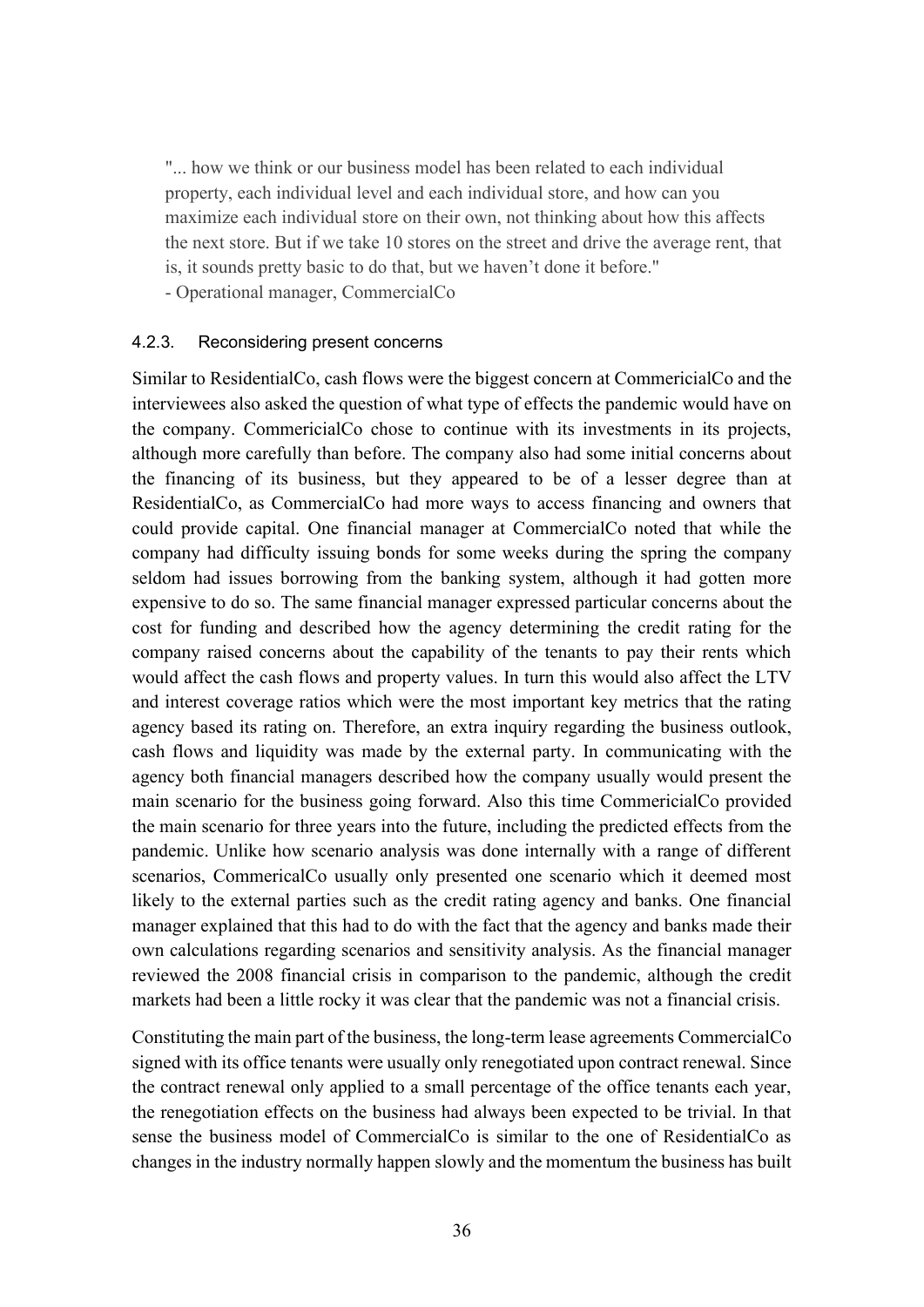over decades could override a small period of turbulence. Therefore, what concerned the interviewees was not so much about what could happen in the present. Instead, it was what the present would mean for the future if the pandemic continued for a long time. Taking into consideration the communication through the reporting, CommercialCo may suggest that it had not considered the 2008 financial crisis as a threatening event to the company. In contrast, the inclusion of economic downturns in the risk management section of the 2021 quarterly report more explicitly demonstrates the acknowledgement of some possible future challenges by actors at CommericialCo. The retail part of the business, which represented a far less significant part of the business when compared to the office segment, was such a concern. According to the annual reports and the interviews with CommericalCo, one could sense that digital transformation had started to reshape the retail property business, thereby becoming a prioritized issue for the company to manage in the long-term. However, having seen other countries imposing lockdowns the interviewees wondered whether all the restaurant and retail tenants would only struggle even more with keeping their businesses in shape. What if the sudden hit of the pandemic would impact their ability to pay rents on time, would there be continuous rental renegotiation? Moreover, since rental income and vacancy rates were two important factors in valuing properties, how would the values be affected? These what-if questions largely resonate with the credit rating agency's concerns. Similar thoughts in mind were also seemingly present among the company's investors. In communicating with its investors, the factor of long-term vacancies was for the first time presented as one of the major value impacting factors in its reporting. One financial manager described it as something the investors had asked for.

Due to the increasing importance of rental income and occupancy rate, the focus naturally fell on whether customers could pay their rents on time. The interviewees soon saw how every retail tenant they had, even the tenants that did not need to renegotiate from a financial standpoint, wanted to renegotiate their contracts. As the previous 2008 financial crisis had not affected CommericialCo in any major way the interviewees sometimes struggled with relating this new experience to the past for guidance on what to do.

"... when it happened this was a new world for all of us, and at that moment we were just trying to figure out "what do we do", what do we need to do right now? We had every single one of the tenants calling us on the phone, help, help, we need help." - Operational Manager, CommercialCo

Despite the concerns about the retail tenants' ability or willingness to pay, in doing the scenario analysis considering the rental income one financial manager expressed how it had eased the intense emotions, "We realized that it didn't really affect the value of property that much." While the scenarios contained estimations and judgements, the assumptions made were still important for the company to get a better sense of the situation and to handle the challenges ahead in every possible way. Although the company only did this scenario analysis at the onset of the pandemic it engaged in extensive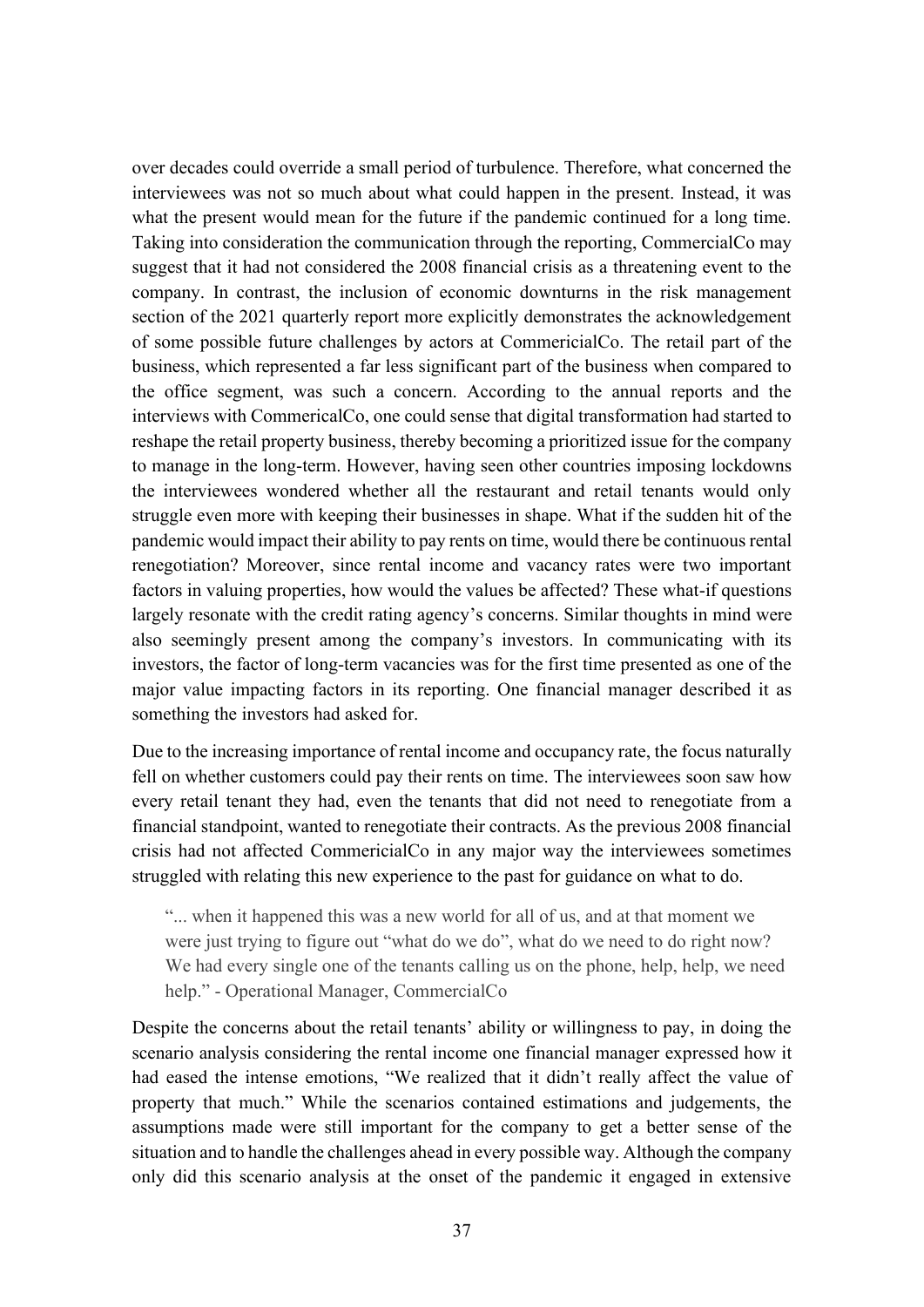monitoring of the issues at hand. To gain a better understanding of the situation regarding whether the tenants would be able to pay their rents or not, CommericalCo began ongoing "due diligence" of its tenants and divided them into different risk classes based on the likelihood of paying. Yet, some of the interviewees at the operational side of the business found it difficult to make sense of the situation. In understanding what was at stake, one interviewee at CommericalCo described a shift in how they thought about the rental income the company collected. Rather than the issue of maximizing the profit for individual properties mentioned in the previous section, CommercialCo paid more attention to the overall revenue it collected from its tenants. This deliberate shift in thinking about how the problems at hand should be dealt with likely made it easier for the actors at CommericalCo to prioritize the tenants they deemed to have better potential to drive up the average rent. In turn this better aligned the actors' concerns with the target of the company to maximize the overall rental income and profit for its shareholders.

#### <span id="page-38-0"></span>4.2.4. Beyond temporal work

The empirics from CommercialCo indicate that some provisional settlements may last longer in nature than others. Shortly after the pandemic hit, actors across functions in the company had agreed on the adoption of remote working methods and digitalization of contract signing. Because part of the technological tools required had already been in place prior to the pandemic, the approval and execution of digitalization took less time than it normally would. As the urgent need of further digital transformation was in line with the generally positive views on technology prior to the pandemic, a provisional settlement regarding the digital matter could be reached. From the interviews it is evident that the ideas of working from home and running the process of contract signing virtually had gained acceptance among interviewees at CommercialCo, with a common interest noted in continuing the same methods even after the pandemic ends. Hence, the fact that the provisional settlement and actions taken for digitalization are built upon the trends enhanced by the pandemic and existing infrastructure of CommercialCo may to some extent protect the company from experiencing related breakdowns.

Following the smooth transition of digital contract signing and remote working since the start of the pandemic, CommercialCo had to continuously deal with various challenges coming from stakeholders including tenants, customers and construction work forces. The breakdown in constructing workers being infected happened in Spring 2021 but was quickly resolved upon the close down of related construction sites. However, especially during the spring of 2020 when the uncertainty from the pandemic reached a peak, the operational management spread themselves as thinly as possible and found it difficult to form an immediate response when plot twists happened. When asked about how the operational departments tried to move forward at that time, an operational manager replied, "What has changed in the pandemic is that our normal business model doesn't work, so I guess the main part is focusing on our normal business and a few [of us] trying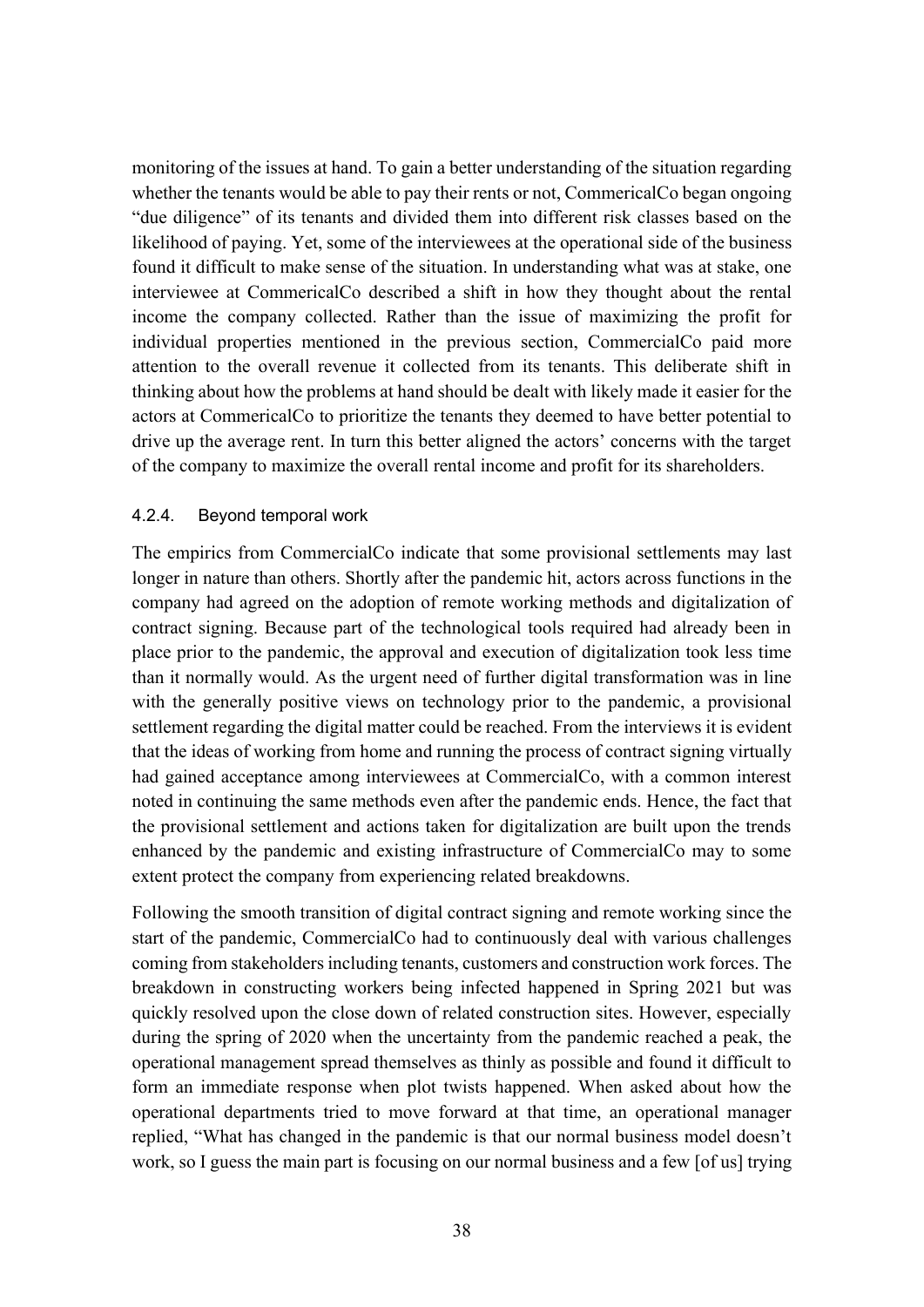to figure out new things. We have a small team working on that, we can't do it on a broad scale because then we can't get it anywhere." The act of building up a separate team brainstorming potential ways of attracting people to the company's properties in the future was an effective compromise to the intensified uncertain situation CommercialCo was facing at the onset of the pandemic. The action taken allowed a major part of the operational function to not worry about the fundamental transformation of the industry and focus on coping with the most urgent issues instead.

From the beginning of the pandemic, CommercialCo had foreseen that the retail segment would be hit harder than the office segment for a short period of time. A breakdown appeared when the effects came earlier than what the organizational actors had previously expected as nearly every retail tenant called for rent renegotiation. An operational manager mentioned how the initial approach of allowing the tenants to postpone rental payments no longer worked effectively as the pandemic was still in sight after the first three to six months, "What we are trying to do is just try to figure out which one of these tenants will not be sustainable after the pandemic, just trying to have the scale and then trying to figure out, which one should we help?" Once a provisional settlement loses its ability to make actors move forward in their sensemaking process, a new round of temporal work has to be accomplished to fill up the previous sense that is destroyed at present. The expectation of actors from the operational part of the company that the first round of discussions with retail tenants would work well was broken down as some retail store operations could not stand the test of time. As the retail business was wrapped in a pall of gloom under the influence of social restrictions, the operational manager had to discuss more in depth with the tenants about how they viewed the pandemic's impact on their business and what solutions had come to their minds. To reconstruct the temporal work related to the interpretations of the past and present, the breakdown brought up by the unceasing social restrictions triggered the need of incorporating stakeholders' perceptions into the organization's own sensemaking process. While the tenants who showed capability of forward thinking were more likely to stay on the list of the operational manager, the need to list out the riskiest customers was discovered by the financial teams. As stated by one of the financial managers, "Previously, we didn't have any problem with bad receivables. Now we had to follow the cash flows very closely. We followed specific customers, the largest customers especially in the retail sector.".

Built upon the concerns, rental income linked to the retail sector became a primary focus during the beginning of the pandemic. The following rent renegotiation not only pointed out the increasing uncertainty in the underlying assumptions of vacancy rates, but also brought other accounting information surrounding property valuations and bank loans into the spotlight. Based on the interviews and financial reports, it can be deduced that the documented property valuations were generally done twice a year by a renowned evaluating institution, where write downs may be considered should the level of rents fall, or the occupancy rate goes down. Internally, sensitivity analysis in connection with the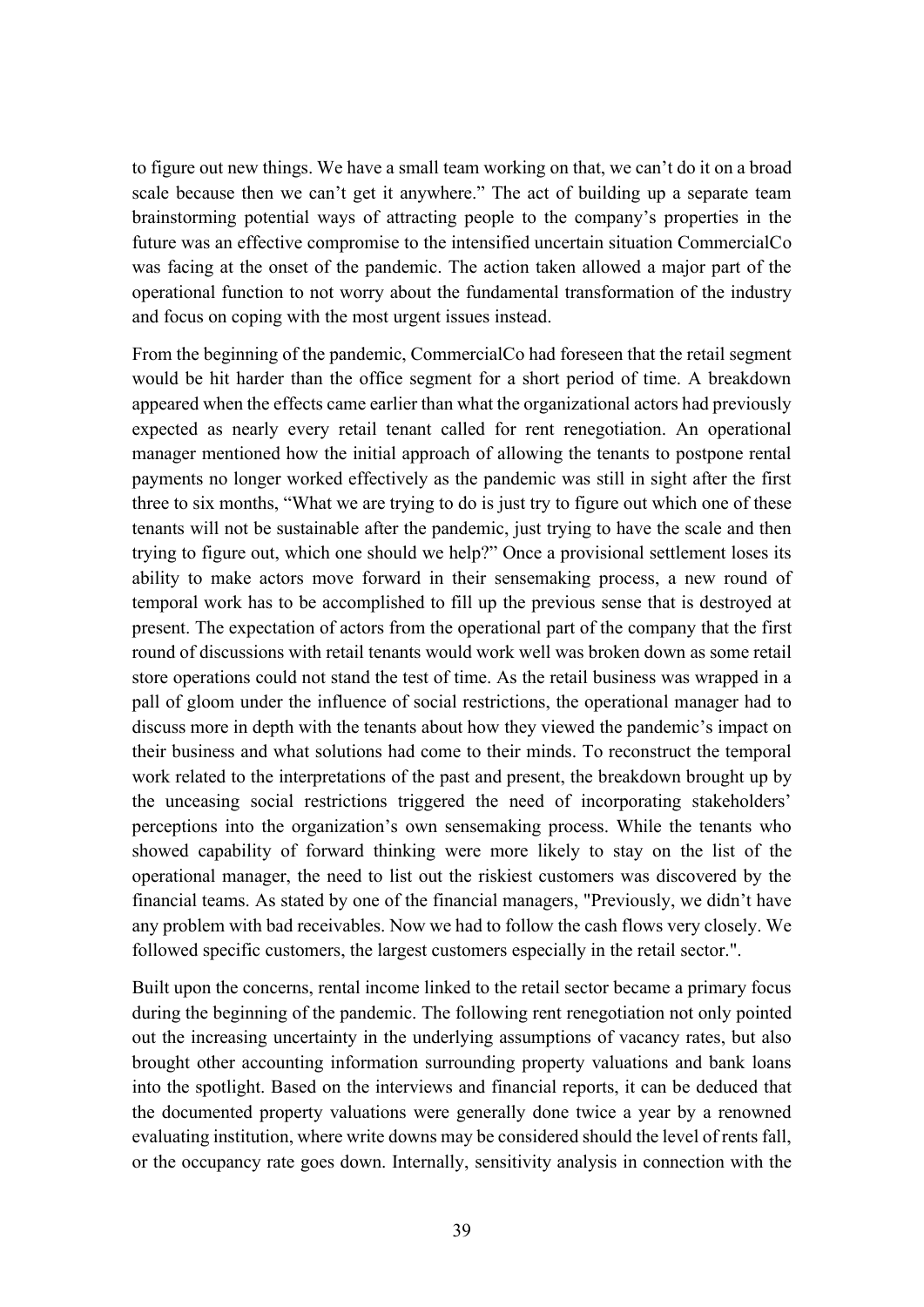property valuations and additional information of the credit reference for both new and existing tenants were demanded by the top management. The action that top management took to request more research and data was shown to emphasize the actors' perception of the uncertain external environment, as stated by a financial manager.

"I think that we have to live with the uncertainty. Towards the board we do a lot of sensitivity analysis … [which] we do all the time and not just during this time to make sure we understand what will happen to the key ratios that are also connected to the bank loans. What will happen to those key ratios if the valuation drops, if the rents drop and so on. I think we have to live with the uncertainty so we are aware of what will happen in different scenarios." - Financial manager, CommercialCo

The financial manager continued to describe the situation where a revised settlement with regard to the rent renegotiations could finally be built up thanks to the CEO, "The CEO had a lot of discussions with other real estate companies. It is a lot of cooperation in general with other real estate companies and also within this subject ... and it was good to have the same approach for the big tenants throughout the industry." The new approach with more standardized renegotiation procedures and terms had at least prevented further breakdowns in its plausibility and acceptability. Nonetheless, the fact that the pandemic was still in sight had created the impression among interviewees that the impact of the pandemic would be longer than the initial expectations and reach further into 2021.

For the office properties, the concern with regard to cash flows was much less albeit a different type of information drew the attention of the operational management. Drawing upon the belief that the pandemic will have a long-term effect on the demand of offices for most companies, an operational manager noted the importance of looking into the square meters needed per employee to support the imagination of an office in the future. In response to the possibility of decreasing square meters per employee, CommercialCo had been active in coming up with actions to optimize the existing office spaces. Based on the news articles collected, it can be deduced that the company gives out a vibrant image of flexible office solutions to meet the needs of its office tenants. Through the delivery of messages about how the ongoing and new office projects would look like, a reassurance of being well prepared to the changing environment could be "signaled" (Gioia & Chittipeddi, 1991) towards the external stakeholders.

# <span id="page-40-0"></span>4.3. Temporal work at ResidentialCo and CommercialCo

In the midst of a crisis a next move is often required to unravel the mystery; yet it is not guaranteed that every step taken improves the understanding of the unfolding crisis. As a matter of fact, there exists a difference between actions that prove to turn the table and actions that are merely fiddling around the edges. Whether the information input of the action can further produce useful material to decipher the cues from the external environment is dependent on how an organization asks and answers the what-if questions.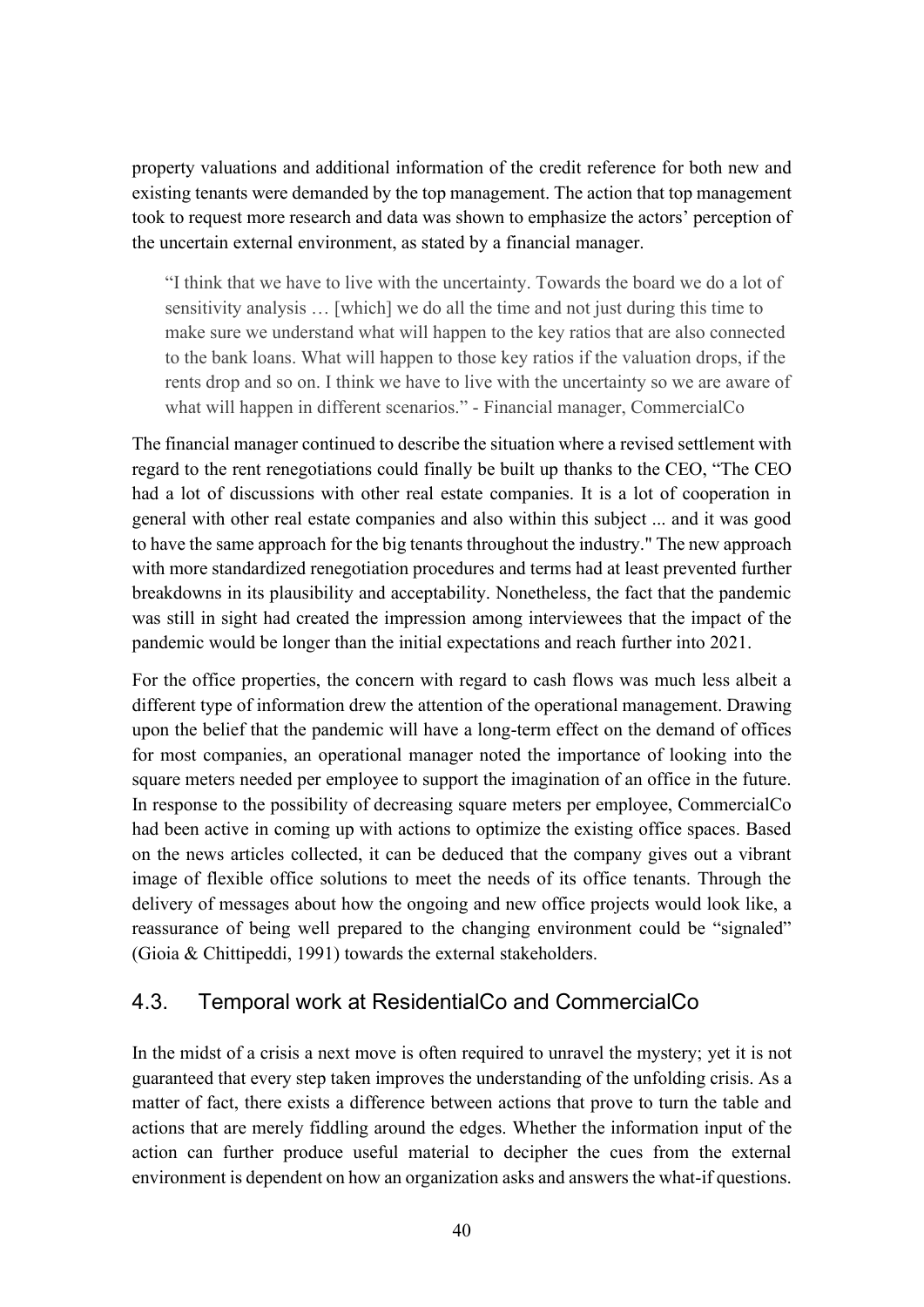Drawing on the temporal work model, actors ask the what-ifs through temporal work and find out whether their answers match through provisional settlements or turn out to be wrong through breakdowns after an action is taken. Within this context, breakdowns that usually come with a more negative image are as important as temporal work and provisional settlements in terms of shaping one's sense of the uncertainty. A breakdown is more than a destruction in meaning, it can also be a moment of awakening where actors are allowed to spot the misfit between cognition and reality.

When comparing the empirics between ResidentialCo and CommercialCo, differences can be observed within how the stories based on the temporal work model have been developed. To begin with, since the uncertainty of what the pandemic would mean to the business and how it would develop was at its highest during March and April 2020, temporal work was done the most extensively in both companies in the beginning stage of the pandemic. The intensity of temporal work and actions taken was deemed to sharply decrease after June 2020 in ResidentialCo as the actors acknowledged the trend of people spending more time at home as a potential benefit the pandemic had accidentally brought. Hence, ResidentialCo has one storyline dealing with the uncertainty for the first few months and focusing on the ongoing operation of residential housing projects over the past year. In contrast, CommercialCo has multiple storylines as its business includes both office and retail segments which have faced challenges to different degrees since the pandemic showed up. The descriptions and risk analysis related to the pandemic given in the annual reports also imply that CommercialCo has experienced more negative breakdowns and rounds of temporal work than ResidentialCo. One major reason could be that the nature of the pandemic itself has shifted the fundamental demand within different sectors of the real estate industry, thereby triggering less sensemaking process for companies in the residential housing market than those in the commercial real estate market. Nevertheless, similar patterns could also be found within the temporal work done by actors within ResidentialCo and CommercialCo. (See the appendix for an overview of the storylines in the two case companies)

How the two companies defined and imagined the future initially was in general based on the actors' multiple interpretations of what had happened in the past and the present such as the concerns that the respective company had during the pandemic. In both case companies the process of rethinking the past and reconsidering present concerns involved identifying the most relevant indicators and accounting tools. At the onset of the pandemic, the number of apartments sold dominated the attention of the managers at ResidentialCo while at CommercialCo the management kept an eye on the collection of rental income from its retail tenants as well as two key metrics of LTV ratio and interest coverage ratio. In response to the uncertainty of how the pandemic might affect the business, tools such as scenario analysis and scenario planning were deemed to be more suitable for illustrating the possible future events than the traditional forecasting which was identical to the base case scenario. However, as time passed and the awareness of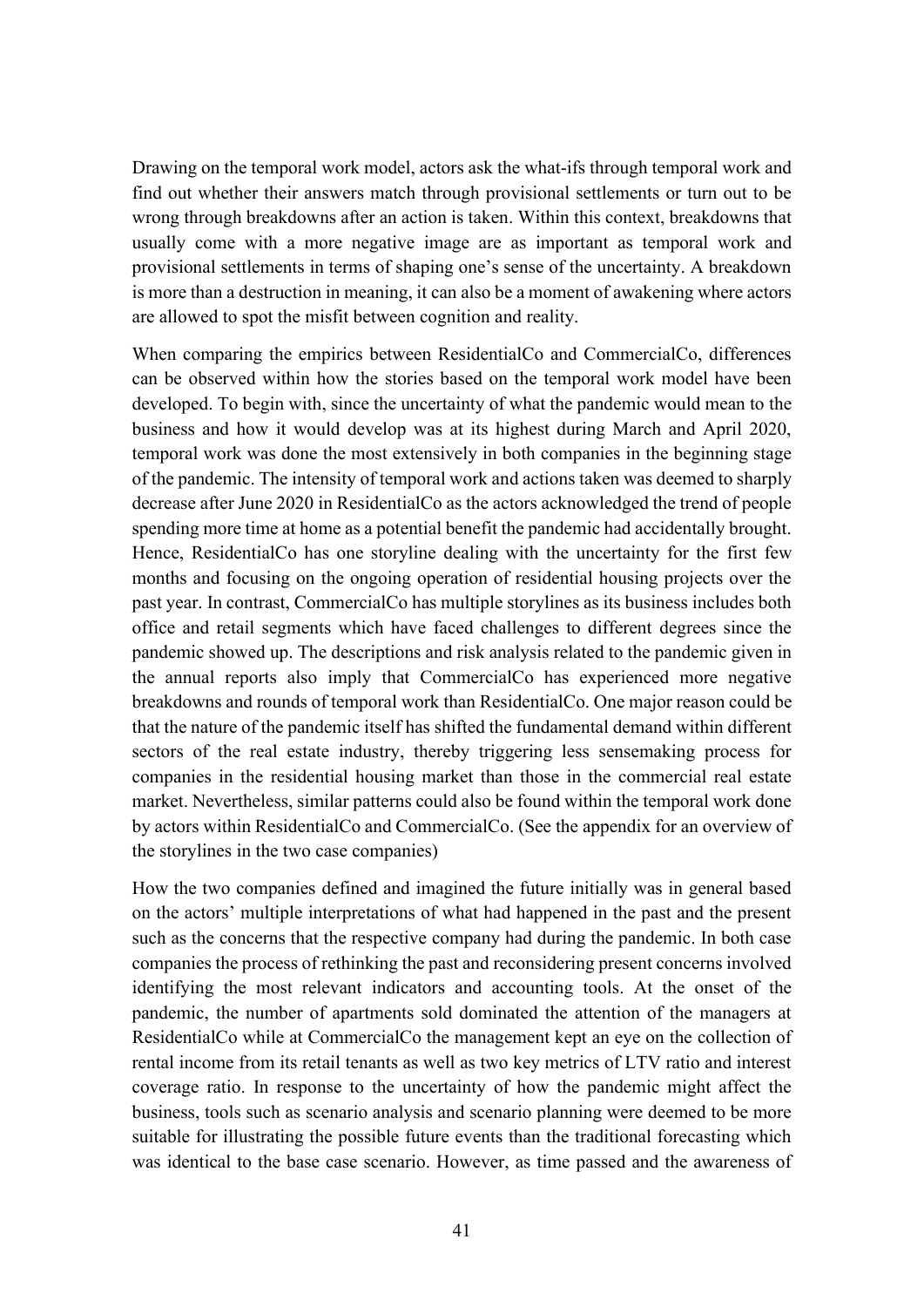what the ongoing pandemic might mean to the companies was raised among the actors, the better illustrations of present concerns also "triggered new imaginings of the future and alternative versions of the history." (Kaplan & Orlikowski, 2013) For the interviewees at ResidentialCo, the rather short period of uncertainty experienced had influenced the way the interviewees commented on the possible future impacts of the pandemic on the company. After the hesitation from the demand side seen in March 2020 diminished, the glancing back into the past may serve the purpose of enhancing actors' confidence in the company's existing core strategies and visions on an optimistic future. When reconsidering the concerns of sales and starting new projects then, the managers at ResidentialCo brought forward the experiences of dealing with even more severe turbulences from the past and the projections on the future where the importance of residential housing would remain or even increase should living in a home with multiple functions become the new norm.

On the other hand, the uncertainty of when the pandemic may end and make the commercial business, especially the retail sector, prosperous again seemed to linger in CommericialCo. The interviewees therefore expressed a general note of envisioning more substantial transformations in what customers might be looking for when renting offices and retail spaces. Although the possibility of fundamental changes in the markets had never been a question raised during the previous crises at CommericialCo, the process of keeping closer dialogues with different stakeholders at present encouraged the managers to leverage the sensitivity to customer needs cultivated from the past and to dedicate themselves to the ongoing illustrations of the business looking forward. In sum, from the empirics it is clear that an interpretative view of time in which every moment embeds the past, present and future creates the adaptive nature of the tools implemented by the two companies. In particular, the scenario analysis which was conducted extensively during the first two months of the pandemic functioned as the main device for organizational actors to make sense of the different unfolding situations in ResidentialCo and CommercialCo.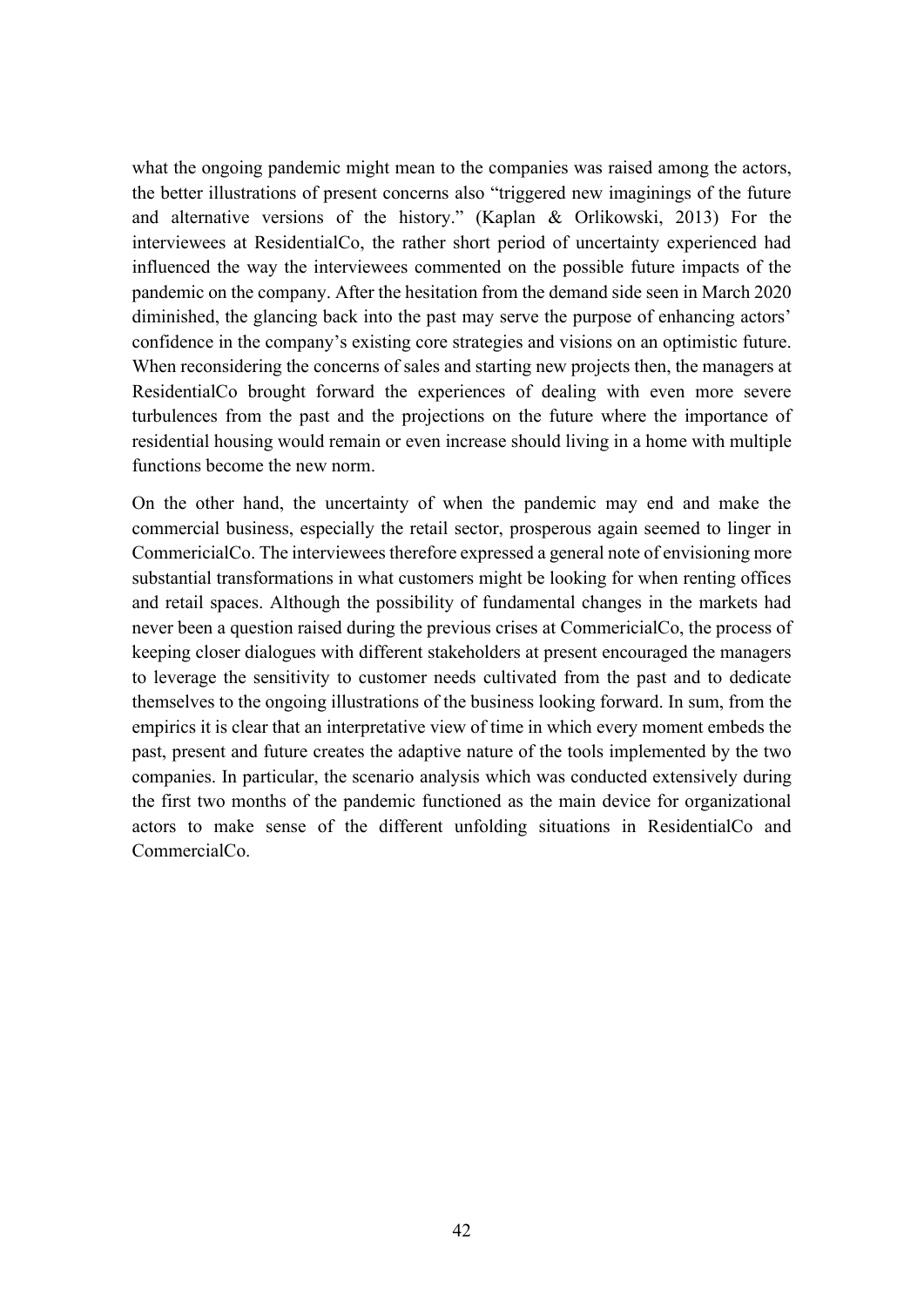# <span id="page-43-0"></span>5. Discussion

The empirics collected offer insights about how accounting tools and information related to the interpretations of the past, present, and future can convey key messages throughout the sensemaking, sensegiving and sensebreaking processes in a crisis. While the tailored temporal work model highlights the fact that uncertainties from the external environment can at any time create unpredictable plot twists for organizations, the empirics show that the uncertainty level saw a peak in the first two months of the pandemic. As the public health crisis was nothing similar to what the organizational management had experienced in the past, they recognized the need to address the issue internally and externally even more. Under the time pressure and especially at the onset of the pandemic, however, making reasonable future projections around the uncertainty with traditional forecasting tools became much more difficult in the changing environment. In view of scenario analysis implemented by actors to alleviate the stress, the researchers aim to articulate and nuance the role that it plays in the overall sensemaking process via the temporal work model. We find that scenario analysis works to enable actors and organizations to make sense through three mechanisms, envisioning, structuring and reflecting. In the following discussion we develop an understanding for these mechanisms and also comment on the differences in how the tool is used internally and towards external stakeholders at ResidentialCo and CommercialCo.

In line with the depiction of the usefulness of scenario analysis in crises mentioned briefly by the limited previous research (Becker et al., 2016), several empirical accounts of ResidentialCo and CommercialCo highlight the importance of the accounting tool in how the members of the organizations make sense of the pandemic. By conducting scenario analysis, members at the two organizations avoid the restrictive nature of fixed targets and the limitations of traditional forecasts, thereby exploring a most likely scenario from a wider visualization of what will possibly happen. In other words, the envisioning aspect of scenario analysis describes its flexible nature which allows the mindset of actors to be as adaptable as the external environment itself. With the envisioning mechanism it is visible how adding multiple scenarios to the initial base case analysis displays a movement in an organization from having a tighter control to introducing more flexible ones in periods of uncertainty. (Janke et al., 2014) However, while the previous literature suggests that the balancing between tight and flexible controls often happens at a later stage of a turbulent period, scenario analysis was already implemented as an initial response to the uncertainties arising from the pandemic in both CommercialCo and ResidentialCo. (Fink et al., 1971; Janke et al., 2014) Scenario analysis and other more flexible approaches taken by both organizations from the start may suggest that the actors are willing to first build up an understanding of the potential threats from the pandemic rather than aggressively act towards all the possible damages right away. The willingness to envision by learning from the cues also made the prioritization of present concerns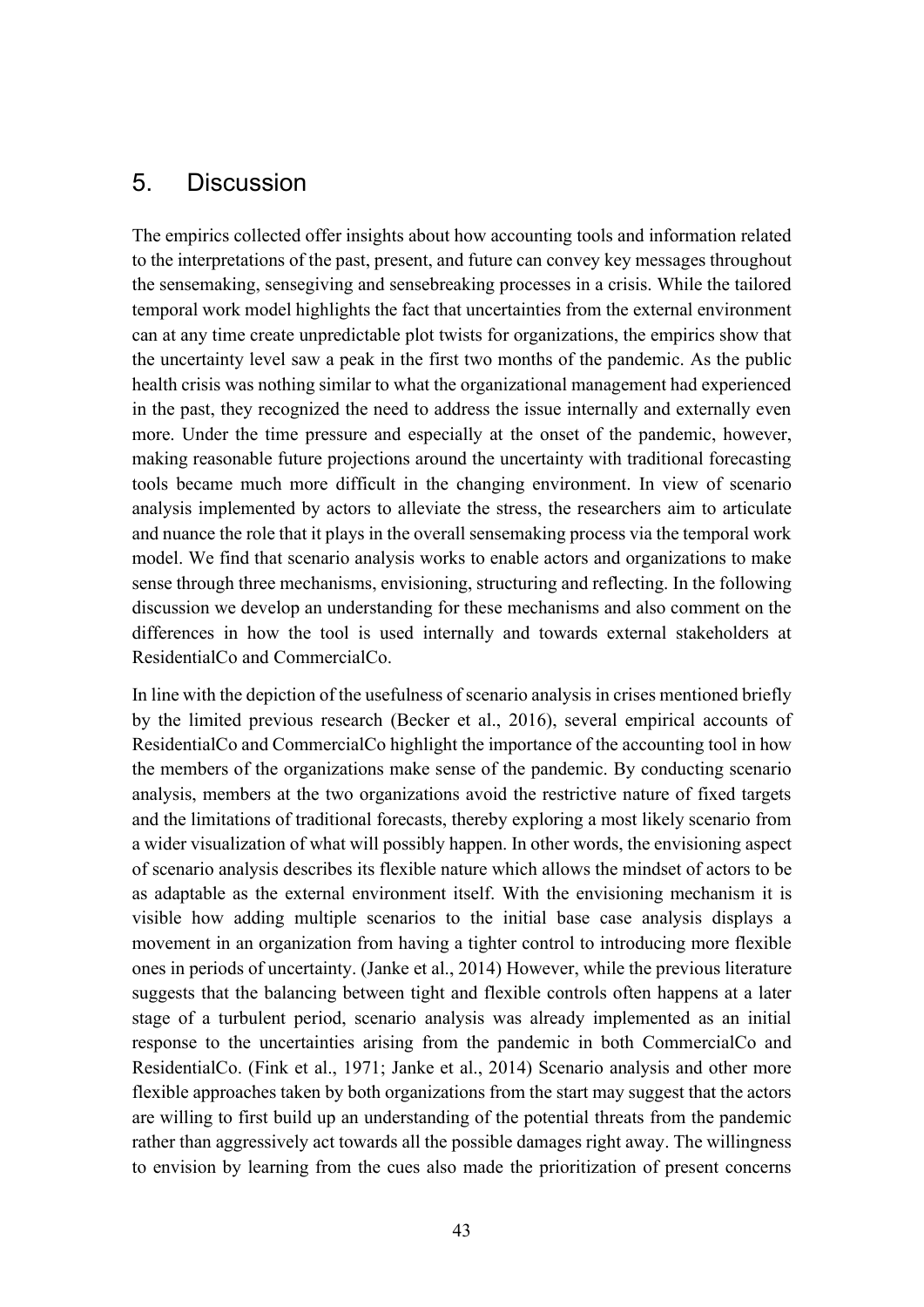possible. In this sense scenario analysis proved to be not only a useful accounting tool for both organizations to reimagine the future efficiently, but also an interactive tool for learning. (Asel et al., 2011; Janke et al., 2014; Rad, 2017) The comparative analysis of ResidentialCo and CommercialCo reveals a more nuanced view of scenario analysis as a learning tool, in specific, the variance in the perceived function of scenario analysis in normal times and selected members for developing alternative futures lead to different dynamics in the two companies. At ResidentialCo it is evident how prior to the pandemic the scenario analysis process was also an important part of the broader planning process to enable discussions around scenario planning within the organization. A significantly smaller part of the organization was included in the scenario analysis process at the onset of the pandemic than the usual budgetary forecast work. However, members of different levels and business areas of the organization were included in the conversation of scenario analysis, developing a common understanding of plausible outcomes among the members in an interactive way. At CommercialCo a small team of people were also involved in making scenario analysis, yet a more centralized structure can be found from the empirics where the purpose of doing so was not to drive scenario planning but primarily to understand the possible effects based on information collected. Thus, the metrics in the scenarios at CommercialCo represented something to be closely monitored when the uncertainty rose to its highest during the first few months. As time progressed and the situation went under control the scenarios created were not followed up by the same actors. The more nuanced description may suggest that conducting scenario analysis as a response to the external environment should not be seen as an entirely flexible approach to get a grip of the uncertain situation. Indeed, while the accounting tool contains an interactive and flexible envisioning element, it still possesses tighter characteristics such as centralized and mechanical elements to take actions amid the uncertainty. (Janke et al., 2014)

The tighter and more conforming aspect of scenario analysis emerges through a mechanism which we term as structuring. The structuring element can be proved to be useful when envisioning different futures as the process does not aim to imagine every possible state of the future but to come up with plausible downsides (or upsides) the present concerns may evolve into. In turn this helps actors determine what matters in the present by comparing the better and worse case scenarios to the base case and reconsidering their present concerns. Incorporating this structuring element of scenario analysis means that the organization does not altogether abandon the benefits of tighter controls in steering the organization towards common goals and understanding (Becker, 2014; Bourmistrov & Kaarbøe, 2017; Chenhall, 2003; Czarniawska-Joerges, 1988) In fact, through structuring new yet broader borders can be effectively created around what the organizational members may picture as possible futures. The empirics show that the interviewees at both ResidentialCo and CommercialCo became less concerned about the present problems gradually as they saw the potential financial outcomes of the pandemic. However, from the empirics it is visible how scenario analysis provided more structure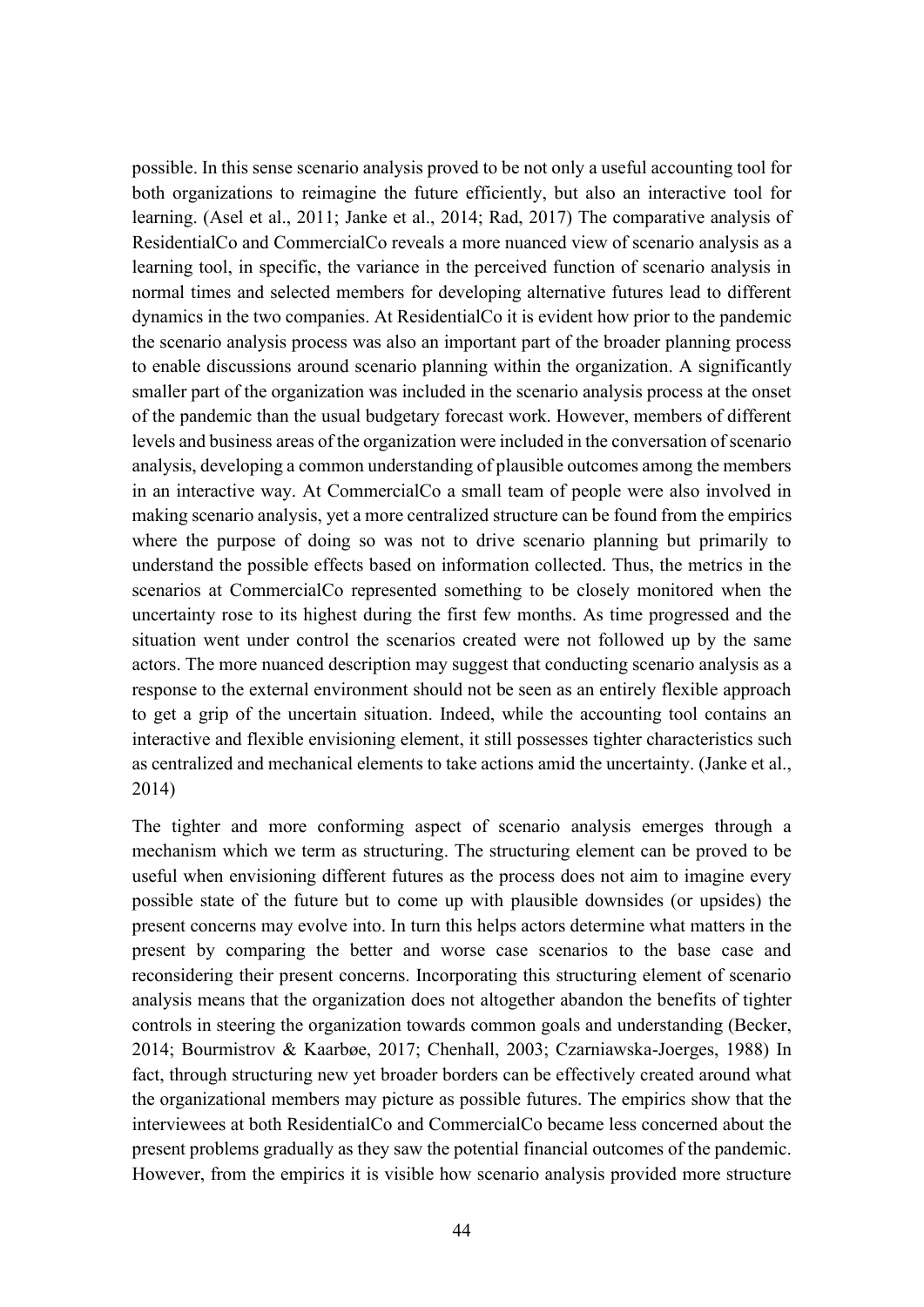and support to certain interviewees than others. Particularly the operational side of CommercialCo did not express the same laid-back attitude towards the situation as its financial counterpart. Besides the findings which suggest that operational actors may not have relied on scenario analysis as much as their financial counterparts, one reason to explain the phenomenon could be that the accounting tool itself primarily focuses on financial outcomes instead of serving the strategic planning purposes of the business operations. (Becker et al., 2016) This corroborates the findings of studies concluding that different actors and groups rely on different tools and controls. (Bourmistrov & Kaarbøe, 2017; Carlsson-Wall et al., 2020) In that regard, scenario analysis may provide more sufficient support for the daily work of operational actors if complemented with strategic tools such as scenario planning. (Carlsson-Wall et al., 2020)

A third important mechanism behind scenario analysis, reflecting, can be observed. Apart from the respective assessments of what has happened, what is currently at stake and what might happen, reflecting mainly addresses how the alternative views on the history, present concerns and possible futures of an organization may reflect upon each other. Although scenario analysis is a forward-looking accounting tool, one may recognize the fact that the fusion of past, present and future enables actors to interact with the uncertainty from different perspectives. Indeed, the empirics suggest that scenarios can be produced either by reimagining the future through rejudging the past and present or by bringing the past and future into the reconsideration of present concerns. To put it simply, scenario analysis works like a kaleidoscope, an optical instrument with three mirrors tilted to each other and loose colored beads on one end of the mirrors. If we substitute an object no one has ever seen before for the colored beads, to provide it with meanings one should look into the kaleidoscope while rotating the cell, i.e. conducting temporal work. The object will remain unidentified if there is only one mirror, or one part of temporal work, as it merely shows an identical reflection. However, with the three mirrors of past, present and future, each turn of the cell allows every mirrored image to be reflected in the other mirror. The continuous reflection therefore creates different graphs with changing colors and compositions, which represent multiple scenarios that reveal the characteristics and potentials of the mysterious object. Cognition can be further built as the individuals read, compare and draw connections between the various reflected visuals. By reflecting upon the history, present concerns and future and reflecting among each of them, organizational actors are able to get a grasp on the uncertainty through scenario analysis.

Interestingly, with regard to sensegiving the researchers notice that scenario analysis may serve different purposes between internal and external use. Internally, companies usually create three to five scenarios as they aim to include all important information with potential impacts that may not be seen before on their key metrics. Among all the scenarios presented to for instance the board, however, a company has to be able to motivate a base case scenario which actors agree to be the most-likely future event. The most-likely scenario can be observed as a sensegiving device when the organization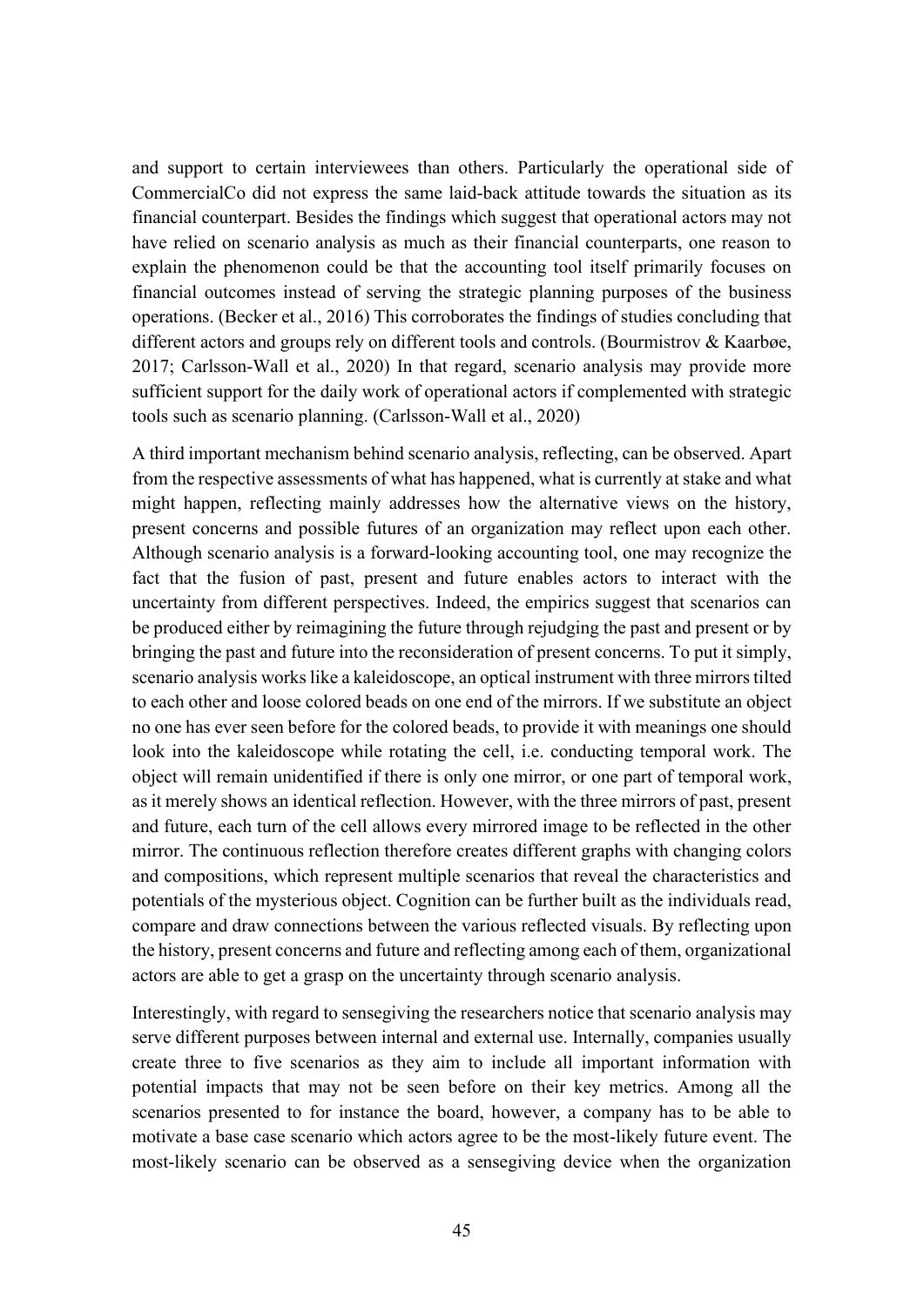communicates with its external stakeholders. The use of the most-likely scenario as a significant sensegiving device suggests that the organizations try to portray an accurate and consistent picture towards its different stakeholders (Merkl‐Davies et al. 2011) rather than engaging in more manipulative sensegiving practices (Beelitz & Merkl-Davies, 2012; Egbon & Mgbame, 2020; Jones et al., 2020). One reason for why companies filter out the best- and worst-case scenarios in external communication, while they use multiple scenarios internally, could have to do with the context of stakeholder relations. For external stakeholders that conduct their own assessments such as credit agencies or banks, the most-likely scenario produced by the organization may give them a sense of reference without influencing the required independence of work. This observed stakeholder relation context dependency is in line with what can be observed by synthesizing previous research. (Janke et al., 2014; Kenno & Free, 2018; Rad, 2017) In addition to this observation, a narrowing down of focus on which type of accounting information that is emphasized in the scenario analysis can also be found during the information exchange with external parties. When communicating to external stakeholders, the organizations tend to choose the metrics most relevant to the business of the stakeholders, i.e. for CommericalCo, LTV or interest coverage ratio in communication with credit agencies. Scenario analysis as a sensegiving device is thus observed to have a "filter mechanism" (Carlsson-Wall et al., 2020; Goretzki & Messner, 2016) that highlight areas where there is a particular need to ascertain common understanding. Overall it can be suggested that compared to its internal use which emphasizes more on the flexible envisioning aspect, scenario analysis as an external sensegiving device bears more of the structuring element to provide clear sense.

Whether a scenario analysis is done to generate a common sense of an uncertainty within an organization or influence how the external stakeholders view the responses of the organization to the uncertainty, to ensure a good dynamic the scenario analysis has to be able to function all three propositions of envisioning, structuring and reflecting. The power of the forward-looking tool may be rather limited if one only focuses on imagining the different paths to the future without taking the past and present into consideration. The reimagination of a new world may trick people into merely seeking what no one else has ever come up with. Yet oftentimes a brilliant vision of the future in times of uncertainty is not achieved by thinking completely outside of the box but developed from details discovered around the box, from hints hidden in the past and the present that have long been neglected by people walking past. As a consequence, the consistency among the envisioning, structuring and reflecting of scenario analysis is utterly crucial for supporting the more dynamic understanding provided by the tool.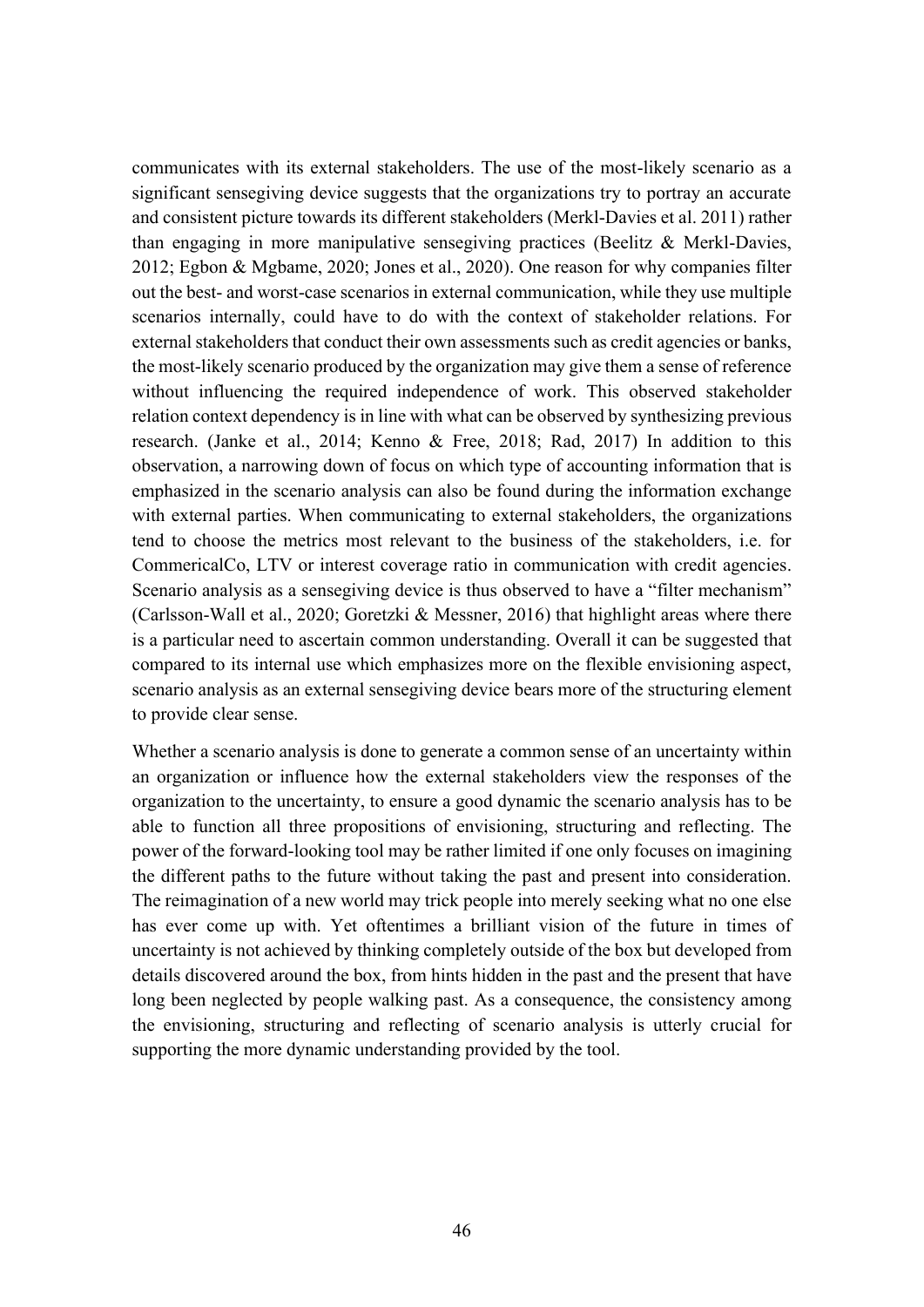# <span id="page-47-0"></span>6. Conclusion

In wake of the COVID-19 pandemic organizations were suddenly thrown into the unknown where they had to quickly adapt and make sense of the new situation. Considering the uncertainty of the pandemic as well as the lack of research regarding how actors get a grip of crises as part of a larger temporal context this thesis has aimed to extend on the knowledge of how organizations use accounting tools to make sense of uncertainty and form temporal structures. In order to reach this aim, an explorative multicase study comparing two real estate companies, ResidentialCo and CommercialCo was conducted. In studying how the actors of two organizations create sense, a series of semistructured interviews formed the primary basis for the empirical understanding. By drawing upon the theory of sensemaking (Weick, 1995) and a modified temporal work framework (Kaplan & Orlikowski, 2013) that emphasizes how actors comprehend the past, present and future to guide the empirical inquiry, we have provided several insights into the research question: How are accounting tools and information employed by actors within organizations to make sense in times of uncertainty?

In our study of ResidentialCo and CommercialCo, scenario analysis emerges as an important tool in how actors make and give sense of the pandemic. Our findings suggest that visualizing possible future events with the tool enables a dynamic understanding of uncertainty. We identify three primary mechanisms of how scenario analysis works to create dynamics and form reasonable assumptions for alternative futures within organizations. Envisioning contributes to imagining different futures to break the limitations of traditional forecasts and exploring a most likely scenario from a wider range of thinking about what might happen. Structuring provides boundaries to the range of plausible outcomes and directs attention of actors to what matters at present. Reflecting offers a way to bridge the sudden disconnect of the past with the present and the future and form alignments among the interpretations of past, present and future. Furthermore, we find that scenario analysis is not only useful for the organizations to make sense internally but also important in giving sense to outside stakeholders. As a sensegiving device emphasis is put on the structuring mechanism of the tool to provide clearer guidance.

By illuminating these different mechanisms, this paper shows how organizations create and give sense through scenario analysis, a tool that is barely discussed in the accounting and crisis literature. (Becker et al., 2016) Thus we extend the understanding of how different accounting tools are used to make sense under uncertainty. (Bedford et al., 2020; Bourmistrov & Kaarbøe, 2017; Janke et al., 2014) In practical terms the development of the notion of a more dynamic understanding through scenario analysis enables management and actors in organizations to switch to more plausible and coherent expectations and evaluate the severity of present concerns. Besides contributing more broadly to the knowledge about how accounting tools and scenario analysis in particular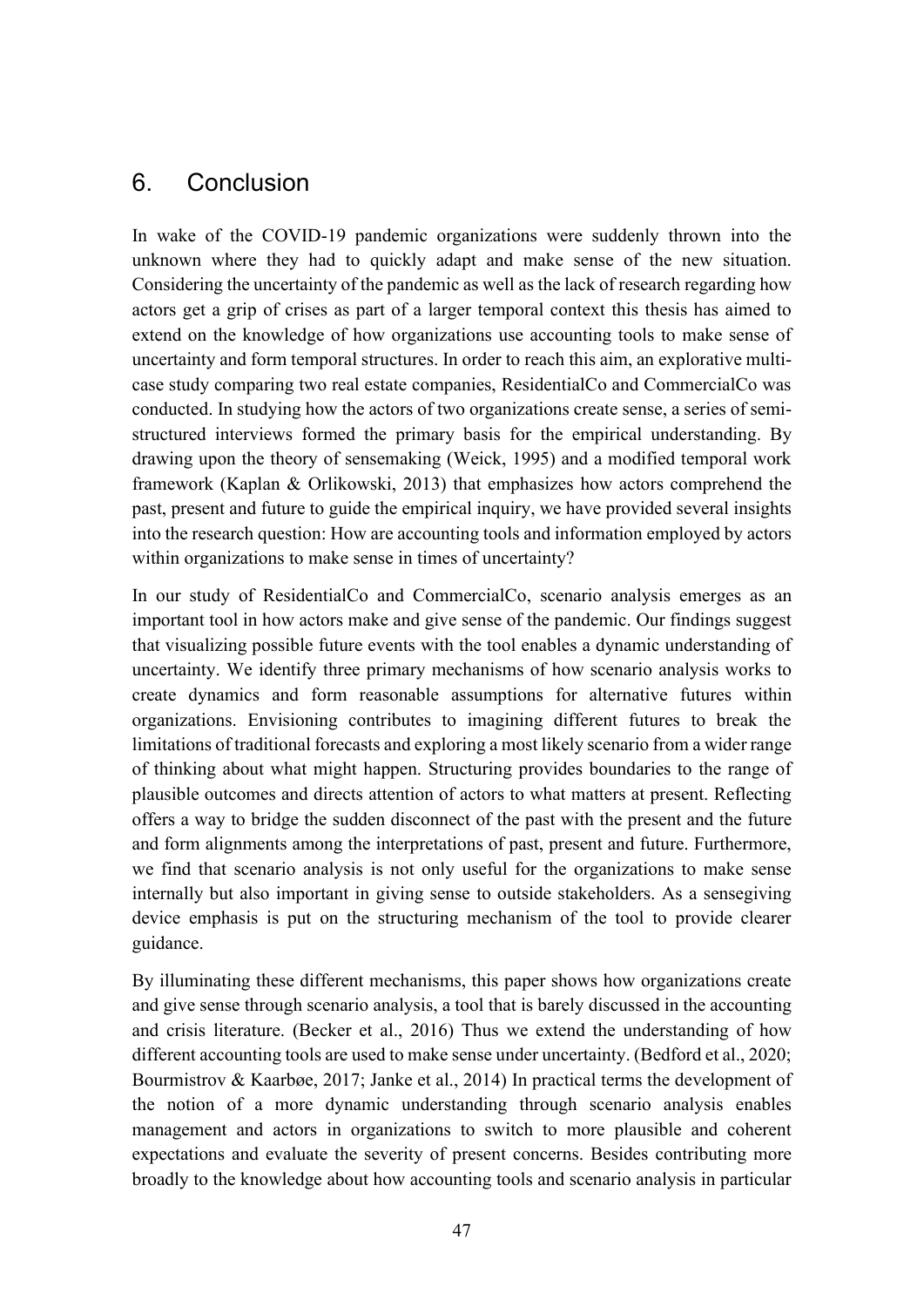is used to understand uncertainty, this paper also contributes to the overlooked area of temporality (Becker & Messner, 2013) in the accounting and crisis literature. Previous accounting and crisis literature mainly focuses on present concerns, thus the interrelation of past, present and future has long been neglected in studying how organizations cope with the threat of uncertainty through changes in control or information exchange. In introducing the additional layers of past and future to the present in the accounting and crisis literature this paper makes strides towards filling this gap. By illustrating the relationship between sensemaking and temporality in conducting scenario analysis, we show how organizations try to gain a better understanding of uncertainty already from the onset of the crisis.

This thesis is subject to several potential limitations, ranging from its basic design to contextual factors. First, this study was conducted during a limited time period with the aim to explore processes and events that had taken place over a longer time period. Even though several interviews with different actors across functions and organizations were conducted and later compared, as well as complemented with additional written material, the reliance on interviewees' retrospective views might lead to certain biases. This may in turn limit the study's ability to form a credible degree of description since perceptions of past events among the interviewees are likely to have changed over time and these changes are difficult to "undo". Therefore, this research approach carries the risk that the stories told and conclusions formed by this thesis about accounting tools and information are too arranged and narrow. Gathering data on a more real-time and on-going basis could solve this issue but due to the limited time period for research it was not an option.

Second, there are limitations to this thesis in studying the sensemaking process and in particular the sensegiving aspect. Since the observations are based on interviews with executive and middle managers as well as written documents where opinions of the same managers or other managers are expressed, the sensegiving process can be said to be studied from mostly one of two potential perspectives. How the attempts of sensegiving that are observed in the study translates into sensemaking among its intended audience is something that this thesis is only able to answer to a partial degree. However, gaining access to other stakeholders such as investors and suppliers as well as different groups of employees proved difficult and thus their perspectives are missing from this study.

This study and its findings open up for several interesting avenues for future research of which we have chosen to highlight a few. First of all, we see potential in conducting more in-depth studies around the use and design of scenario analysis in periods of uncertainty. Conducting interviews with a larger range of stakeholders to understand the different perspectives of these groups is likely to generate further insights into how organizations and its external environment interact and the dynamics around how they make and give sense with scenario analysis. We also see several potential exciting research opportunities of accounting tools more generally connected to the context of crises and temporality. While many papers have a process view of crisis, the onset of the crisis when uncertainty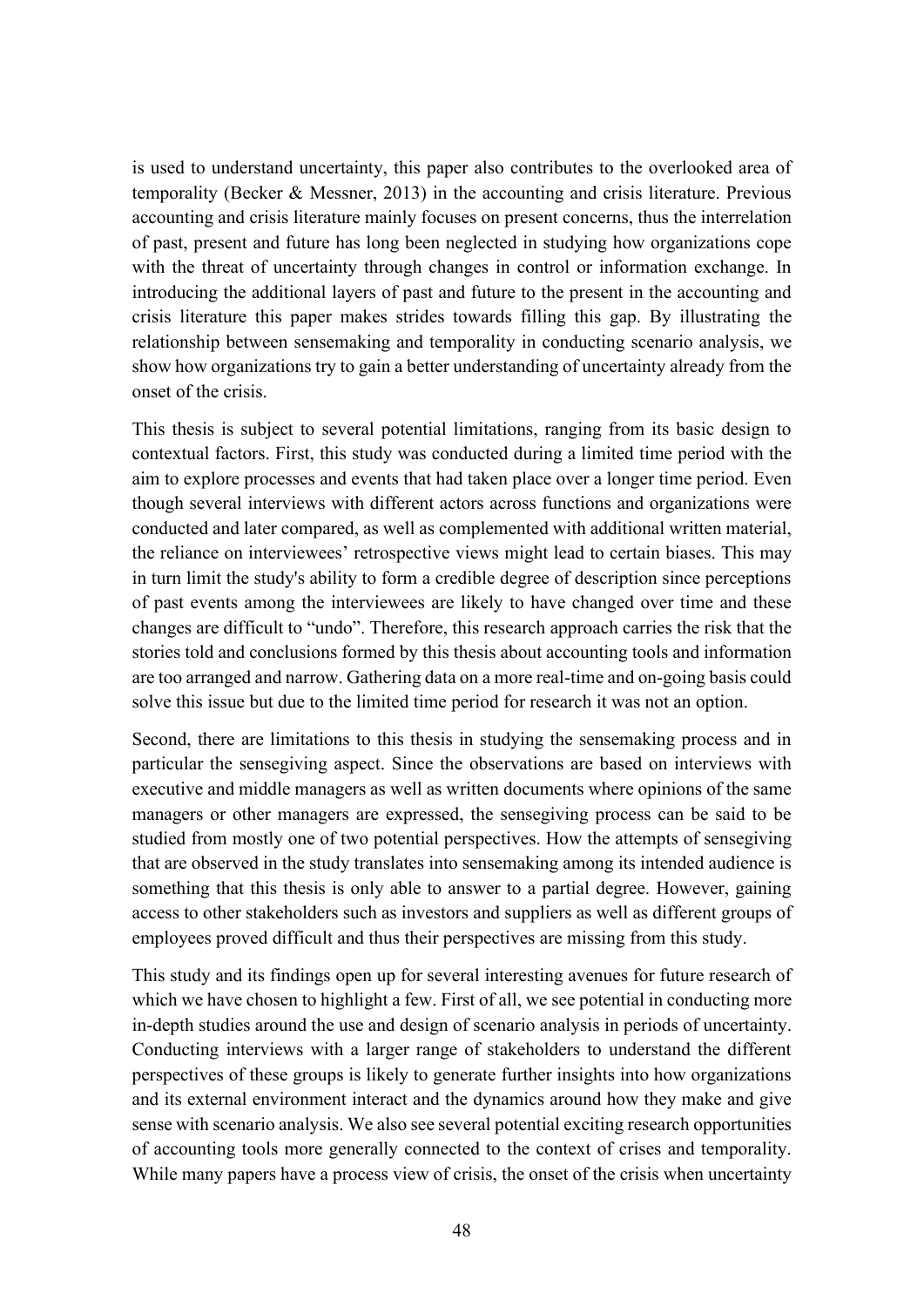is often at its peak gets a disproportionate amount of attention in research. Equally difficult and complex for organizations can be how to exit or transition from the crisis as by then a crisis mode has been established with certain inherent collective actions and practices. It would therefore be interesting to do further research into how accounting tools are implicated in such a transition. Moreover, what role do accounting tools play in how organizations balance the need to initially create buy-in from a range of actors to collectively respond to the crisis but at the same time prepare already from the onset to exit the crisis? While this paper provides some initial empirical hints about these questions, we argue that there is a need for further research in this area. We see these questions as especially relevant in connection to the COVID-19 pandemic since when or how to exit the pandemic has often been a moving target and whether exiting will mean going back to the past, as ResidentialCo believes, or transitioning to a new state of normal, as CommericalCo believes, is not so clear. Seeing that new behaviors and practices have been established and accepted in society that may be difficult to reverse.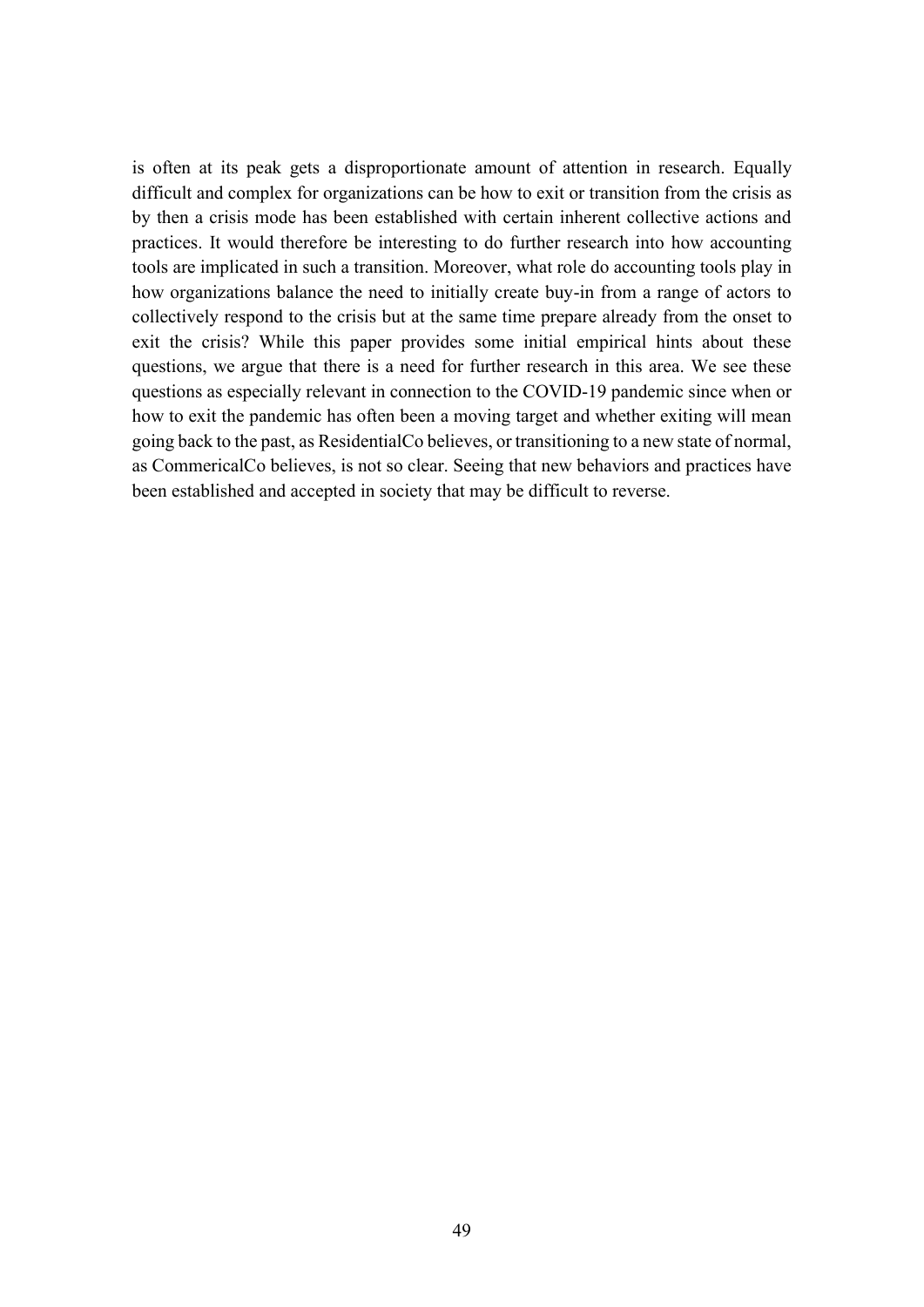# <span id="page-50-0"></span>7. References

- Almqvist, R., Catasús, B., & Skoog, M. (2011). Towards the next generation of public management: A study of management control and communication in the Swedish Armed Forces. *International Journal of Public Sector Management*.
- Asel, J. A., Posch, A., & Speckbacher, G. (2011). Squeezing or cuddling? The impact of economic crises on management control and stakeholder management. *Review of Managerial Science*, 5(2-3), 213-231.
- Becker, S. D. (2014). When organisations deinstitutionalise control practices: A multiple-case study of budget abandonment. *European Accounting Review*, 23(4), 593-623.
- Becker, S. D., Mahlendorf, M. D., Schäffer, U., & Thaten, M. (2016). Budgeting in times of economic crisis. *Contemporary Accounting Research*, 33(4), 1489-1517.
- Becker, S. D. and Messner, M. (2013) 'Management control as temporal structuring', in Kaarbøe, K., Gooderham, P. N., and Nørreklit, H. (eds) *Managing in Dynamic Business Environments*. Cheltenham: Edward Elgar Publishing Ltd, 141–162
- Bedford, D. S., Spekle, R. F., & Widener, S. K. (2020). Budgeting and Employee Stress in Times of Crisis: Evidence from the COVID-19 Pandemic. *Available at SSRN 3749883*.
- Beelitz, A., & Merkl-Davies, D. M. (2012). Using discourse to restore organisational legitimacy:'CEO-speak'after an incident in a German nuclear power plant. *Journal of Business Ethics*, 108(1), 101-120.
- Bhimani, A., & Langfield-Smith, K. (2007). Structure, formality and the importance of financial and non-financial information in strategy development and implementation. *Management accounting research*, 18(1), 3-31.
- Bourmistrov, A., & Kaarbøe, K. (2017). Tensions in managerial attention in a company in crisis: How tightening budget control resulted in discomfort zones for line managers. *Journal of Accounting & Organizational Change*, 13, 239-261.
- Bell, E. & Bryman, A. (2011). *Business research methods* (3 ed). Oxford university press.
- Carlsson-Wall, M., Iredahl, A., Kraus, K., & Wiklund, M. (2020). The role of management controls in managing heterogeneous interests during extreme situations: the Swedish migrant crisis in 2015. *Qualitative Research in Accounting & Management*.
- Chakhovich, T. (2019). Time rationalities: Complementing "the orientation from the present" and the focus on "short" and "long terms" in performance measurement. *Accounting, Auditing & Accountability Journal*, 32(2), 456-482.
- Chenhall, R. H. (2003). Management control systems design within its organizational context: findings from contingency-based research and directions for the future. *Accounting, organizations and society*, 28(2-3), 127-168.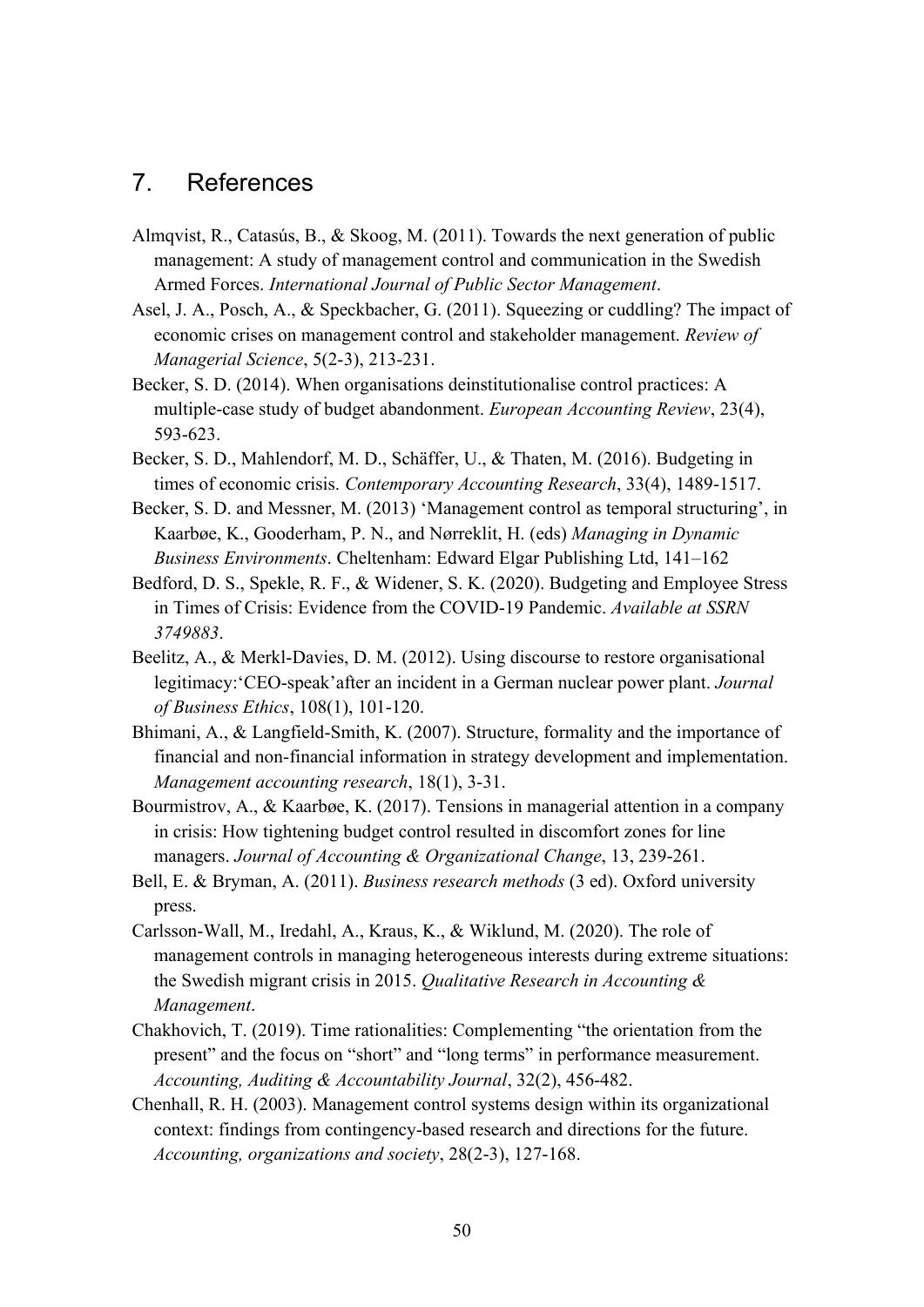- Christianson, M. K., Farkas, M. T., Sutcliffe, K. M., & Weick, K. E. (2009). Learning through rare events: Significant interruptions at the Baltimore & Ohio Railroad Museum. *Organization Science*, 20(5), 846-860.
- Christensen, L., Rikhardsson, P., Rohde, C., & Batt, C. E. (2018). Changes to administrative controls in banks after the financial crisis. *Qualitative Research in Accounting & Management.*
- Clark, P. A. (1985). A review of the theories of time and structure for organizational sociology. *Research in Sociology of Organizations*, 4, 35-79.
- Collins, F., Holzmann, O., & Mendoza, R. (1997). Strategy, budgeting, and crisis in Latin America. *Accounting, Organizations and Society*, 22(7), 669-689.
- Czarniawska-Joerges, B. (1988). Dynamics of organizational control: the case of Berol Kemi AB. *Accounting, Organizations and Society*, 13(4), 415-430.
- Daft, R. L., & Weick, K. E. (1984). Toward a model of organizations as interpretation systems. *Academy of management review*, 9(2), 284-295.
- Dawson, P., & Sykes, C. (2019). Concepts of time and temporality in the storytelling and sensemaking literatures: A review and critique. *International Journal of Management Reviews*, 21(1), 97-114.
- Dervin, B. (1998). Sense-making theory and practice: an overview of user interests in knowledge seeking and use. *Journal of knowledge management.*
- Egbon, O., & Mgbame, C. O. (2020). Examining the accounts of oil spills crises in Nigeria through sensegiving and defensive behaviours. *Accounting, Auditing & Accountability Journal.*
- Eisenhardt, K. M. (1989). Building theories from case study research. *Academy of management review*, 14(4), 532-550.
- Emirbayer, M., & Mische, A. (1998). What is agency? *American Journal of Sociology*, 103(4), 962-1023.
- Fink, S. L., Beak, J., & Taddeo, K. (1971). Organizational crisis and change. *The Journal of applied behavioral science*, 7(1), 15-37.
- Galbraith, J. R. (1974). Organization design: An information processing view. *Interfaces*, 4(3), 28-36.
- Geltner, D., Miller, N. G., Clayton, J., & Eichholtz, P. (2007). *Commercial real estate analysis and investments* (2nd ed.). Mason, Ohio: Thompson South-western.
- Gioia, D. A., & Chittipeddi, K. (1991). Sensemaking and sensegiving in strategic change initiation. *Strategic management journal*, 12(6), 433-448.
- Gioia, D. A., & Thomas, J. B. (1996). Identity, image, and issue interpretation: Sensemaking during strategic change in academia. *Administrative science quarterly*, 370-403.
- Giuliani, M. (2016). Sensemaking, sensegiving and sensebreaking. *Journal of Intellectual Capital.*
- Goretzki, L., & Messner, M. (2016). Coordination under uncertainty. *Qualitative Research in Accounting & Management.*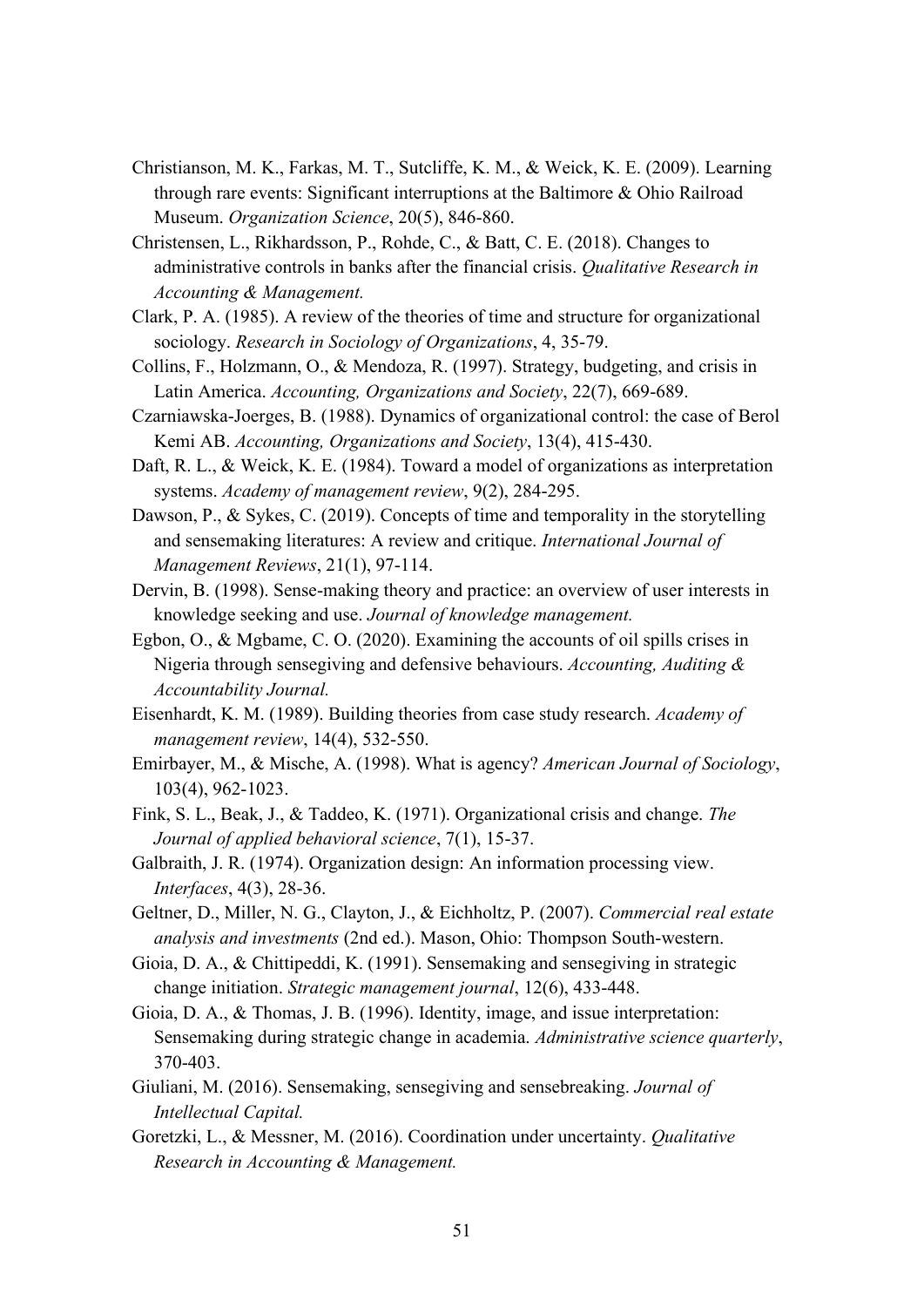- Hassard, J. (1990). Introduction: The sociological study of time. In J. Hassard (Ed.), *The sociology of time* (pp. 1-18). London: The Macmillan Press Ltd.
- Hassard, J. (1999). Images of Time in Work and Organizations. In S.R. Clegg, & C. Hardy (Eds.), *Studying Organization: Theory and Method*, 327-344. London: Sage.
- Hopwood, A. G. (2009). The economic crisis and accounting: Implications for the research community. *Accounting, Organizations and Society*, 34(6-7), 797-802.
- Janke, R., Mahlendorf, M. D., & Weber, J. (2014). An exploratory study of the reciprocal relationship between interactive use of management control systems and perception of negative external crisis effects. *Management Accounting Research*, 25(4), 251-270.
- Jaques, E. (1982). The enigma of time. In J. Hassard (Ed.), *The Sociology of Time* (pp. 21- 34). London: The Macmillan Press Ltd.
- Jones, M. J., Melis, A., Gaia, S., & Aresu, S. (2020). Impression management and retrospective sense-making in corporate annual reports: Banks' graphical reporting during the global financial crisis. *International Journal of Business Communication*, 57(4), 474-496.
- Jönsson, S. (1987). Frame shifting, sense making and accounting. *Scandinavian Journal of Management Studies*, 3(3-4), 255-298.
- Jordan, S., & Messner, M. (2012). Enabling control and the problem of incomplete performance indicators. *Accounting, Organizations and Society*, 37(8), 544-564.
- Kaplan, S., & Orlikowski, W. J. (2013). Temporal work in strategy making. *Organization science*, 24(4), 965-995.
- Kenno, S. A., & Free, C. (2018). Fostering and forcing uses of accounting: labourmanagement negotiations in the automotive crisis in Canada 2008–2009. *Management Accounting Research*, 39, 17-34.
- Kraus, K., & Strömsten, T. (2012). Going public: The role of accounting and shareholder value in making sense of an IPO. *Management Accounting Research*, 23(3), 186-201.
- Maitlis, S. (2005). The social processes of organizational sensemaking. *Academy of management journal*, 48(1), 21-49.
- Maitlis, S., & Sonenshein, S. (2010). Sensemaking in crisis and change: Inspiration and insights from Weick (1988). *Journal of management studies*, 47(3), 551-580.
- Maitlis, S., & Christianson, M. (2014). Sensemaking in organizations: Taking stock and moving forward. *Academy of Management Annals*, 8(1), 57-125.
- McSweeney, B. (2000). Looking forward to the past. *Accounting, Organizations and Society*, 25(8), 767-786.
- Merkl-Davies, D. M., Brennan, N. M., & McLeay, S. J. (2011). Impression management and retrospective sense-making in corporate narratives. *Accounting*, *Auditing & Accountability Journal.*
- Pavlatos, O., & Kostakis, H. (2018). Management accounting innovations in a time of economic crisis. *The Journal of Economic Asymmetries*, 18, e00106.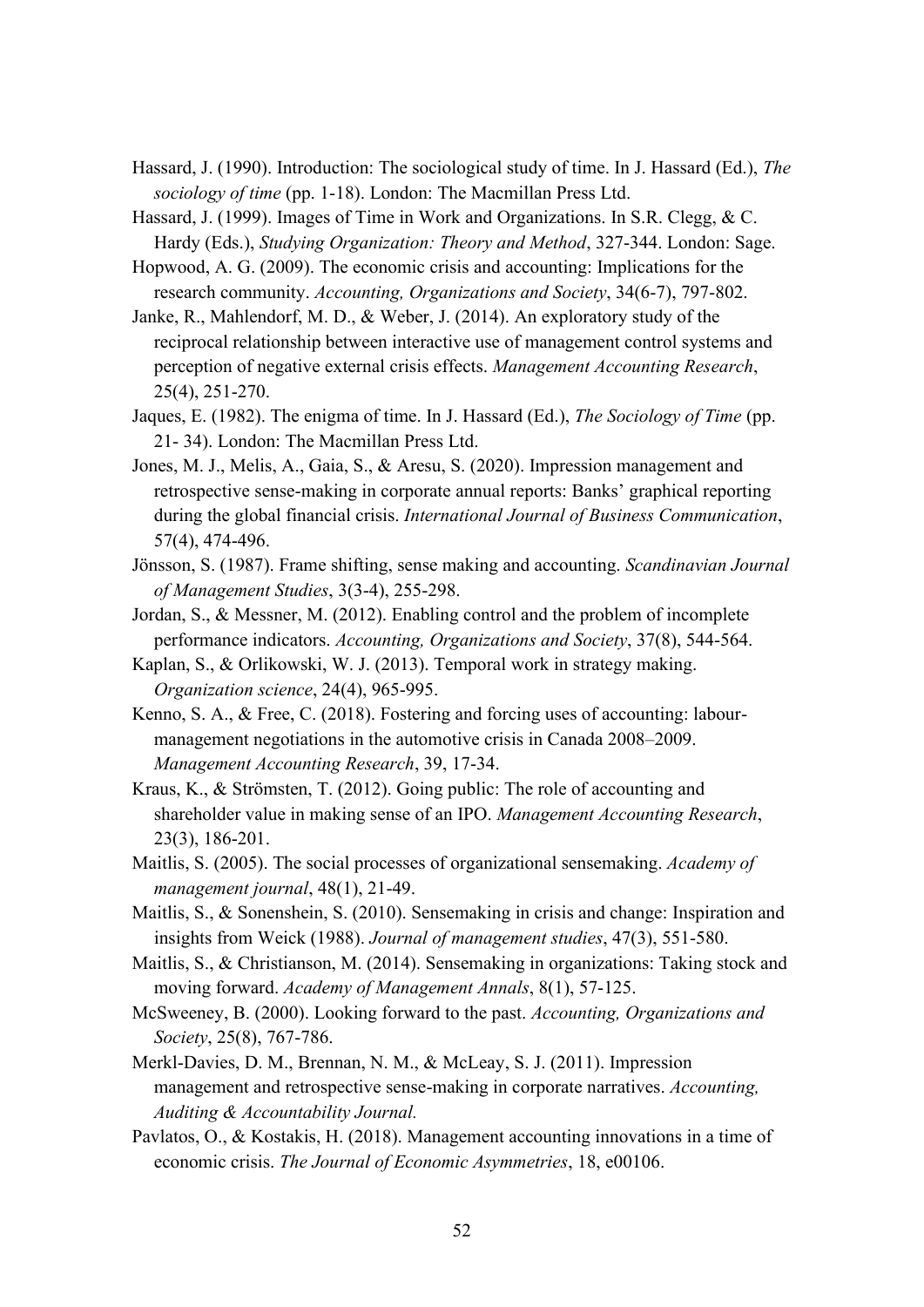- Pratt, M. G. (2000). The good, the bad, and the ambivalent: Managing identification among Amway distributors. *Administrative science quarterly*, 45(3), 456-493.
- Rad, A. (2017). The importance of trust for inter-organizational relationships. *Qualitative Research in Accounting & Management*.
- Tillmann, K., & Goddard, A. (2008). Strategic management accounting and sensemaking in a multinational company. *Management accounting research*, 19(1), 80- 102.
- Vlaar, P. W., van Fenema, P. C., & Tiwari, V. (2008). Cocreating understanding and value in distributed work: How members of onsite and offshore vendor teams give, make, demand, and break sense. *MIS quarterly*, 227-255.
- Yin, R. K. (1994). Discovering the future of the case study. Method in evaluation research. *Evaluation practice*, 15(3), 283-290.
- Weick, K. E. (1988). Enacted sensemaking in crisis situations [1]. *Journal of management studies*, 25(4), 305-317.
- Weick, K. E. (1993). The collapse of sensemaking in organizations: The Mann Gulch disaster. *Administrative science quarterly*, 628-652.
- Weick, K. E. (1995). *Sensemaking in organizations*. London: Sage.
- Weick, K. E., Sutcliffe, K. M., & Obstfeld, D. (2005). Organizing and the process of sensemaking. *Organization science*, 16(4), 409-421.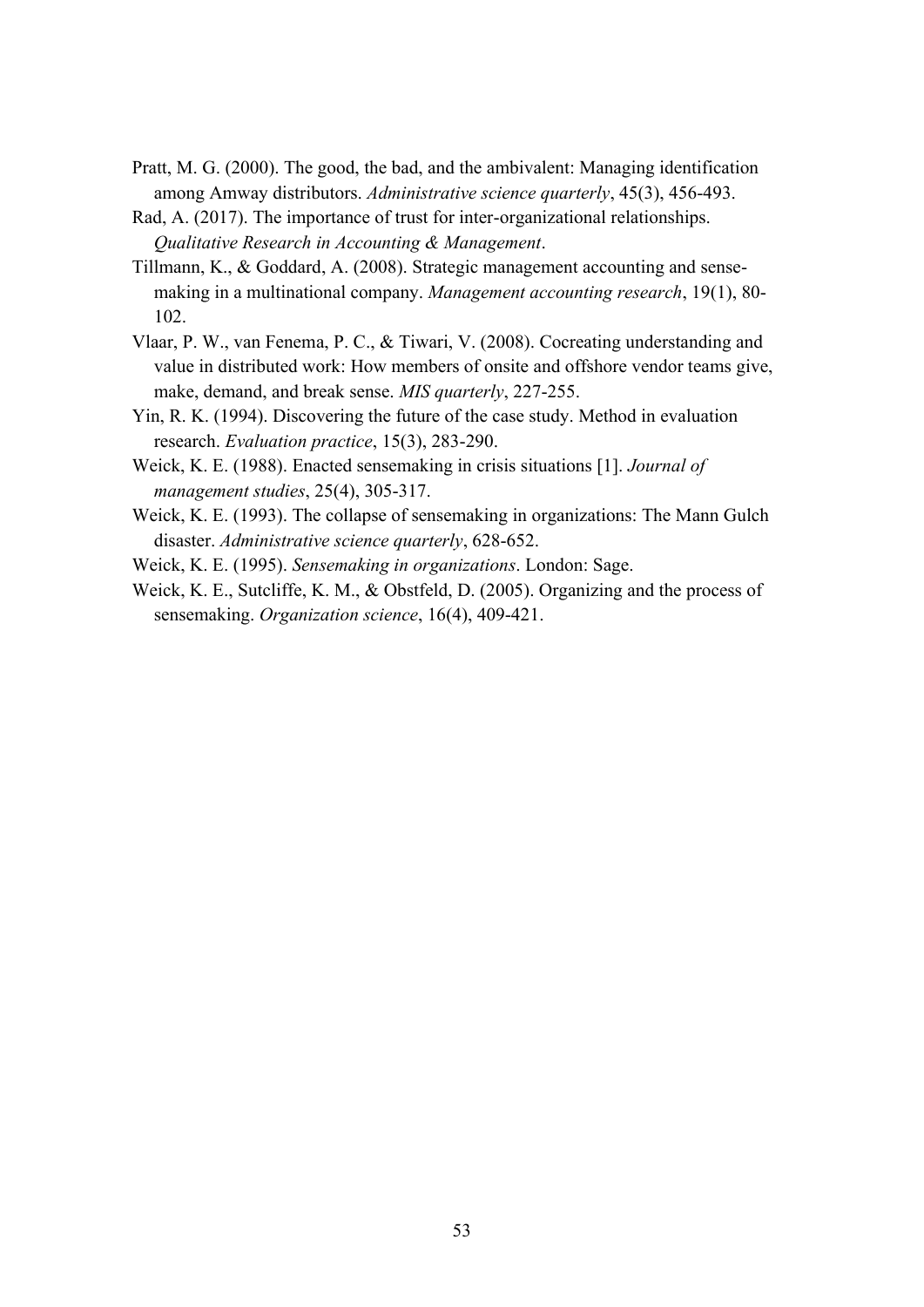# <span id="page-54-0"></span>8. Appendix

# **Appendix 1.** Timeline of Temporal Work at ResidentialCo

| Through    | <b>Temporal Work</b>                                                                                                                                 |                                                                               |  |  |
|------------|------------------------------------------------------------------------------------------------------------------------------------------------------|-------------------------------------------------------------------------------|--|--|
| Mar        | Rethinking the past: Success in gaining                                                                                                              |                                                                               |  |  |
| 2020       | market shares during past turbulences;                                                                                                               | <b>Action: Scenario planning and analysis</b>                                 |  |  |
|            | survived past crises although too excessive                                                                                                          | Scenario thinking to create what-if                                           |  |  |
|            | preemptive actions.                                                                                                                                  | mappings is promoted within the firm.                                         |  |  |
|            | <b>Reconsidering present concerns:</b>                                                                                                               | Agile more in-depth scenario analysis is                                      |  |  |
|            | Hesitation from the demand side; increasing                                                                                                          | preferred to updating forecasts.                                              |  |  |
|            | importance of sales KPIs.                                                                                                                            |                                                                               |  |  |
|            | Reimaging the future: Uncertainty                                                                                                                    |                                                                               |  |  |
|            | regarding the impact of pandemic with the                                                                                                            | <b>Provisional Settlement</b>                                                 |  |  |
|            | possible falling demand and credit markets.                                                                                                          | Scenario analysis was used to study the<br>potential effects of the pandemic, |  |  |
|            |                                                                                                                                                      | connecting the assumptions and                                                |  |  |
|            | <b>Action: Crisis team and meetings</b>                                                                                                              | knowledge about how the business had                                          |  |  |
|            | Activation of a centralized crisis team at                                                                                                           | worked in the past with present concerns                                      |  |  |
|            | executive level and inter-segment meetings                                                                                                           | to project for the future.                                                    |  |  |
|            | to monitor the development of the pandemic.                                                                                                          |                                                                               |  |  |
|            |                                                                                                                                                      | Action 1: Implement cost savings in the                                       |  |  |
| $Apr-$     |                                                                                                                                                      | international business segments as                                            |  |  |
| $\it{Jun}$ | Breakdown: The pandemic development                                                                                                                  | preventive measures.                                                          |  |  |
| 2020       | became divergent in different countries, thus                                                                                                        | Action 2: Introduce digital tools for                                         |  |  |
|            | the executive communication platform for                                                                                                             | house showing and contract signings first                                     |  |  |
|            | the group as a whole could not function well.<br><b>Action: Decentralized working groups by</b>                                                      | in the international markets then in the                                      |  |  |
|            | countries and further by departments.                                                                                                                | domestic market.                                                              |  |  |
|            | The communication and exchange of                                                                                                                    |                                                                               |  |  |
|            | information between hierarchies becomes                                                                                                              | Turning point: The digital                                                    |  |  |
|            | more interactive.                                                                                                                                    | transformation came much sooner than                                          |  |  |
|            |                                                                                                                                                      | previously anticipated despite the                                            |  |  |
| Jul-       |                                                                                                                                                      | management had considered the trend                                           |  |  |
| Sep        | Turning point: The domestic market                                                                                                                   | prior to the pandemic. The feedback from                                      |  |  |
| 2020       | quickly normalized where an increasing                                                                                                               | customer and employees regarding is                                           |  |  |
|            | demand of residential housing can be                                                                                                                 | highly positive, encouraging the company                                      |  |  |
|            | observed; the international markets also                                                                                                             | to maintain digital even after the                                            |  |  |
|            | began to see a gradual recovery.                                                                                                                     | pandemic.                                                                     |  |  |
| Oct-       | <b>Temporal Work</b>                                                                                                                                 |                                                                               |  |  |
| Dec        | Rethinking the past: Effects from the pandemic were considered short-                                                                                |                                                                               |  |  |
| 2020       | term and insignificant.                                                                                                                              |                                                                               |  |  |
|            | Reconsidering present concerns: The concerns of sales and demand                                                                                     |                                                                               |  |  |
|            | diminished as the housing demand and prices reach pre-pandemic levels                                                                                |                                                                               |  |  |
| Jan-       | and beyond. Focus was redirected to the execution of ongoing and new                                                                                 |                                                                               |  |  |
| Feb        | construction projects.                                                                                                                               |                                                                               |  |  |
| 2021       | Reimaging the future: No major changes in the business are projected as<br>the pandemic is believed to have limited impact on the future residential |                                                                               |  |  |
|            |                                                                                                                                                      |                                                                               |  |  |
|            | business.                                                                                                                                            |                                                                               |  |  |
|            | <b>Provisional Settlement</b><br>Cost savings and digital tools implemented are deemed to be useful for the<br>future and thus will be here to stay. |                                                                               |  |  |
| Mar        |                                                                                                                                                      |                                                                               |  |  |
| 2021       |                                                                                                                                                      |                                                                               |  |  |